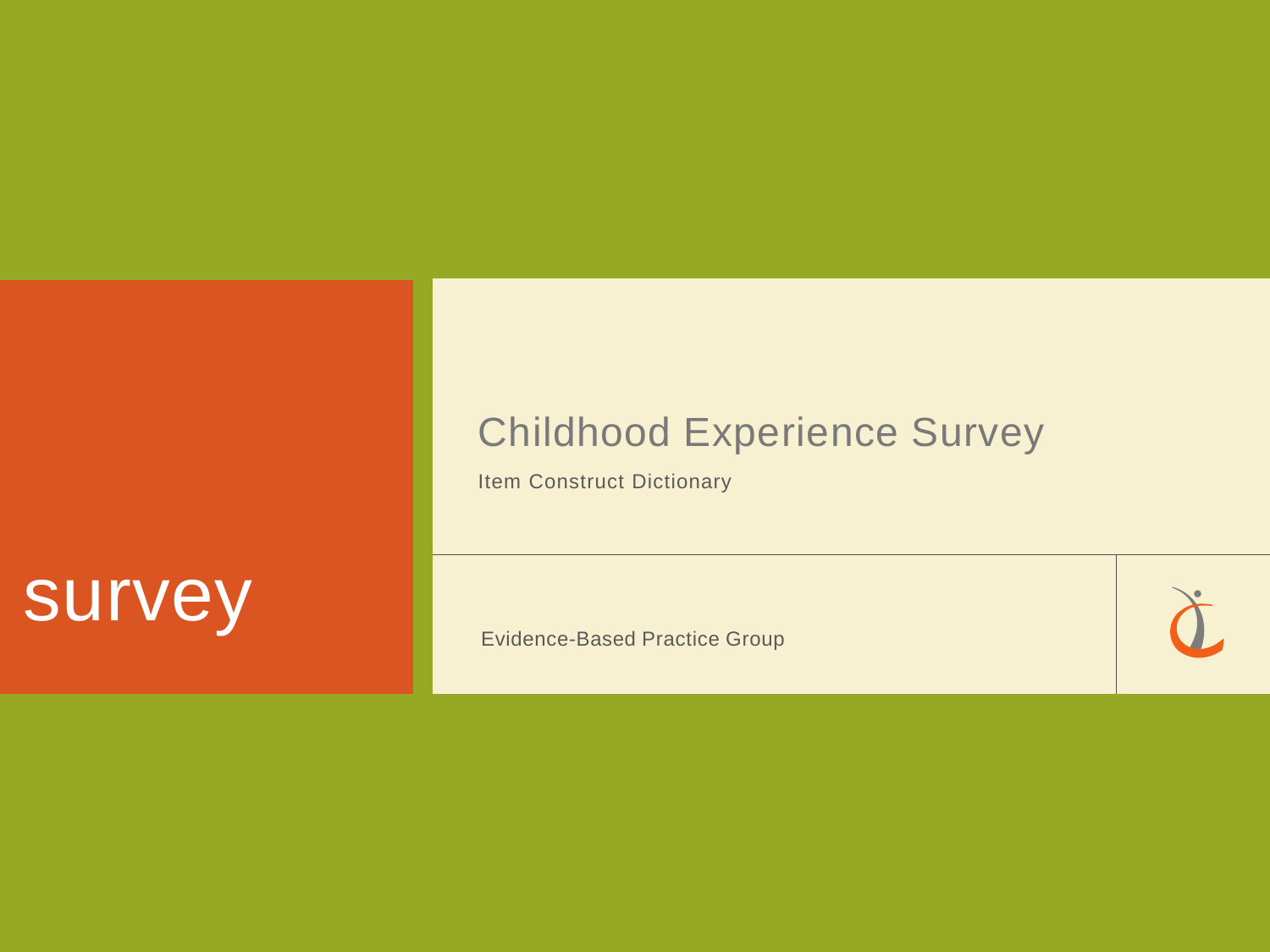#### **TABLE OF CONTENTS**

| KEY DEVELOPMENTAL OUTCOME: SCHOOL-READINESS 1            |
|----------------------------------------------------------|
|                                                          |
| Communication/Language Development: 0 - 3 Months 2       |
| Communication/Language Development: 4 - 6 Months 3       |
| Communication/Language Development: 7 months - 1 year  4 |
| Communication/Language Development: 1 year - 2 years 5   |
| Communication/Language Development: 2 years - 3 years6   |
| Communication/Language Development: 3 years - 4 years6   |
|                                                          |
|                                                          |
|                                                          |
| KEY DEVELOPMENTAL OUTCOME: EMOTIONAL WELL-               |
|                                                          |
|                                                          |
| KEY DEVELOPMENTAL OUTCOME: PHYSICAL HEALTH12             |

| KEY DEVELOPMENTAL OUTCOME: POSITIVE BEHAVIOR |
|----------------------------------------------|
| Absence of Enduring Negative Behavior 14     |
| <b>KEY DEVELOPMENTAL OUTCOME: POSITIVE</b>   |
|                                              |
|                                              |
| INDIVIDUAL RISK/PROMOTIVE FACTORS 17         |
|                                              |
|                                              |
| FAMILY RISK/PROMOTIVE FACTORS 18             |
|                                              |
|                                              |
|                                              |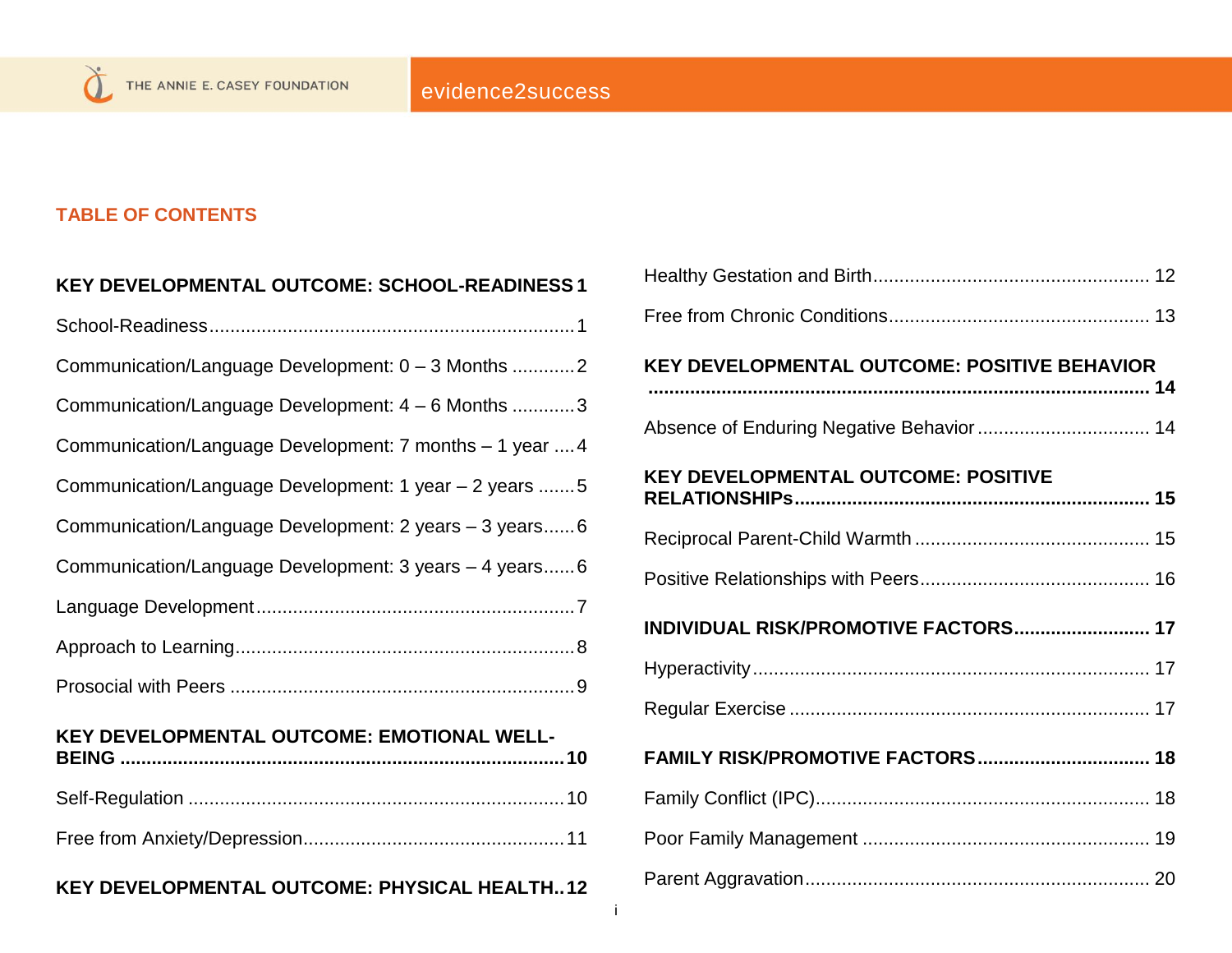| Family History of AntiSocial Behavior/Substance Misuse  22 |  |
|------------------------------------------------------------|--|
|                                                            |  |
| Parent Involvement in Learning/Education (CONTINUED) 24    |  |
|                                                            |  |
|                                                            |  |
|                                                            |  |
|                                                            |  |
|                                                            |  |
|                                                            |  |
|                                                            |  |
|                                                            |  |
|                                                            |  |
|                                                            |  |
|                                                            |  |
|                                                            |  |

| COMMUNITY RISK/PROMOTIVE FACTORS  32                             |
|------------------------------------------------------------------|
|                                                                  |
| Collective Efficacy (Part A: Social Cohesion)  33                |
| Collective Efficacy (Part B: Informal Social Control) 33         |
| Transitions and Mobility in the Community and Between            |
| ECONOMIC RISK/PROMOTIVE FACTORS  35                              |
|                                                                  |
|                                                                  |
| Parent Employment and Current Education Status  37               |
| <b>Primary Caregiver Employment and Current Education Status</b> |
| Primary Caregiver Highest Level of Education  39                 |
|                                                                  |
|                                                                  |
|                                                                  |
|                                                                  |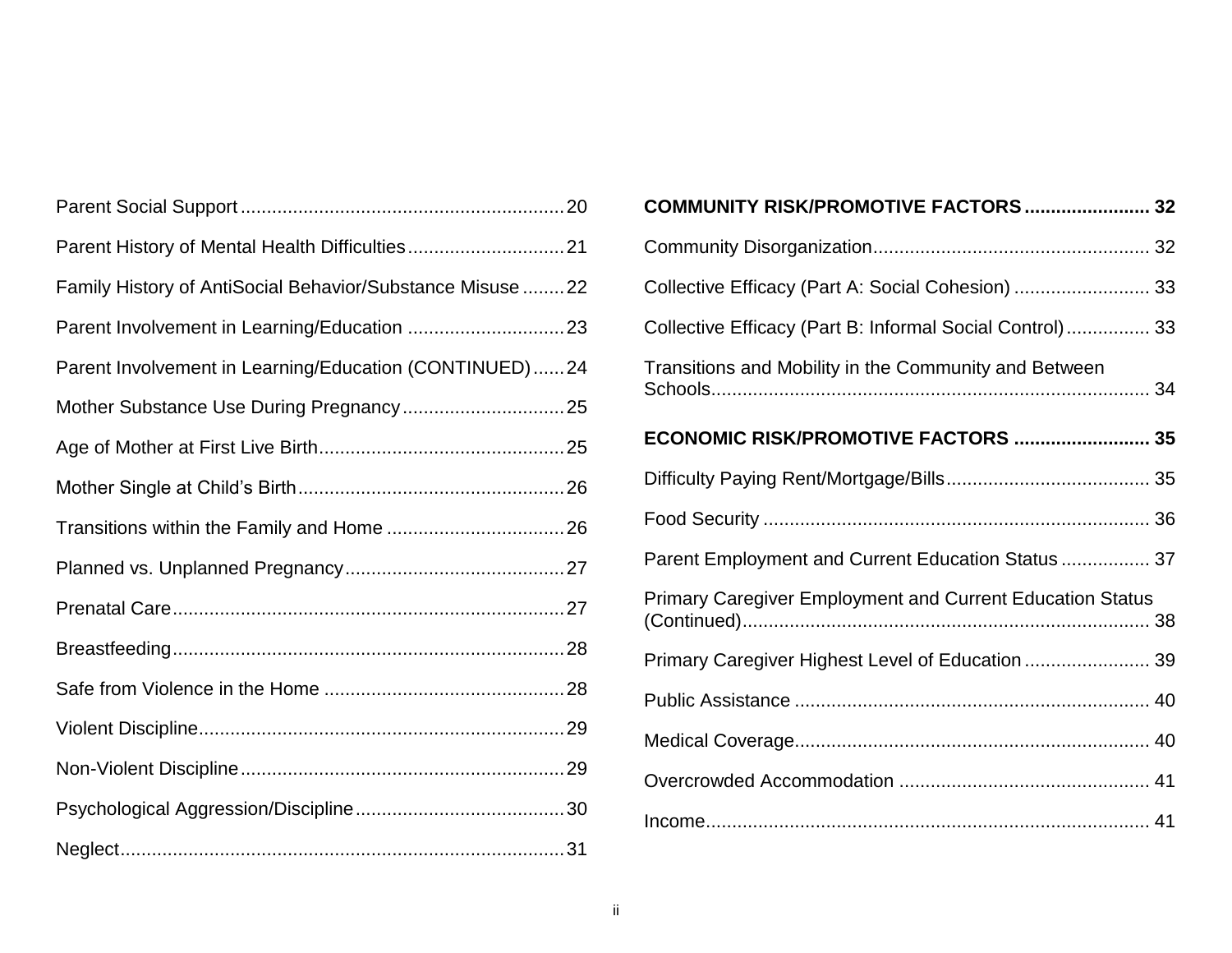| Demographics - Other Primary Caregiver/Honest 46 |  |
|--------------------------------------------------|--|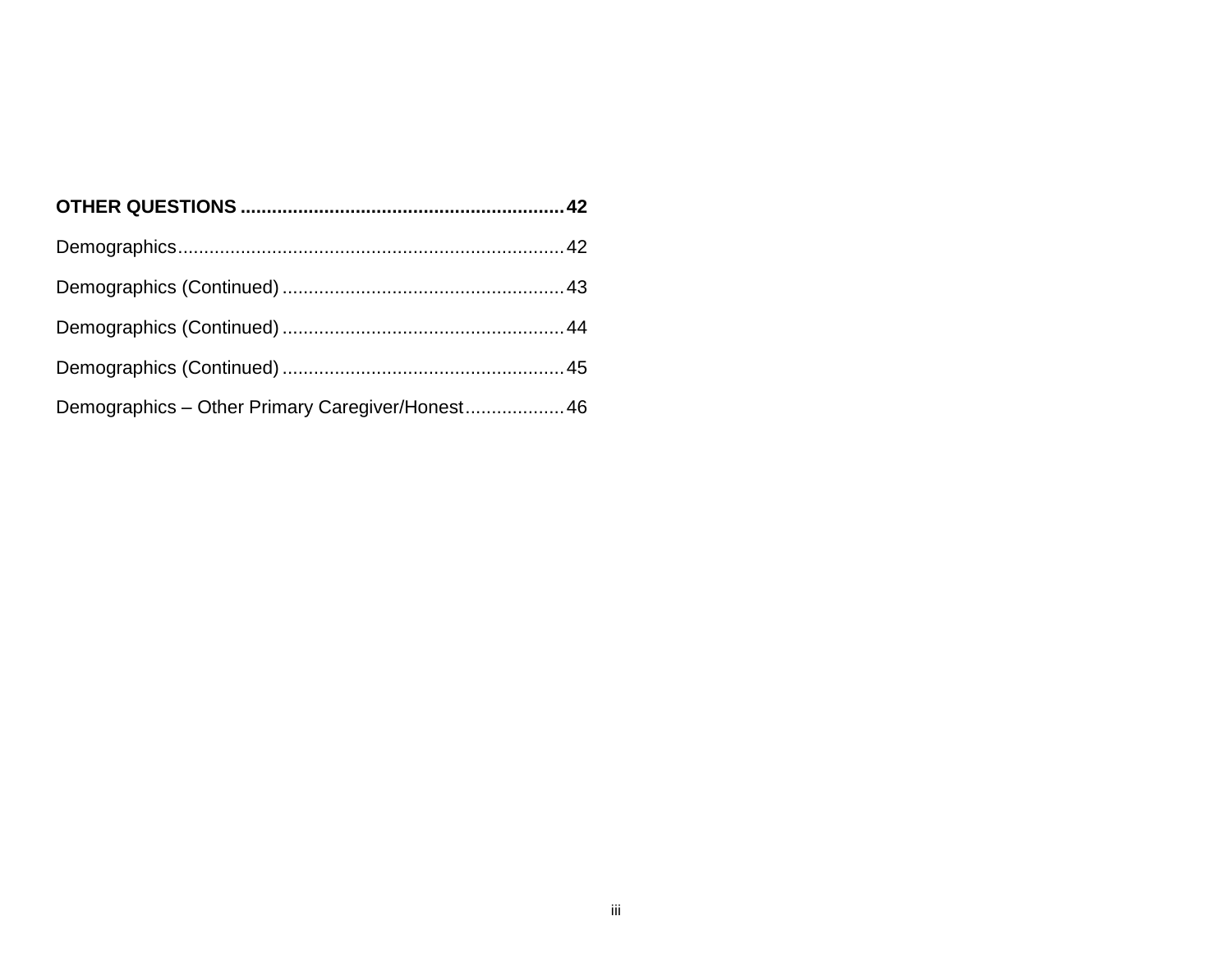#### <span id="page-4-0"></span>**KEY DEVELOPMENTAL OUTCOME: SCHOOL-READINESS**

| <b>SCHOOL-READINESS</b>                                           |  |
|-------------------------------------------------------------------|--|
| Source: Parents' Evaluation of Developmental Status (PEDS) Survey |  |

<span id="page-4-1"></span>

| Age range                                                                                                                                  | Question                                                                                         | <b>Scoring</b>                                 |  |
|--------------------------------------------------------------------------------------------------------------------------------------------|--------------------------------------------------------------------------------------------------|------------------------------------------------|--|
| $0 - 8$ years                                                                                                                              | <b>PEDS1</b> Do you have any concerns about your child's learning, development, or<br>behaviour? | No; Yes; Don't know; Refuse                    |  |
| The next questions ask about concerns that some parents may have about their child. Are you concerned a lot, a little, or not at all about |                                                                                                  |                                                |  |
| $\geq$ 4ms – 8 years                                                                                                                       | <b>PEDSTLK</b> How (CNAME) talks and makes speech sounds?                                        | A lot; A little; Not at all; Don't know Refuse |  |
| $\geq$ 4ms – 8 years                                                                                                                       | <b>PEDSUND</b> How (CNAME) understands what you say?                                             | A lot; A little; Not at all; Don't know Refuse |  |
| $\geq$ 4ms – 8 years                                                                                                                       | <b>PEDSHND</b> How (CNAME) uses his/her hands and fingers to do things?                          | A lot; A little; Not at all; Don't know Refuse |  |
| $\geq$ 4ms – 8 years                                                                                                                       | <b>PEDSARM</b> How (CNAME) uses his/her arms and legs?                                           | A lot; A little; Not at all; Don't know Refuse |  |
| $\geq$ 4ms – 8 years                                                                                                                       | PEDSBEH How (CNAME) behaves?                                                                     | A lot; A little; Not at all; Don't know Refuse |  |
| $\geq$ 4ms – 8 years                                                                                                                       | <b>PEDSGTAL How (CNAME) gets along with others?</b>                                              | A lot; A little; Not at all; Don't know Refuse |  |
| $\geq$ 10ms – 8 years                                                                                                                      | <b>PEDSLRN</b> How (CNAME) is learning to do things for himself/herself?                         | A lot; A little; Not at all; Don't know Refuse |  |
| $≥18ms - 8 years$                                                                                                                          | <b>PEDSSCH</b> How (CNAME) is learning pre-school or school skills?                              | A lot; A little; Not at all; Don't know Refuse |  |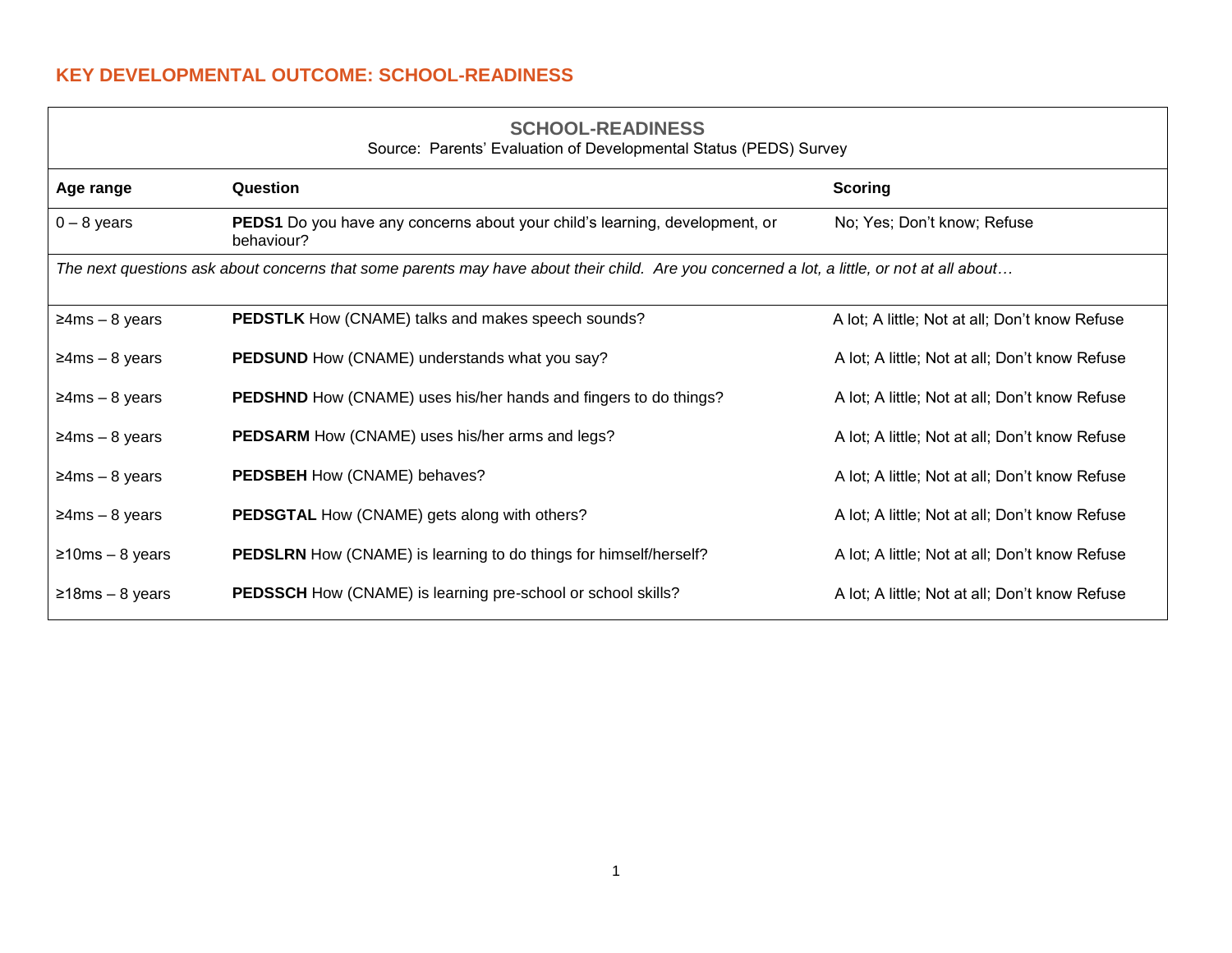**COMMUNICATION/LANGUAGE DEVELOPMENT: 0 – 3 MONTHS**

<span id="page-5-0"></span>

| Source: Speech and Language Developmental Milestones - National Institute on Deafness and Other Communication Disorders |                                                                           |                              |  |
|-------------------------------------------------------------------------------------------------------------------------|---------------------------------------------------------------------------|------------------------------|--|
| Age range / skip                                                                                                        | Variable / question                                                       | <b>Scoring</b>               |  |
|                                                                                                                         | <b>GRIDLANG4M</b> Please indicate with a yes or no if (CNAME)             |                              |  |
| $0 - 3ms$                                                                                                               | <b>LRSND</b> Reacts to loud sounds                                        | Yes; No; Don't know; Refused |  |
| $0 - 3ms$                                                                                                               | <b>LCALM</b> Calms down or smiles when spoken to                          | Yes; No; Don't know; Refused |  |
| $0 - 3ms$                                                                                                               | <b>LRECOG</b> Recognizes your voice and calms down if crying              | Yes; No; Don't know; Refused |  |
| $0 - 3ms$                                                                                                               | <b>LSTSUCK</b> When feeding, starts or stops sucking in response to sound | Yes; No; Don't know; Refused |  |
| $0 - 3ms$                                                                                                               | <b>LCOO</b> Coos and makes pleasure sounds                                | Yes; No; Don't know; Refused |  |
| $0 - 3ms$                                                                                                               | <b>LSPCRY</b> Has a special way of crying for different needs             | Yes; No; Don't know; Refused |  |
| $0 - 3ms$                                                                                                               | <b>LSMILE</b> Smiles when he or she sees you                              | Yes; No; Don't know; Refused |  |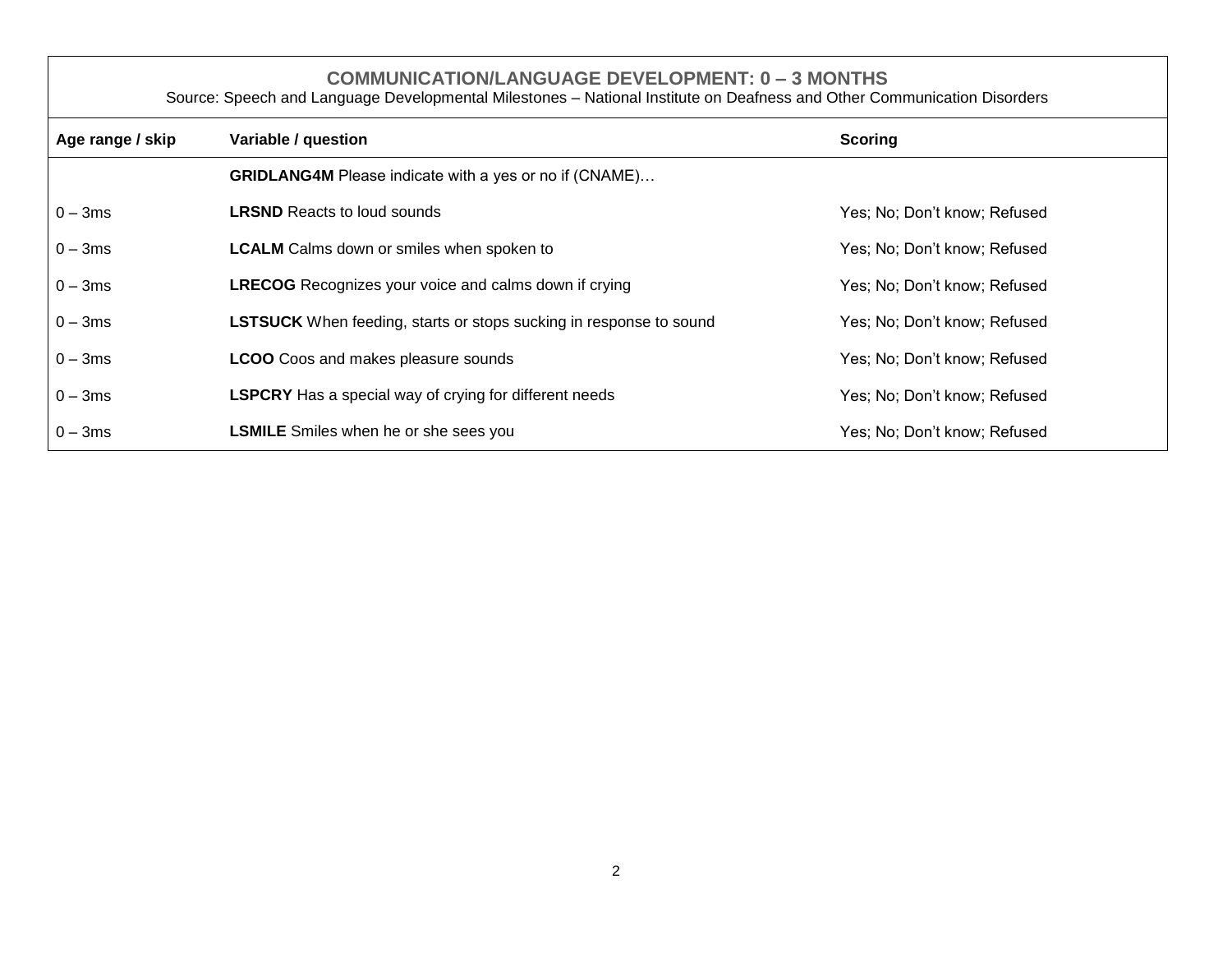**COMMUNICATION/LANGUAGE DEVELOPMENT: 4 – 6 MONTHS**

<span id="page-6-0"></span>

| Source: Speech and Language Developmental Milestones - National Institute on Deafness and Other Communication Disorders |                                                                                                                            |                              |  |
|-------------------------------------------------------------------------------------------------------------------------|----------------------------------------------------------------------------------------------------------------------------|------------------------------|--|
| Age range / skip                                                                                                        | Variable / question                                                                                                        | <b>Scoring</b>               |  |
|                                                                                                                         | <b>GRIDLANG6M</b> Please indicate with a yes or no if (CNAME)                                                              |                              |  |
| $4 - 6$ ms                                                                                                              | <b>LFSND</b> Follows sounds with his or her eyes                                                                           | Yes; No; Don't know; Refused |  |
| $4 - 6$ ms                                                                                                              | <b>LTONE</b> Responds to changes in the tone of your voice                                                                 | Yes; No; Don't know; Refused |  |
| $4-6ms$                                                                                                                 | <b>LTOYS</b> Notices toys that make sounds                                                                                 | Yes; No; Don't know; Refused |  |
| $4 - 6$ ms                                                                                                              | <b>LMUSIC</b> Pays attention to music                                                                                      | Yes; No; Don't know; Refused |  |
| $4 - 6$ ms                                                                                                              | <b>LSPBAB</b> Babbles in a speech-like way and uses many different sounds, including<br>sounds that begin with p, b, and m | Yes; No; Don't know; Refused |  |
| $4-6ms$                                                                                                                 | <b>LLAUGH</b> Laughs                                                                                                       | Yes; No; Don't know; Refused |  |
| $4 - 6$ ms                                                                                                              | <b>LEXBAB</b> Babbles when excited or unhappy                                                                              | Yes; No; Don't know; Refused |  |
| $4 - 6$ ms                                                                                                              | <b>LGURGL</b> Makes gurgling sounds when alone or playing with you                                                         | Yes; No; Don't know; Refused |  |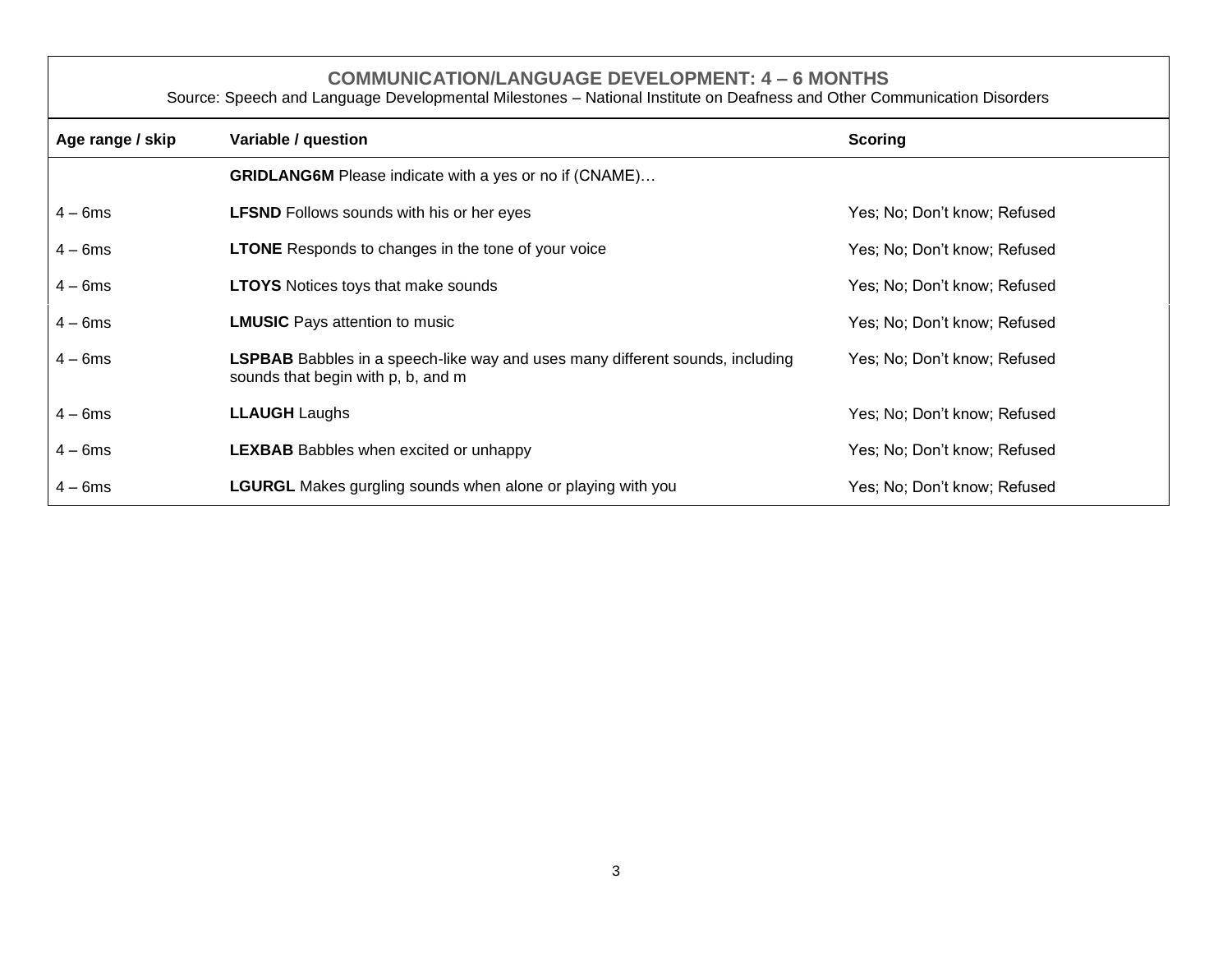#### **COMMUNICATION/LANGUAGE DEVELOPMENT: 7 MONTHS – 1 YEAR**

<span id="page-7-0"></span>

| Source: Speech and Language Developmental Milestones – National Institute on Deafness and Other Communication Disorders |                                                                                    |                              |  |
|-------------------------------------------------------------------------------------------------------------------------|------------------------------------------------------------------------------------|------------------------------|--|
| Age range / skip                                                                                                        | Variable / question                                                                | <b>Scoring</b>               |  |
|                                                                                                                         | <b>GRIDLANG1Y</b> Please indicate with a yes or no if (CNAME)                      |                              |  |
| $7ms - 12ms$                                                                                                            | <b>LPEEK</b> Enjoys playing peek-a-boo and pat-a-cake                              | Yes; No; Don't know; Refused |  |
| $7ms - 12ms$                                                                                                            | <b>LLOOK</b> Turns and looks in the direction of sounds                            | Yes; No; Don't know; Refused |  |
| $7ms - 12ms$                                                                                                            | <b>LLISTEN</b> Listens when spoken to                                              | Yes; No; Don't know; Refused |  |
| $7ms - 12ms$                                                                                                            | LUNDER Understands words for common items such as "cup," "shoe," or "juice"        | Yes; No; Don't know; Refused |  |
| $7ms - 12ms$                                                                                                            | <b>LREQU</b> Responds to requests ("Come here" or "Want more?")                    | Yes; No; Don't know; Refused |  |
| $7ms - 12ms$                                                                                                            | <b>LGRBAB</b> Babbles using long and short groups of sounds ("tata, upup, bibibi") | Yes; No; Don't know; Refused |  |
| $7ms - 12ms$                                                                                                            | <b>LATTBB</b> Babbles to get and keep attention                                    | Yes; No; Don't know; Refused |  |
| $7ms - 12ms$                                                                                                            | <b>LGEST</b> Communicates using gestures such as waving or holding up arms         | Yes; No; Don't know; Refused |  |
| $7ms - 12ms$                                                                                                            | <b>LIMIT</b> Imitates different speech sounds                                      | Yes; No; Don't know; Refused |  |
| $7ms - 12ms$                                                                                                            | L2WRDS Has one or two words ("Hi," "dog," "Dada," or "Mama") by first birthday     | Yes; No; Don't know; Refused |  |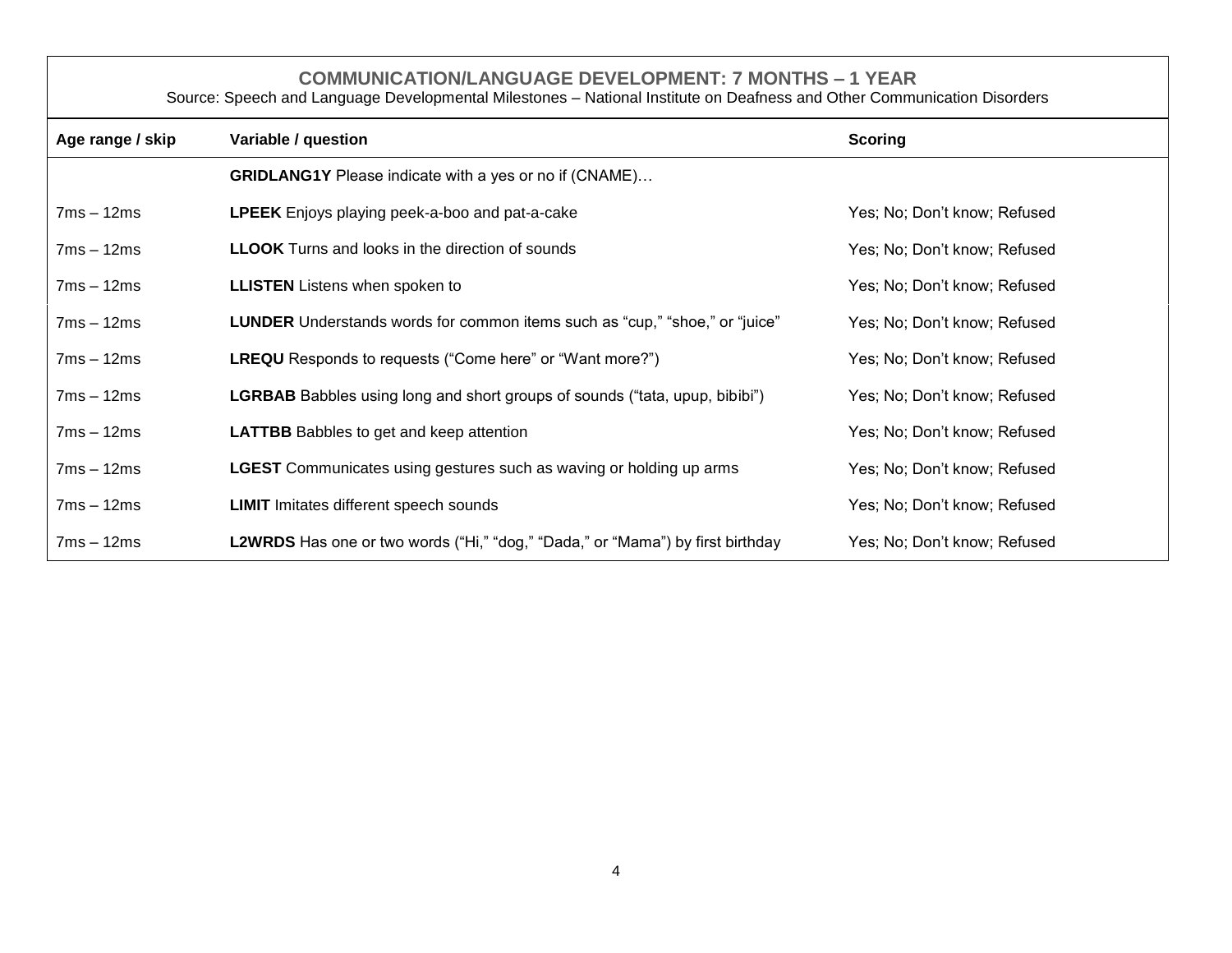#### **COMMUNICATION/LANGUAGE DEVELOPMENT: 1 YEAR – 2 YEARS**

<span id="page-8-0"></span>

| Age range / skip | Variable / question                                                                                                | <b>Scoring</b>               |
|------------------|--------------------------------------------------------------------------------------------------------------------|------------------------------|
|                  | <b>GRIDLANG2Y</b> Please indicate with a yes or no if (CNAME)                                                      |                              |
| $13ms - 24ms$    | <b>LBODY</b> Knows a few parts of the body and can point to them when asked                                        | Yes; No; Don't know; Refused |
| $13ms - 24ms$    | <b>LSCOMM</b> Follows simple commands ("Roll the ball") and understands simple<br>questions ("Where's your shoe?") | Yes; No; Don't know; Refused |
| $13ms - 24ms$    | <b>LSTOR</b> Enjoys simple stories, songs, and rhymes                                                              | Yes; No; Don't know; Refused |
| $13ms - 24ms$    | <b>LPOINT</b> Points to pictures, when named, in books                                                             | Yes; No; Don't know; Refused |
| $13ms - 24ms$    | <b>LACQU</b> Acquires new words on a regular basis                                                                 | Yes; No; Don't know; Refused |
| $13ms - 24ms$    | <b>L2QUES</b> Uses some one- or two-word questions ("Where kitty?" or "Go bye-bye?")                               | Yes; No; Don't know; Refused |
| $13ms - 24ms$    | <b>LWRDTO</b> Puts two words together ("More cookie" or "No juice")                                                | Yes; No; Don't know; Refused |
| $13ms - 24ms$    | <b>LCONSO</b> Uses many different consonant sounds at the beginning of words                                       | Yes; No; Don't know; Refused |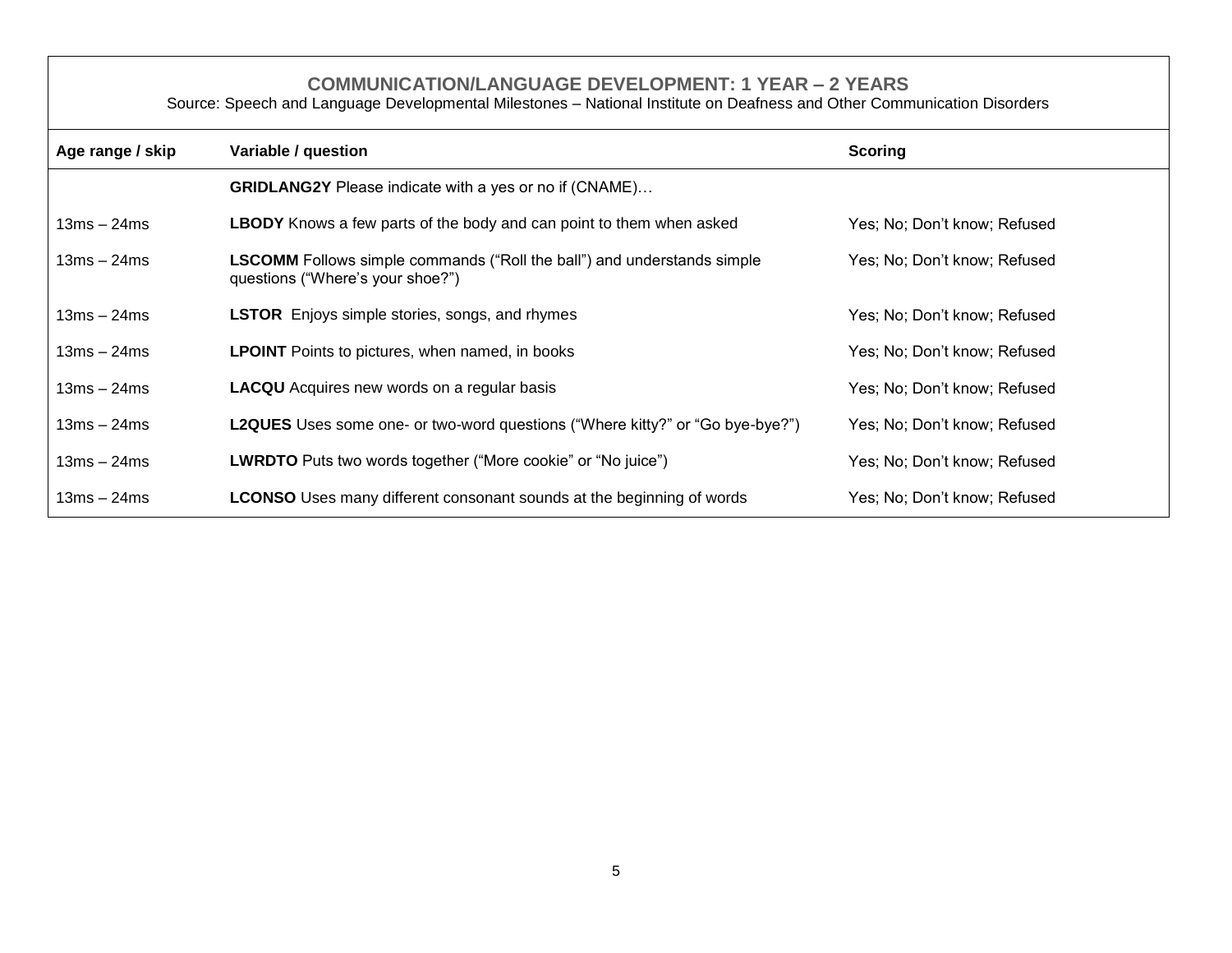**COMMUNICATION/LANGUAGE DEVELOPMENT: 2 YEARS – 3 YEARS** Source: Speech and Language Developmental Milestones – National Institute on Deafness and Other Communication Disorders

<span id="page-9-0"></span>

| Age range / skip | Variable / question                                                             | <b>Scoring</b>               |
|------------------|---------------------------------------------------------------------------------|------------------------------|
|                  | <b>GRIDLANG3Y</b> Please indicate with a yes or no if (CNAME)                   |                              |
| $25ms - 36ms$    | <b>LEVERY</b> Has a word for almost everything                                  | Yes; No; Don't know; Refused |
| $25ms - 36ms$    | <b>L3PHRAS</b> Uses two- or three-word phrases to talk about and ask for things | Yes; No; Don't know; Refused |
| $25ms - 36ms$    | <b>LUSESND</b> Uses k, g, f, t, d, and n sounds                                 | Yes; No; Don't know; Refused |
| $25ms - 36ms$    | <b>LUNDRST</b> Speaks in a way that is understood by family members and friends | Yes; No; Don't know; Refused |
| $25ms - 36ms$    | <b>LNAMES</b> Names objects to ask for them or to direct attention to them      | Yes; No; Don't know; Refused |

<span id="page-9-1"></span>

| <b>COMMUNICATION/LANGUAGE DEVELOPMENT: 3 YEARS - 4 YEARS</b><br>Source: Speech and Language Developmental Milestones - National Institute on Deafness and Other Communication Disorders |                                                                                              |                              |
|-----------------------------------------------------------------------------------------------------------------------------------------------------------------------------------------|----------------------------------------------------------------------------------------------|------------------------------|
| Age range / skip                                                                                                                                                                        | Variable / question                                                                          | <b>Scoring</b>               |
|                                                                                                                                                                                         | <b>GRIDLANG4Y</b> Please indicate with a yes or no if (CNAME)                                |                              |
| $37ms - 48ms$                                                                                                                                                                           | LHEARU Hears you when you call from another room                                             | Yes; No; Don't know; Refused |
| $37ms - 48ms$                                                                                                                                                                           | <b>LHEARTV</b> Hears the television or radio at the same sound level as other family members | Yes; No; Don't know; Refused |
| $37ms - 48ms$                                                                                                                                                                           | <b>LANSWQ</b> Answers simple "Who?" "What?" "Where?" and "Why?" questions                    | Yes; No; Don't know; Refused |
| $37ms - 48ms$                                                                                                                                                                           | LTLKACT Talks about activities at day care, preschool, or friends' homes                     | Yes; No; Don't know; Refused |
| $37ms - 48ms$                                                                                                                                                                           | <b>L4WSEN</b> Uses sentences with four or more words                                         | Yes; No; Don't know; Refused |
| $37ms - 48ms$                                                                                                                                                                           | <b>LSPKEAS</b> Speaks easily without having to repeat syllables or words                     | Yes; No; Don't know; Refused |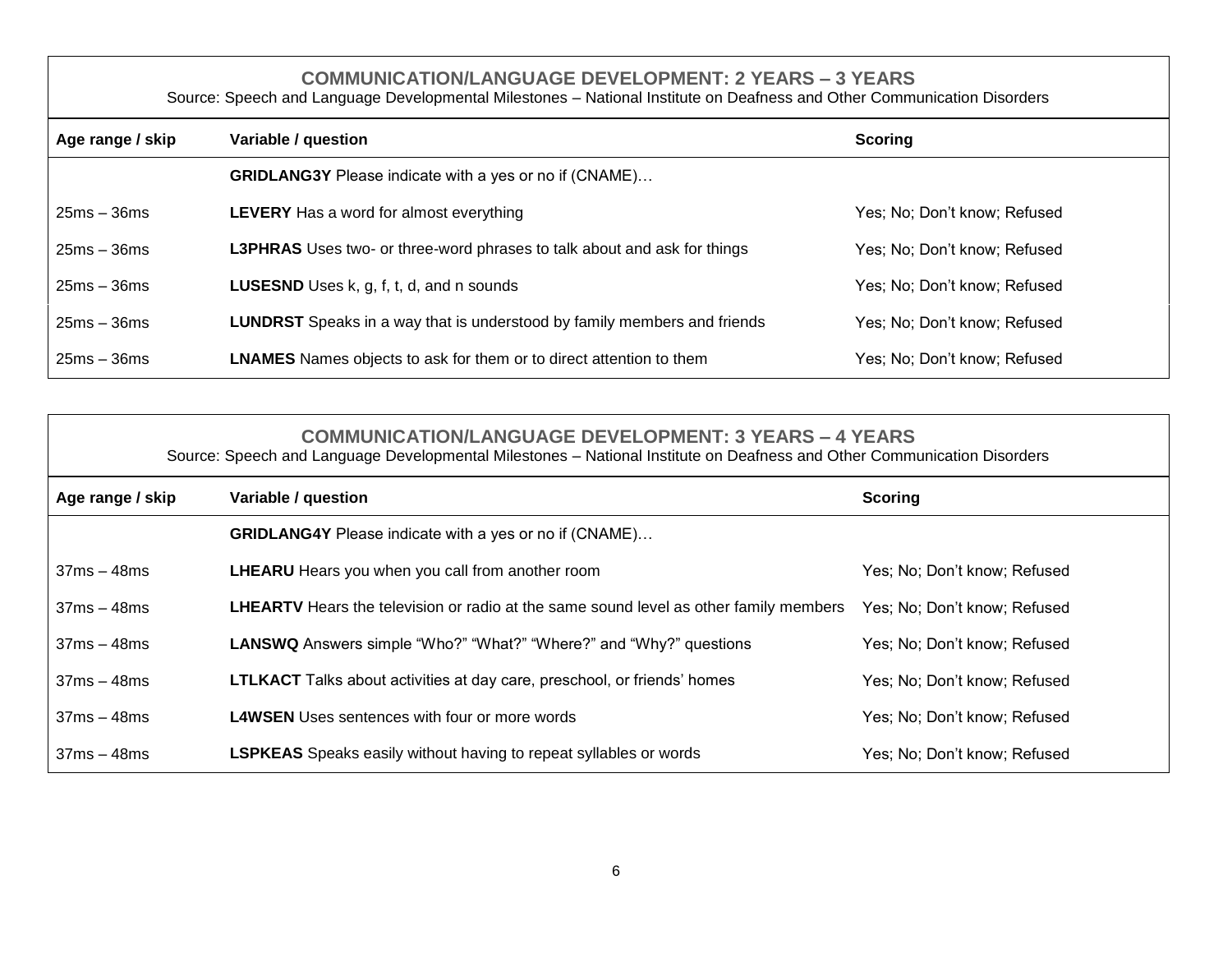<span id="page-10-0"></span>

| <b>LANGUAGE DEVELOPMENT</b><br>TNO-AZL Preschool Quality of Life (TAPQOL) - communication subscale (Fekkes et al, 2001) |                                                                                                                                           |                                                  |
|-------------------------------------------------------------------------------------------------------------------------|-------------------------------------------------------------------------------------------------------------------------------------------|--------------------------------------------------|
| Age range / skip                                                                                                        | Variable / question                                                                                                                       | <b>Scoring</b>                                   |
|                                                                                                                         | <b>GRIDDIFF</b> In the last three months, compared to other children of the same<br>age, how often did (CNAME) have any of the following? |                                                  |
| 18 months - 6 years*<br>& CSCH=No                                                                                       | cdifsa Difficulty in understanding what others said                                                                                       | Never; Occasionally; Often; Don't know; Refused. |
| 18 months - 6 years*                                                                                                    | cdifta Difficulty in speaking clearly                                                                                                     | Never; Occasionally; Often; Don't know; Refused. |
| & CSCH=No                                                                                                               |                                                                                                                                           |                                                  |
| & CSCH=No                                                                                                               |                                                                                                                                           |                                                  |
| 18 months - 6 years*                                                                                                    | cdifme Difficulty in saying what he/she meant                                                                                             | Never; Occasionally; Often; Don't know; Refused. |
| & CSCH=No                                                                                                               |                                                                                                                                           |                                                  |
| 18 months - 6 years*                                                                                                    | cdifcl Difficulty in making it clear what he/she wanted                                                                                   | Never; Occasionally; Often; Don't know; Refused. |
| & CSCH=No                                                                                                               |                                                                                                                                           |                                                  |
| 18 months - 6 years*                                                                                                    | If 'occasionally' or 'often': When (CNAME) had (fill in item from above), he/she                                                          | Fine; Not so good; Quite bad; Bad; Don't know;   |
| & CSCH=No & cdifsa,                                                                                                     | felt                                                                                                                                      | Refused.                                         |
| cdifta cdifme cdifcl $=$                                                                                                | (Repeated for 4 items above)                                                                                                              |                                                  |
| occasionally or often                                                                                                   | (Example: When (CNAME) had difficulty speaking clearly, he/she felt                                                                       |                                                  |

**Note**: \* for those who have not yet started kindergarten, elementary school or pre-school / pre-K (e.g. Head Start) (As determined by response to prior lead-in question)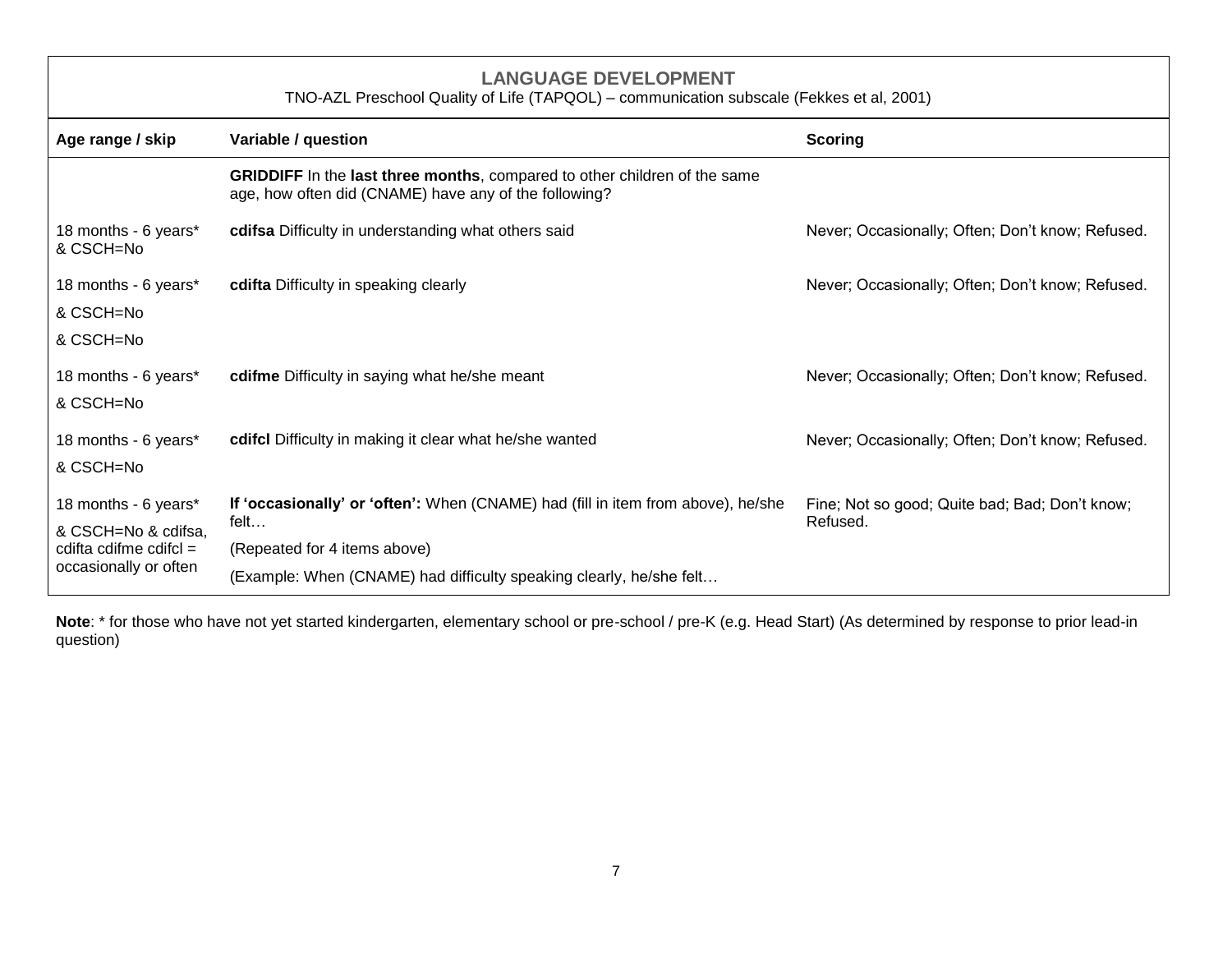<span id="page-11-0"></span>

| <b>APPROACH TO LEARNING</b><br>Early Childhood Longitudinal Survey - Kindergarten (ECLS-K) |                                                               |                                                           |
|--------------------------------------------------------------------------------------------|---------------------------------------------------------------|-----------------------------------------------------------|
| Age range / skip                                                                           | Variable / question                                           | <b>Scoring</b>                                            |
| $3 - 8$ years                                                                              | GRIDOFTEN How often would you say (CNAME)                     |                                                           |
| $3 - 8$ years                                                                              | cofvar Shows an interest in a variety of things?              | Never; Not often; Often; Very often; Don't know, Refused. |
| $3 - 8$ years                                                                              | coftsk Can concentrate on a task and ignore distractions?     | Never; Not often; Often; Very often; Don't know; Refused. |
| $3 - 8$ years                                                                              | coffin Keeps working at something until (he/she) is finished? | Never; Not often; Often; Very often; Don't know; Refused. |
| $3 - 8$ years                                                                              | cofcho Helps with chores?                                     | Never; Not often; Often; Very often; Don't know; Refused. |
| $3 - 8$ years                                                                              | cofnew Is eager to learn new things?                          | Never; Not often; Often; Very often; Don't know; Refused. |
| $3 - 8$ years                                                                              | cofcre Is creative in work or in play?                        | Never; Not often; Often; Very often; Don't know; Refused. |

**Note**: Scoring adapted to include 'not often' and 'often' anchor points (original response was Never (1) to Very often (4).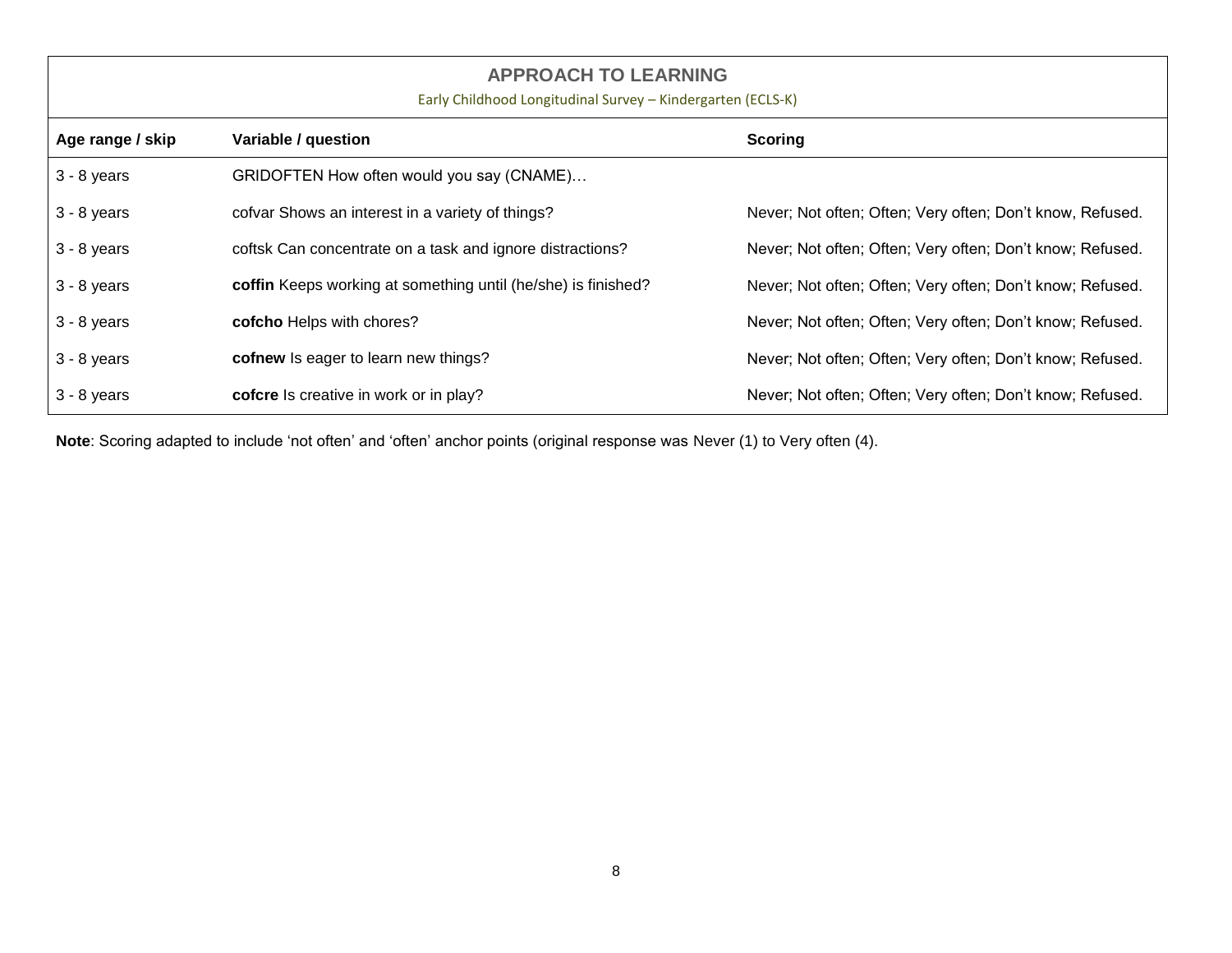<span id="page-12-0"></span>

| <b>PROSOCIAL WITH PEERS</b><br>and Strengths Difficulties Questionnaire (SDQ) - Prosocial Behavior |                                                                                                                                                                                                                                        |                                                                  |
|----------------------------------------------------------------------------------------------------|----------------------------------------------------------------------------------------------------------------------------------------------------------------------------------------------------------------------------------------|------------------------------------------------------------------|
| Age range / skip                                                                                   | Variable / question                                                                                                                                                                                                                    | <b>Scoring</b>                                                   |
| <b>GRIDTRUE</b>                                                                                    | <b>SDQprosoc</b> For each item below, please answer whether the following is not true,<br>somewhat true, or certainly true for (CNAME). Please base your answer on<br>(his/her) behavior over the last six months or this school year. |                                                                  |
| $3 - 8$ years                                                                                      | ctfeel Considerate of other people's feelings                                                                                                                                                                                          | Not true; Somewhat true; Certainly true;<br>Don't know; Refused. |
| $3 - 8$ years                                                                                      | ctshar Shares readily with other children (treats, toys, pencils etc.)                                                                                                                                                                 | Not true; Somewhat true; Certainly true;<br>Don't know; Refused. |
| $3 - 8$ years                                                                                      | cthelp Helpful if someone is hurt, upset or feeling ill                                                                                                                                                                                | Not true; Somewhat true; Certainly true;<br>Don't know; Refused. |
| $3 - 8$ years                                                                                      | ctkind Kind to younger children                                                                                                                                                                                                        | Not true; Somewhat true; Certainly true;<br>Don't know; Refused. |
| $3 - 8$ years                                                                                      | <b>ctvolu</b> Often volunteers to help others (parents, teachers, other children)                                                                                                                                                      | Not true; Somewhat true; Certainly true;<br>Don't know; Refused. |

 $\sqrt{ }$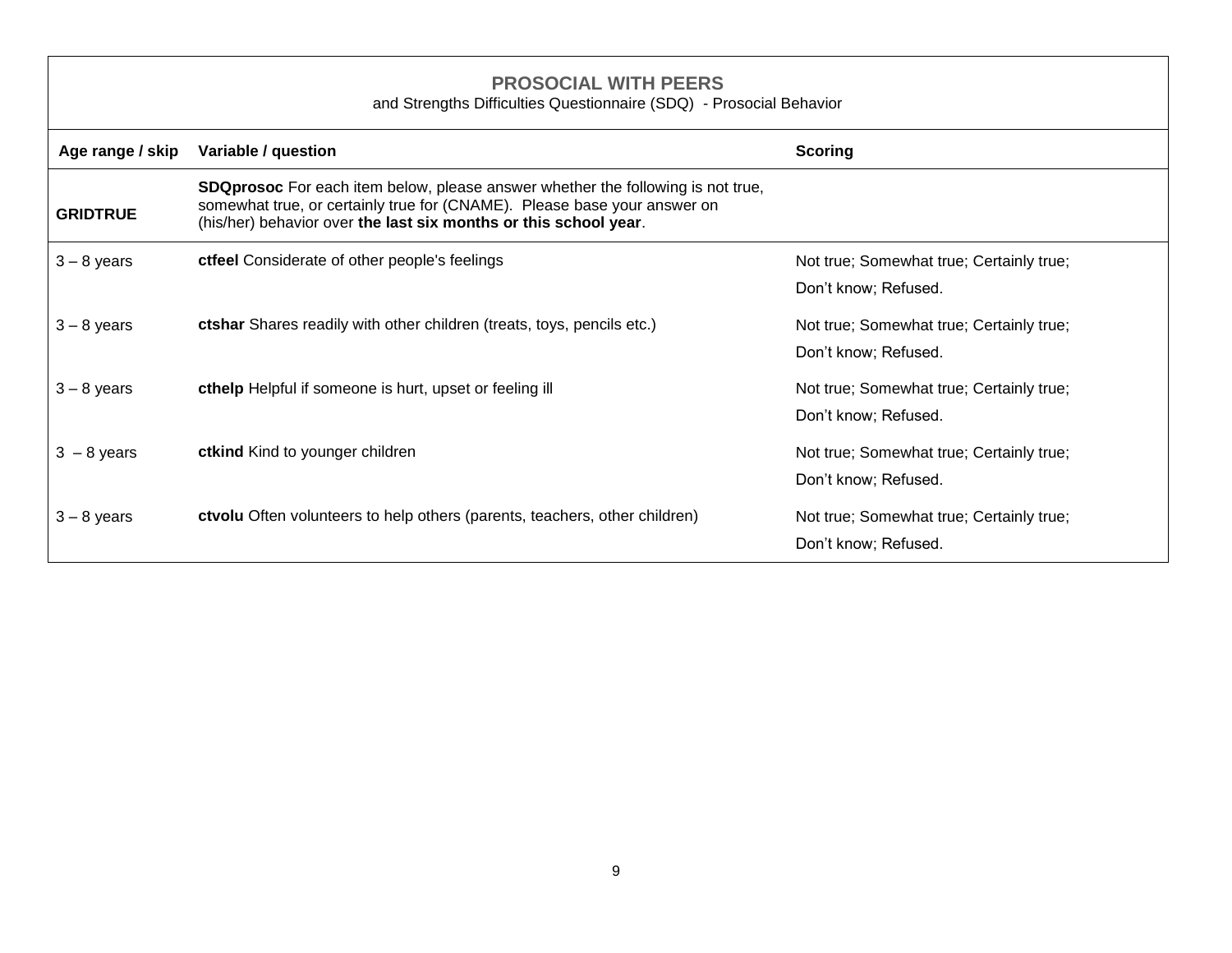#### <span id="page-13-0"></span>**KEY DEVELOPMENTAL OUTCOME: EMOTIONAL WELL-BEING**

<span id="page-13-1"></span>

| <b>SELF-REGULATION</b><br>Parent-adaptation of IYDS (Prior et al, 2008) |                                                                                                                                                                                                                                                                                                |                                                                                                                                                     |
|-------------------------------------------------------------------------|------------------------------------------------------------------------------------------------------------------------------------------------------------------------------------------------------------------------------------------------------------------------------------------------|-----------------------------------------------------------------------------------------------------------------------------------------------------|
| Age range / skip                                                        | Variable / question                                                                                                                                                                                                                                                                            | <b>Scoring</b>                                                                                                                                      |
|                                                                         | <b>GRIDMYCHILD / Please answer how well the following statements describe</b><br>(CNAME) using BIG NO!, little no, little yes, or BIG YES!. BIG NO! means definitely<br>not true for you, little no means mostly not true, little yes means mostly true and BIG<br>YES! means definitely true. | BIG NO! means definitely not true for you, little no<br>means mostly not true, little yes means mostly true,<br>and BIG YES! means definitely true. |
| $4 - 8$ years                                                           | cmyrlx / (CNAME) knows how to relax when he/she feels tense                                                                                                                                                                                                                                    | NO!; no; yes; YES!; Don't know; Refused.                                                                                                            |
| $4 - 8$ years                                                           | cmyctr / CNAME) is always able to keep his/her feelings under control                                                                                                                                                                                                                          | NO!; no; yes; YES!; Don't know; Refused.                                                                                                            |
| $4 - 8$ years                                                           | cmyclm / (CNAME) knows how to calm down when feeling nervous                                                                                                                                                                                                                                   | NO!; no; yes; YES!; Don't know; Refused.                                                                                                            |
| $4 - 8$ years                                                           | cmytem / (CNAME) can control his/her temper when people are angry with him/her                                                                                                                                                                                                                 | NO!; no; yes; YES!; Don't know; Refused.                                                                                                            |

**Pre-test:** All items to be pre-tested (new adaption of a child-report measure) **Ctsic**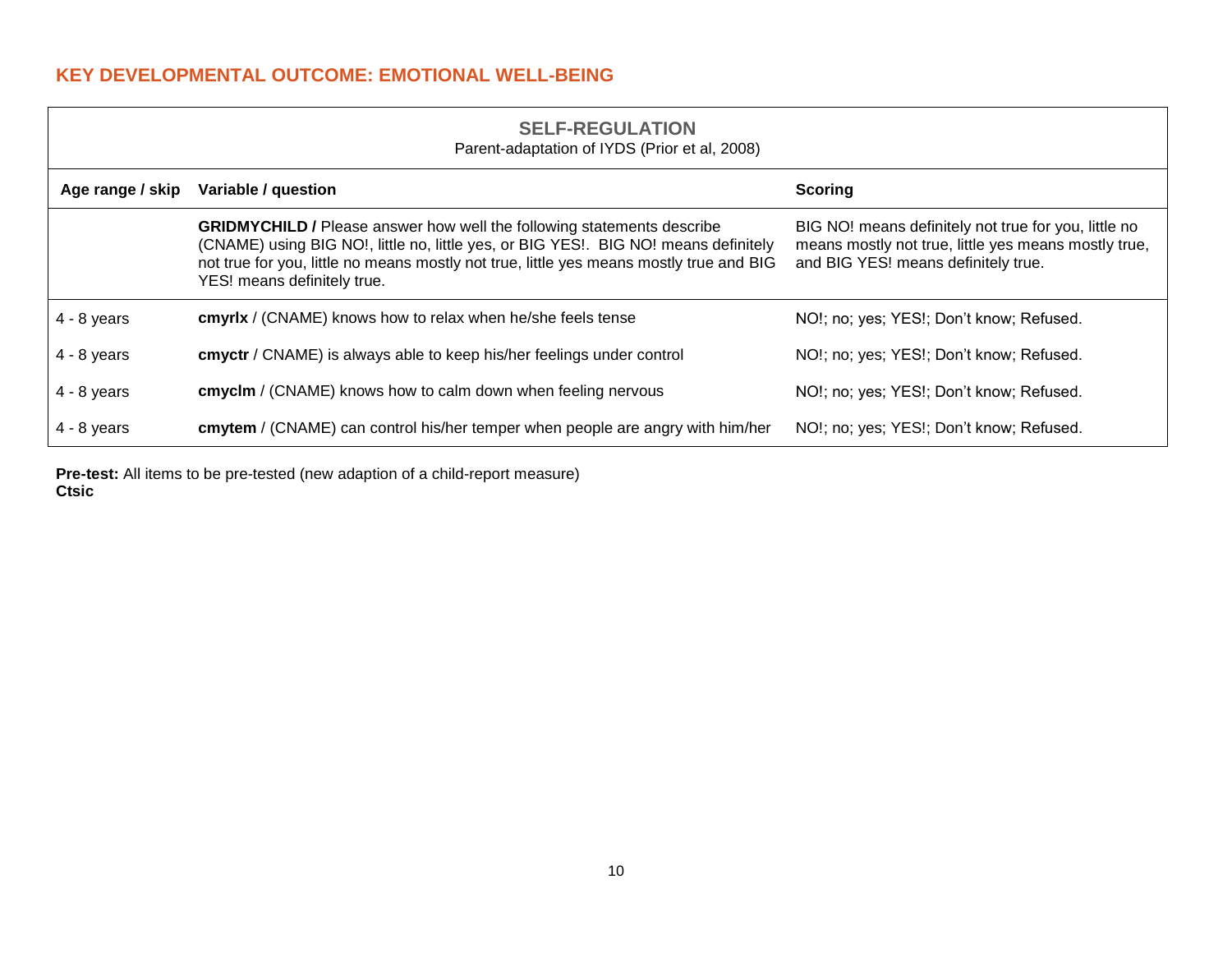#### **FREE FROM ANXIETY/DEPRESSION**

<span id="page-14-0"></span>

| Q1-5. Strengths and Difficulties Questionnaire (SDQ) (Goodman, 1997); Q6 onwards. National Survey of Children's Health (NSCH) 2007 |                                                                                                                                                                                                                                         |                                                                  |
|------------------------------------------------------------------------------------------------------------------------------------|-----------------------------------------------------------------------------------------------------------------------------------------------------------------------------------------------------------------------------------------|------------------------------------------------------------------|
| Age range / skip                                                                                                                   | Variable / question                                                                                                                                                                                                                     | <b>Scoring</b>                                                   |
| <b>GRIDTRUE</b>                                                                                                                    | <b>SDQemo</b> For each item below, please answer whether the following is not true,<br>somewhat true, or certainly true for (CNAME). Please base your answer on (his/her)<br>behavior over the last six months or this school year.     |                                                                  |
| $3 - 8$ years                                                                                                                      | ctsic Often complains of headaches, stomach aches or sickness                                                                                                                                                                           | Not true; Somewhat true; Certainly true;<br>Don't know; Refused. |
| 3-8 years                                                                                                                          | ctwor Has many worries, often seems worried                                                                                                                                                                                             | Not true; Somewhat true; Certainly true;<br>Don't know; Refused. |
| $3 - 8$ years                                                                                                                      | ctsad Often unhappy, downhearted or tearful                                                                                                                                                                                             | Not true; Somewhat true; Certainly true;<br>Don't know; Refused. |
| $3 - 8$ years                                                                                                                      | ctner Nervous or clingy in new situations, easily loses confidence                                                                                                                                                                      | Not true; Somewhat true; Certainly true;<br>Don't know; Refused. |
| $3 - 8$ years                                                                                                                      | ctfer Has many fears, easily scared                                                                                                                                                                                                     | Not true; Somewhat true; Certainly true;<br>Don't know; Refused. |
| 2-8 years                                                                                                                          | <b>GRIDCOND3</b> The following is a list of conditions. Has a doctor or other health care<br>provider ever told you that (CNAME) had the condition, even if he/she does not<br>have the condition now? Please answer yes or no to each. |                                                                  |
|                                                                                                                                    | cdxdp* Depression                                                                                                                                                                                                                       | Yes; No; Don't know; Refused.                                    |
|                                                                                                                                    | cdxax* Anxiety problems                                                                                                                                                                                                                 |                                                                  |

**Note:** \* items are repeated for physical conditions and impairments KDOC measure (page 9); however, because items are also used in forming GRIDCOND3 they are presented here.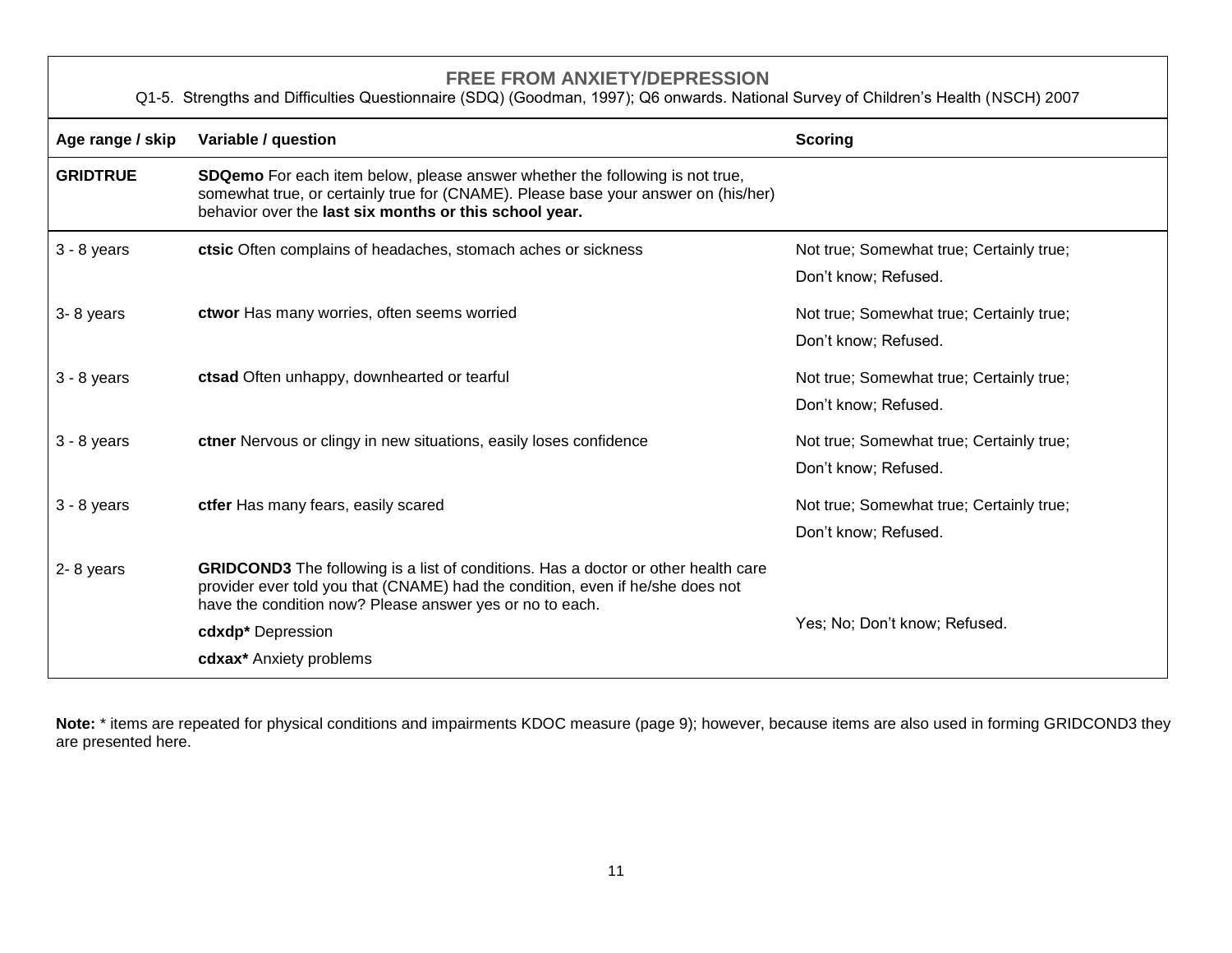#### <span id="page-15-0"></span>**KEY DEVELOPMENTAL OUTCOME: PHYSICAL HEALTH**

#### **HEALTHY GESTATION AND BIRTH**

Q1. National Survey of Children's Health (NSCH) 2011; Q2 & 3. Los Angeles Family and Neighborhood Survey (LA-FANS)

<span id="page-15-1"></span>

| Age range / skip                 | Variable / question                                                                                                                                                                                   | <b>Scoring</b>                                                                        |
|----------------------------------|-------------------------------------------------------------------------------------------------------------------------------------------------------------------------------------------------------|---------------------------------------------------------------------------------------|
| $0 - 8$ years                    | <b>PMOMPM</b> Most pregnancies last about 40 weeks. A premature birth is when a baby<br>is born too early. That is, the baby is born more than three weeks before the due<br>date, or before week 37. | Yes; No; Don't know; Refused.                                                         |
|                                  | Was (CNAME) born premature?                                                                                                                                                                           |                                                                                       |
| $0 - 8$ years                    | <b>CWEIGH</b> How much did (CNAME) weigh at birth? Please give the birth weight in<br>either pounds and ounces OR kilograms and grams. If you don't know, enter 99 in<br>the first box.               | Pounds and ounces _____ (Range 0-12, 99)                                              |
|                                  |                                                                                                                                                                                                       | Kilograms and grams _____ (Range 0-9999)                                              |
| $0 - 8$ years &<br>$CWEIGH = DK$ | <b>CBIRDK</b> Compared to the typical baby, would you say that (CNAME)'s weight at<br>birth was                                                                                                       | Very small; Less than average; Average; Above<br>average; Heavy; Don't know; Refused. |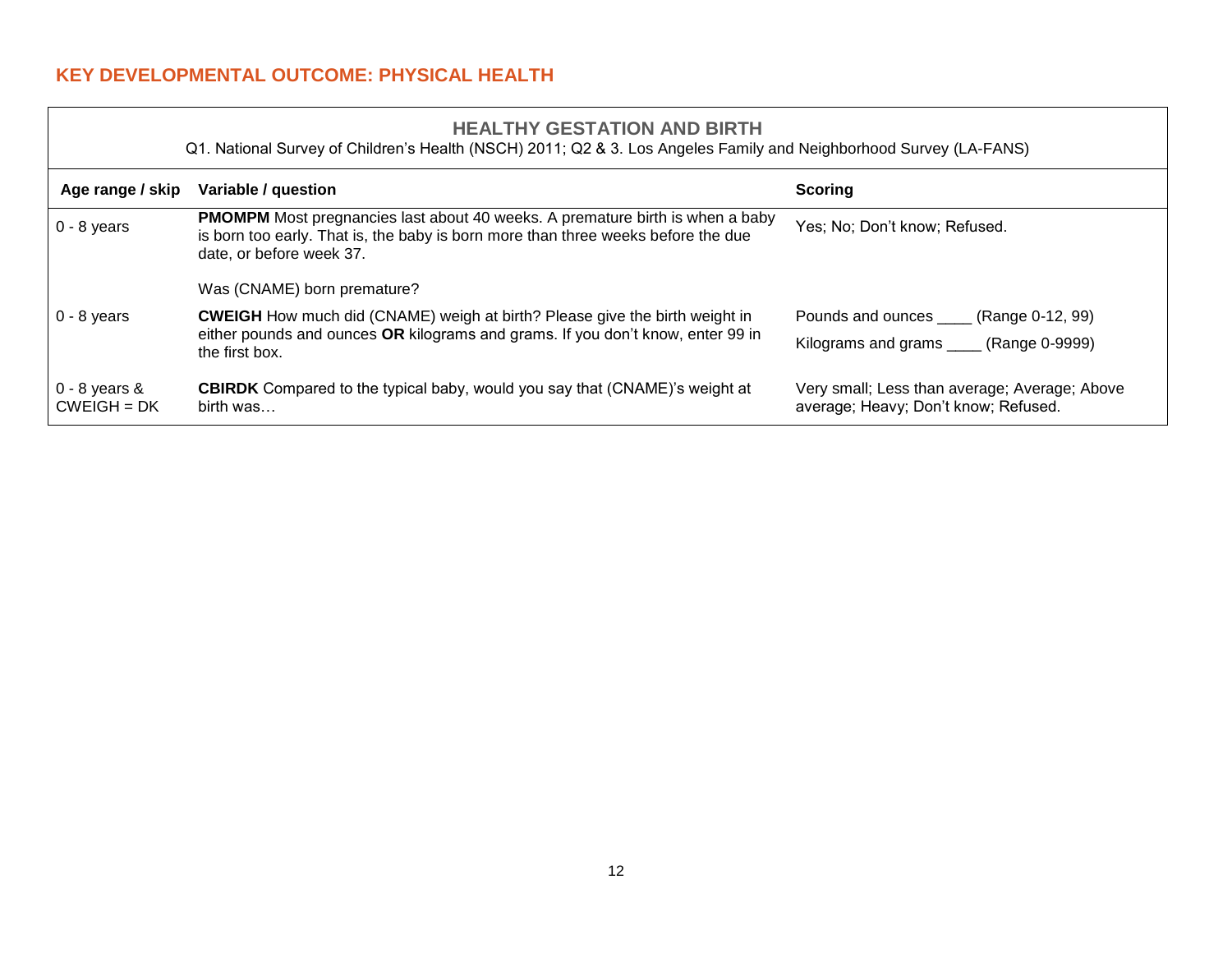#### **FREE FROM CHRONIC CONDITIONS**

Q1 & 3. National Survey of Children's Health (NSCH) 2007/2011; Q4 & 5. Adapted from Communities That Care (CTC) Youth Survey

<span id="page-16-0"></span>

| Age range / skip | Variable / question                                                                                                                                                                                                                      | <b>Scoring</b>                             |
|------------------|------------------------------------------------------------------------------------------------------------------------------------------------------------------------------------------------------------------------------------------|--------------------------------------------|
| $2 - 8$ years    | <b>GRIDCOND</b> The following is a list of conditions. Has a doctor or other health<br>care provider ever told you that (CNAME) had the condition, even if (he/she)<br>does not have the condition now? Please answer yes or no to each. | Yes; No; Don't know; Refused.              |
|                  | cdxas Asthma                                                                                                                                                                                                                             |                                            |
|                  | cdxdb Diabetes                                                                                                                                                                                                                           |                                            |
|                  | <b>cdxIn</b> Any developmental delay that affects (his/her) ability to learn                                                                                                                                                             |                                            |
|                  | cdxsp Stuttering, stammering, or other speech problems                                                                                                                                                                                   |                                            |
|                  | cdxhe Hearing problems                                                                                                                                                                                                                   |                                            |
|                  | cdxey Vision problems that cannot be corrected with glasses or contact lenses                                                                                                                                                            |                                            |
|                  | cdxad Attention Deficit Disorder (ADD) or Attention Deficit Hyperactivity Disorder<br>(ADHD)                                                                                                                                             |                                            |
|                  | cdxbe Behavioral or conduct problems, such as oppositional defiant disorder or<br>conduct disorder                                                                                                                                       |                                            |
|                  | cdxau Autism, Asperger's Disorder, pervasive developmental disorder, or other<br>autism spectrum disorder                                                                                                                                |                                            |
|                  | cdxbr A brain injury or concussion                                                                                                                                                                                                       |                                            |
| $2 - 8$ years    | <b>GRIDCONDCURR</b> For each Yes in GRIDCOND, ask the follow-up question                                                                                                                                                                 | Yes; No; Don't know; Refused.              |
|                  | Does {CNAME} currently have(condition from above list)                                                                                                                                                                                   |                                            |
| $CSCH = YES.$    | <b>CNOSCHL</b> During the <b>past year</b> (12 months), about how many days did<br>(CNAME) miss school because of illness or injury?                                                                                                     | (Range: 0 to 365); Don't know;<br>Refused. |
| $CSCH = YES.$    | CIEP Has (CNAME) ever received any special education services or had an<br>individualized education program (IEP) in school?                                                                                                             | Yes; No; Don't know; Refused.              |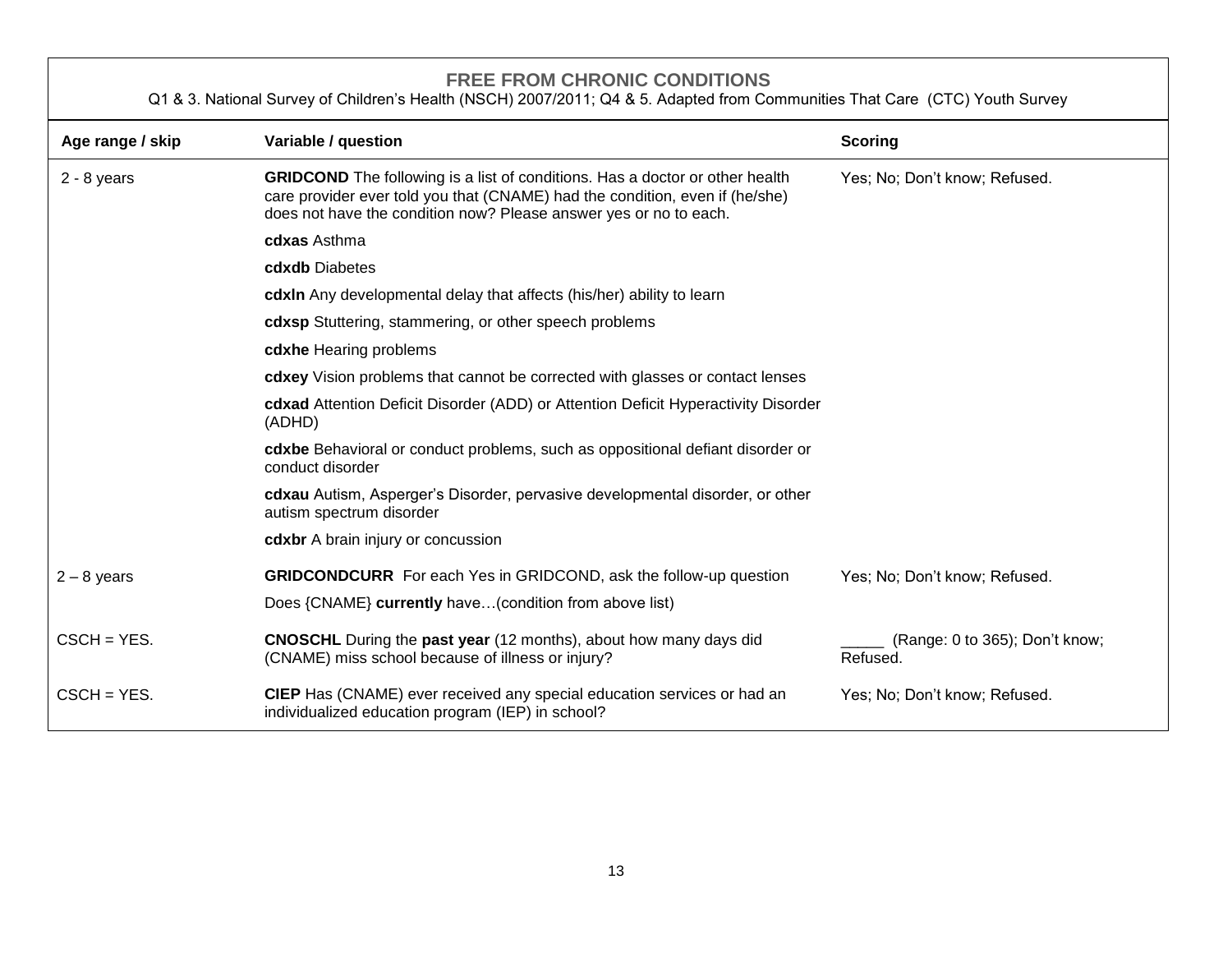#### <span id="page-17-0"></span>**KEY DEVELOPMENTAL OUTCOME: POSITIVE BEHAVIOR**

#### **ABSENCE OF ENDURING NEGATIVE BEHAVIOR**

Strengths and Difficulties Questionnaire (SDQ) – conduct problems (Goodman, 1997)

<span id="page-17-1"></span>

| Age range / skip   | Variable / question                                                                                                                                                                                                                     | <b>Scoring</b>                           |
|--------------------|-----------------------------------------------------------------------------------------------------------------------------------------------------------------------------------------------------------------------------------------|------------------------------------------|
| <b>GRIDTRUE</b>    | <b>SDQconduct</b> For each item below, please answer whether the following is not true, somewhat<br>true, or certainly true for (CNAME). Please base your answer on (his/her) behavior over the<br>last six months or this school year. |                                          |
| $3 - 8$ years      | cthot Often has temper tantrums or hot tempers                                                                                                                                                                                          | Not true; Somewhat true; Certainly true; |
|                    |                                                                                                                                                                                                                                         | Don't know; Refused.                     |
| $3 - 8$ years      | ctobey Generally obedient, usually does what adults request                                                                                                                                                                             | Not true; Somewhat true; Certainly true; |
|                    |                                                                                                                                                                                                                                         | Don't know; Refused.                     |
| $3 - 8$ years      | ctfight Often fights with other children or bullies them                                                                                                                                                                                | Not true; Somewhat true; Certainly true; |
|                    |                                                                                                                                                                                                                                         | Don't know; Refused.                     |
| $4 - 8$ years/     | ctlie Often lies or cheats/Often argumentative with adults                                                                                                                                                                              | Not true; Somewhat true; Certainly true; |
| $3$ to $<$ 4 years |                                                                                                                                                                                                                                         | Don't know; Refused.                     |
| $4 - 8$ years/     | ctstel Steals from home, school or elsewhere/Can be spiteful to others.                                                                                                                                                                 | Not true; Somewhat true; Certainly true; |
| $3$ to $<$ 4 years |                                                                                                                                                                                                                                         | Don't know; Refused.                     |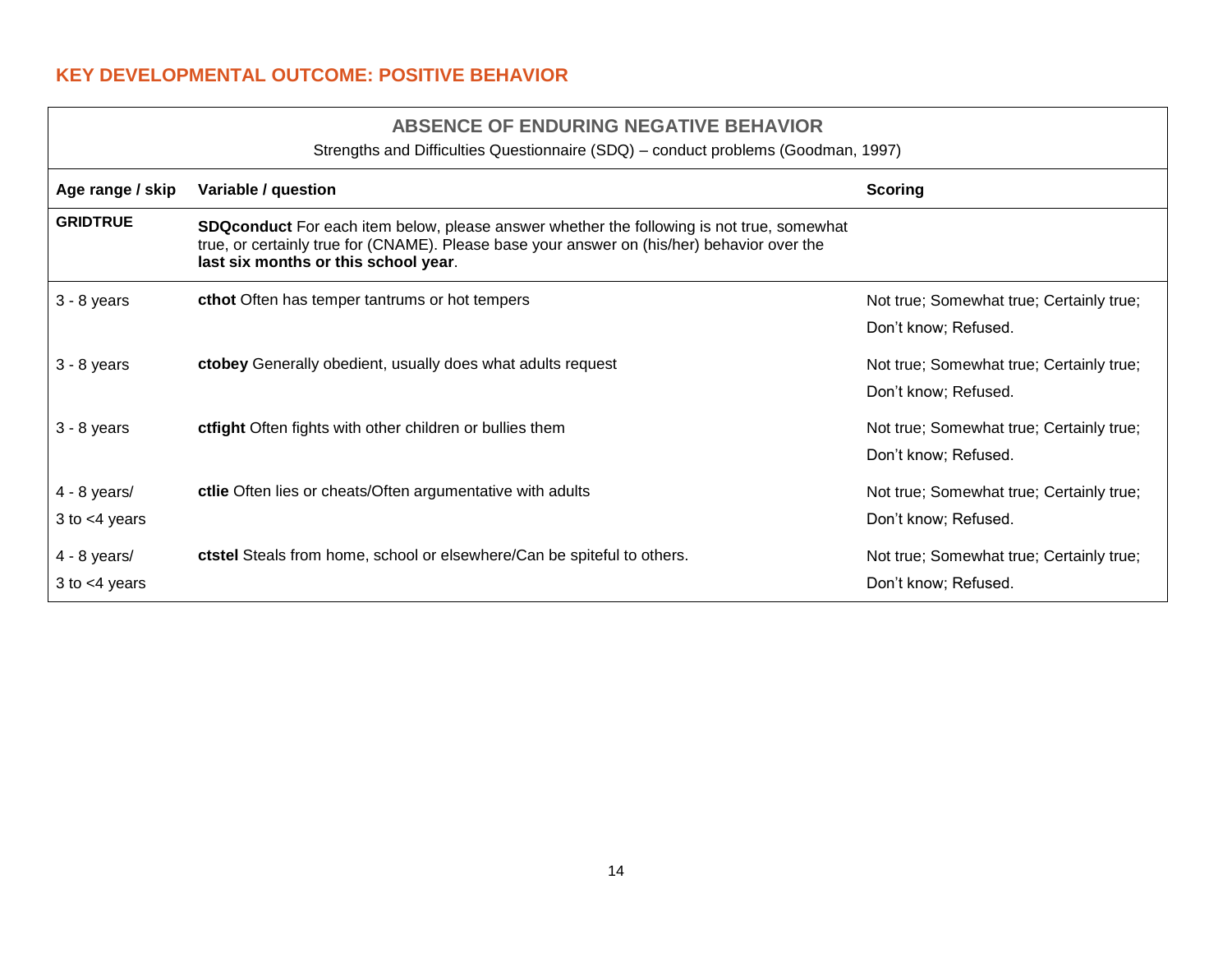#### <span id="page-18-0"></span>**KEY DEVELOPMENTAL OUTCOME: POSITIVE RELATIONSHIPS**

#### **RECIPROCAL PARENT-CHILD WARMTH**

Q1-3. Alabama Parenting Questionnaire - Short Form (APQ-9); Q4 & 5. National Survey of Children's Health (NSCH) 2007

<span id="page-18-1"></span>

| Age range / skip      | Variable / question                                                                                                                                         | Scoring                                                                                               |
|-----------------------|-------------------------------------------------------------------------------------------------------------------------------------------------------------|-------------------------------------------------------------------------------------------------------|
|                       | <b>GRIDPRAISE</b> The following are a number of statements<br>about your family. Please rate each item as to how often it<br>typically occurs in your home. |                                                                                                       |
| $0 - 8$ years         | <b>pfamgd</b> You let (CNAME) know when he/she is doing a good<br>job with something.                                                                       | Never; Almost never; Sometimes; Often; Always; Don't know; Refused.                                   |
| $0 - 8$ years         | pfamco You compliment (CNAME) after he/she has done<br>something well                                                                                       | Never; Almost never; Sometimes; Often; Always; Don't know; Refused.                                   |
| $0 - 8$ years         | pfampr You praise (CNAME) if he/she behaves well                                                                                                            | Never; Almost never; Sometimes; Often; Always; Don't know; Refused.                                   |
| $0 - 8$ years         | <b>PFAMRE</b> How would you describe your relationship to<br>(CNAME)? Would you say                                                                         | Very warm and close; Somewhat warm and close; Somewhat distant; Very<br>distant; Don't know; Refused. |
| 6 months - 8<br>years | <b>CTENDR</b> How often is (CNAME) affectionate or tender with<br>you? Would you say                                                                        | Never; Rarely; Sometimes; Usually; Always; Don't know; Refused.                                       |

**Note**: Items 6-7 are also used (among others) in the Safe from Neglect Key Developmental Outcome (and are thus presented there).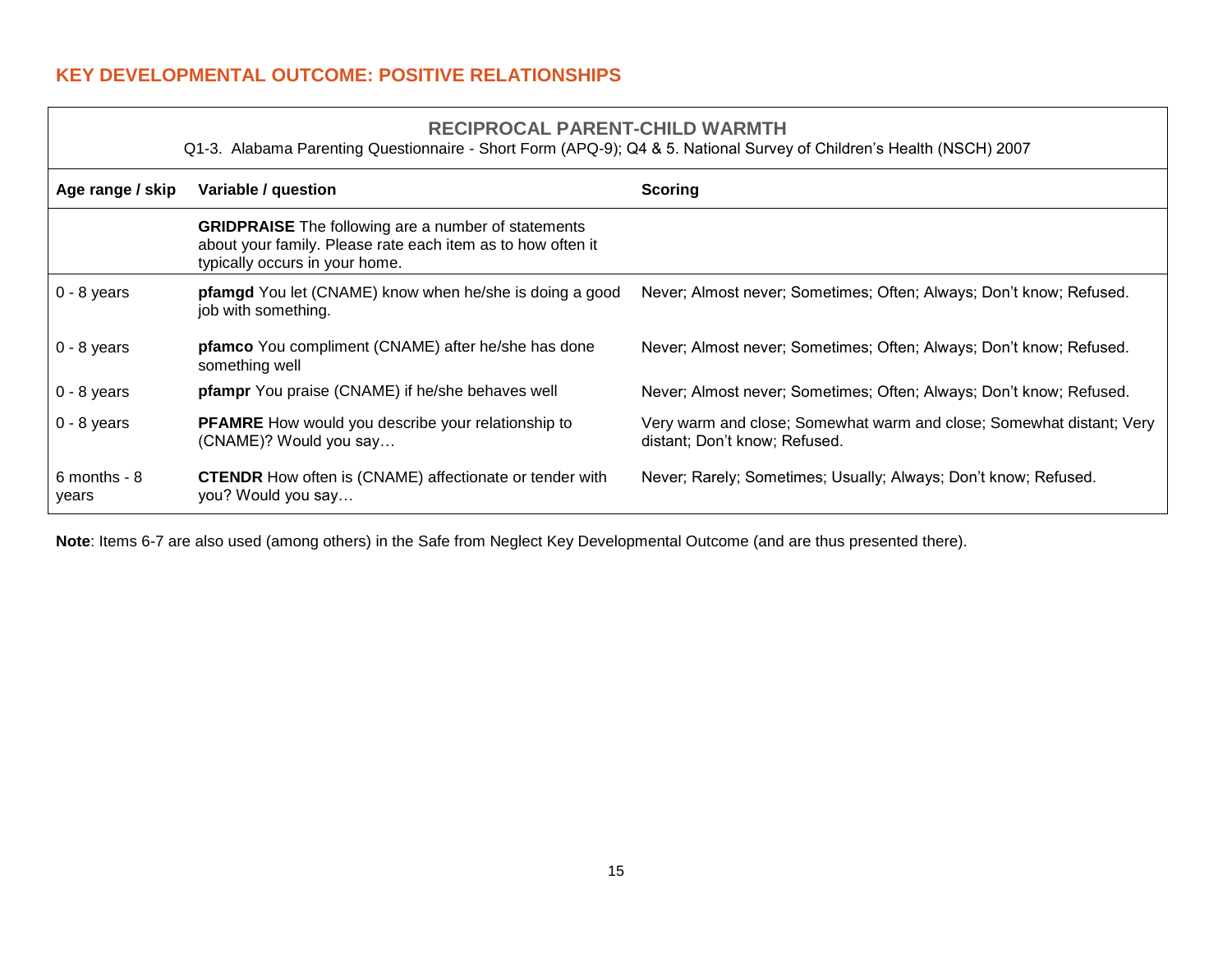#### **POSITIVE RELATIONSHIPS WITH PEERS**

Strengths and Difficulties Questionnaire (SDQ) – peer relationship problems

<span id="page-19-0"></span>

| Age range / skip | Variable / question                                                                                                                                                                                                                   | Scoring                                                          |
|------------------|---------------------------------------------------------------------------------------------------------------------------------------------------------------------------------------------------------------------------------------|------------------------------------------------------------------|
| <b>GRIDTRUE</b>  | <b>SDQpeers</b> For each item below, please answer whether the following is not true,<br>somewhat true, or certainly true for (CNAME). Please base your answer on<br>(his/her) behavior over the last six months or this school year. |                                                                  |
| $3 - 8$ years    | ctalon Rather solitary, prefers to play alone                                                                                                                                                                                         | Not true; Somewhat true; Certainly true; Don't know;<br>Refused. |
| 3-8 years        | ctfrnd Has at least one good friend                                                                                                                                                                                                   | Not true; Somewhat true; Certainly true; Don't know;<br>Refused. |
| $3 - 8$ years    | ctlike Generally liked by other children                                                                                                                                                                                              | Not true; Somewhat true; Certainly true; Don't know;<br>Refused. |
| 3-8 years        | ctbuly Picked on or bullied by other children                                                                                                                                                                                         | Not true; Somewhat true; Certainly true; Don't know;<br>Refused. |
| 3-8 years        | ctadu Gets along better with adults than with other children                                                                                                                                                                          | Not true; Somewhat true; Certainly true; Don't know;<br>Refused. |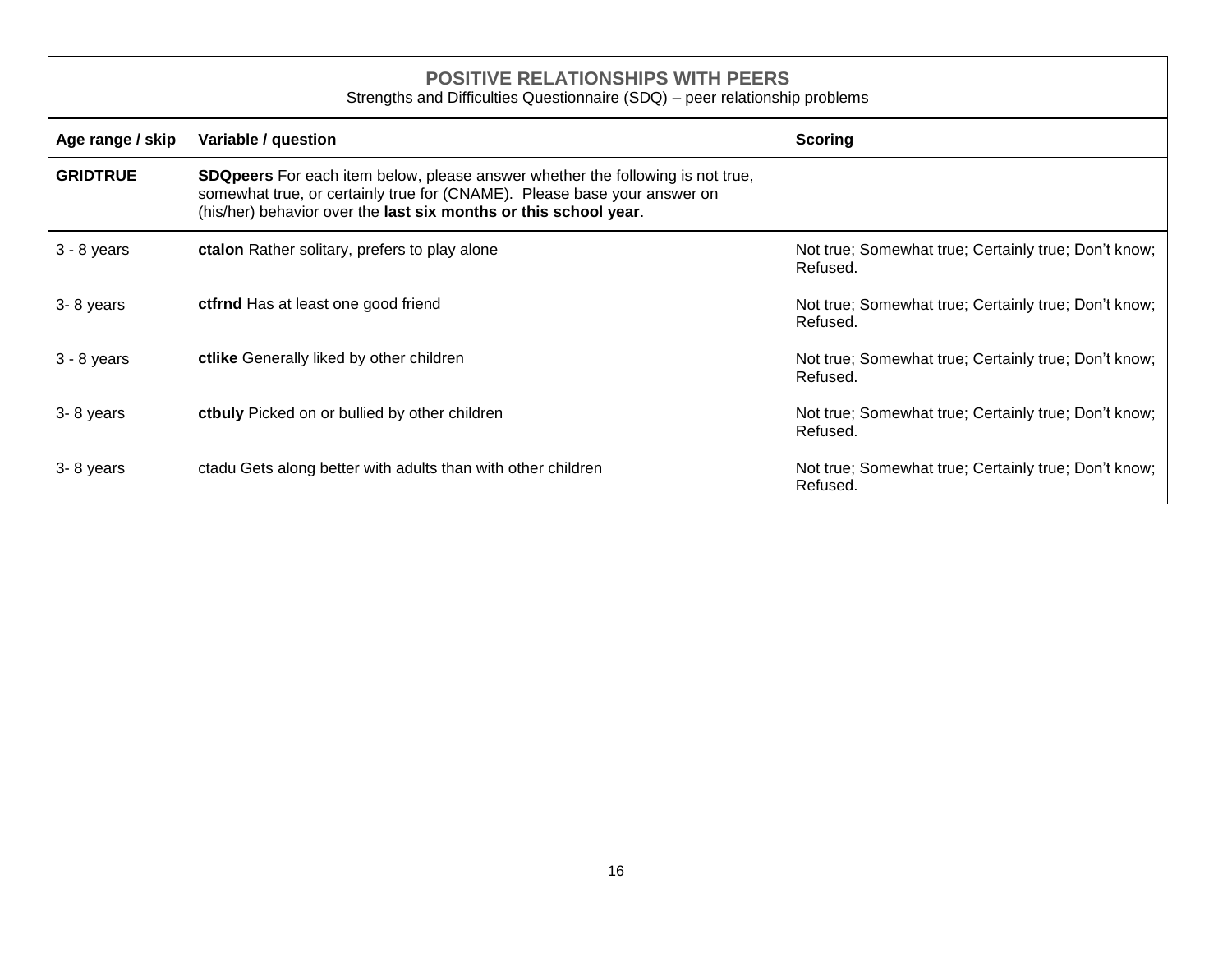| <b>HYPERACTIVITY</b>                                                     |  |
|--------------------------------------------------------------------------|--|
| and Difficulties Questionnaire $(8DQ)$ by persetivity $\ell$ institution |  |

<span id="page-20-1"></span><span id="page-20-0"></span>

| Strengths and Difficulties Questionnaire (SDQ) – hyperactivity / inattention |                                                                                                                                                                                                                                |                                                                  |
|------------------------------------------------------------------------------|--------------------------------------------------------------------------------------------------------------------------------------------------------------------------------------------------------------------------------|------------------------------------------------------------------|
| Age range / skip                                                             | Variable / question                                                                                                                                                                                                            | <b>Scoring</b>                                                   |
| <b>GRIDTRUE</b>                                                              | SDQhyper For each item below, please answer whether the following is not true,<br>somewhat true, or certainly true for (CNAME). Please base your answer on<br>(his/her) behavior over the last six months or this school year. |                                                                  |
| 3-8 years                                                                    | ctacty Restless, overactive, cannot stay still for long                                                                                                                                                                        | Not true; Somewhat true; Certainly true; Don't know;<br>Refused. |
| $3 - 8$ years                                                                | ctfidg Constantly fidgeting or squirming                                                                                                                                                                                       | Not true; Somewhat true; Certainly true; Don't know;<br>Refused. |
| 3-8 years                                                                    | ctwand Easily distracted, concentration wanders                                                                                                                                                                                | Not true; Somewhat true; Certainly true; Don't know;<br>Refused. |
| 4-8 years/<br>$3-3.9$ years                                                  | <b>ctthnk</b> Thinks things out before acting/Can stop and think things out before acting                                                                                                                                      | Not true; Somewhat true; Certainly true; Don't know;<br>Refused. |
| $3 - 8$ years                                                                | cttask Sees tasks through to the end, good attention span                                                                                                                                                                      | Not true; Somewhat true; Certainly true; Don't know;<br>Refused. |

<span id="page-20-2"></span>

|                  | <b>REGULAR EXERCISE</b><br>Parent adaptation of YRBSS                                                                                                                                                                                                                                                                                                                                                                                            |                                                                                           |
|------------------|--------------------------------------------------------------------------------------------------------------------------------------------------------------------------------------------------------------------------------------------------------------------------------------------------------------------------------------------------------------------------------------------------------------------------------------------------|-------------------------------------------------------------------------------------------|
| Age range / skip | Variable / question                                                                                                                                                                                                                                                                                                                                                                                                                              | <b>Scoring</b>                                                                            |
| $4 - 8$ years    | <b>CPABABNEW</b> During the past week (7 days), on how many days did (CNAME) exercise,<br>play a sport, or participate in physical activity for at least 20 minutes that him/her sweat and<br>breathe hard? (Active physical activity can include baseball, softball, basketball, swimming,<br>soccer, tennis, or football; riding a bike or roller skating; walking or jogging; jumping rope;<br>gymnastics; active dance such as ballet, etc.) | 0 days; 1 day; 2 days; 3 days; 4 days; 5<br>days; 6 days; 7 days; Don't know;<br>Refused. |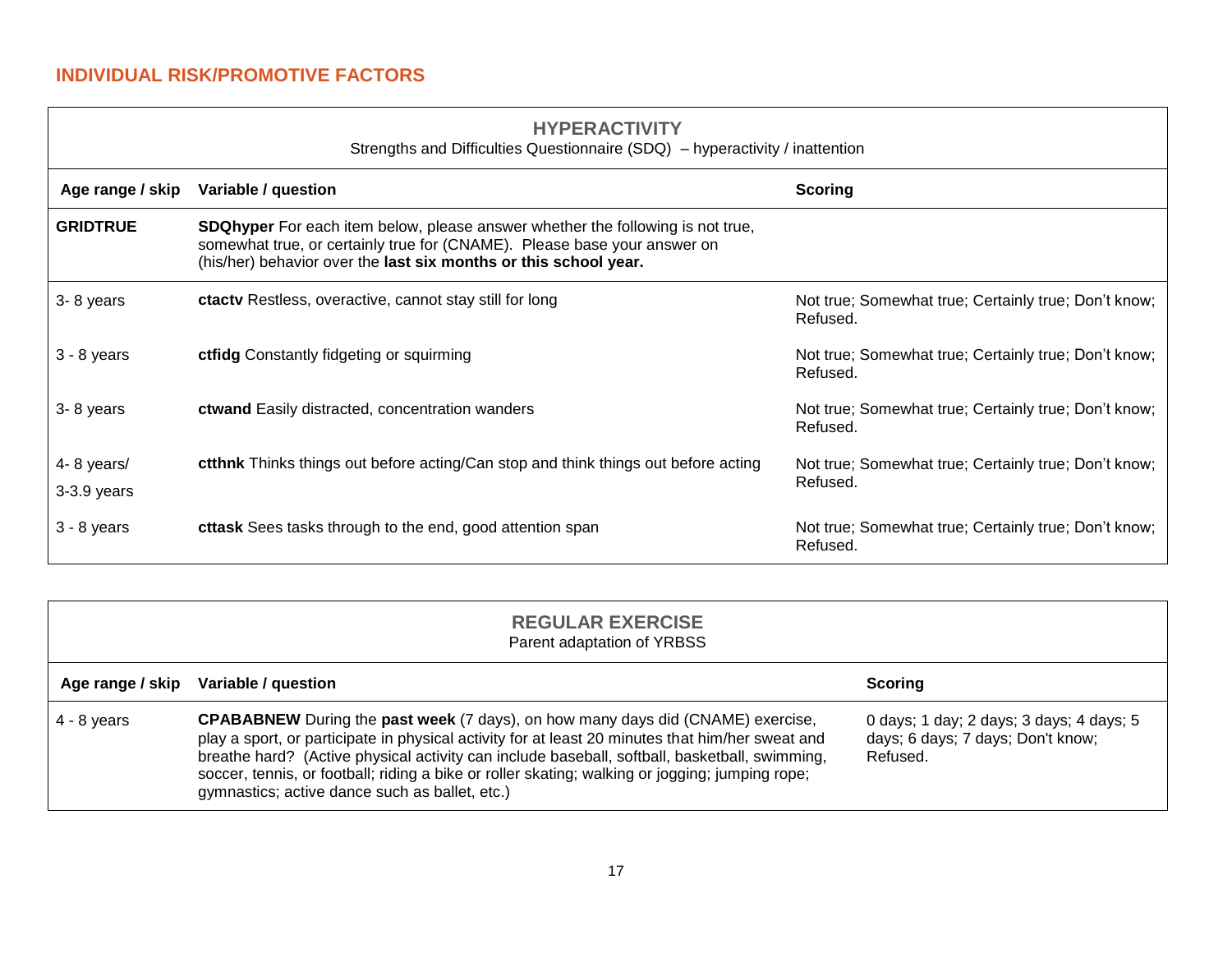#### **FAMILY CONFLICT (IPC)**

Q1-3; (SDRG – FRFC); Q4-9 Early Childhood Longitudinal Study – Birth Cohort (ECLS-B)

<span id="page-21-1"></span><span id="page-21-0"></span>

| Age range / skip                                              | Variables / question                                                                                                                                                    | <b>Scoring</b>                                                |
|---------------------------------------------------------------|-------------------------------------------------------------------------------------------------------------------------------------------------------------------------|---------------------------------------------------------------|
|                                                               | <b>GRIDARGUE</b> Now, think of your family as a whole and answer BIG<br>NO!, little no, little yes, or BIG YES! to the following.                                       |                                                               |
| $0 - 8$ years                                                 | <b>pconsa</b> We argue about the same things in my family over and over.                                                                                                | NO!; no; yes; YES!; Don't know; Refused.                      |
| $0 - 8$ years                                                 | pconse People in my family have serious arguments.                                                                                                                      | NO! no; yes; YES!; Don't know; Refused.                       |
| $0 - 8$ years                                                 | pconin People in my family often insult or yell at each other.                                                                                                          | NO! no; yes; YES!; Don't know; Refused.                       |
| $0 - 8$ years & DEMAR = married,<br>engaged, living with part | <b>GRIDDISAGREE</b> Couples deal with serious disagreements in different<br>ways. When you have a serious disagreement with your spouse or<br>partner, how often do you |                                                               |
| $0 - 8$ years & DEMAR = married,<br>engaged, living with part | pconke Just keep your opinions to yourself?                                                                                                                             | Often; Sometimes; Hardly ever; Never; Don't<br>know; Refused. |
|                                                               |                                                                                                                                                                         | Often; Sometimes; Hardly ever; Never; Don't<br>know; Refused. |
| $0 - 8$ years & DEMAR = married,<br>engaged, living with part | pconca Discuss your disagreements calmly?                                                                                                                               | Often; Sometimes; Hardly ever; Never; Don't<br>know; Refused. |
| $0 - 8$ years & DEMAR = married,<br>engaged, living with part | pconhe Argue heatedly or shout at each other?                                                                                                                           | Often; Sometimes; Hardly ever; Never; Don't<br>know; Refused. |
| $0 - 8$ years & DEMAR = married,<br>engaged, living with part | pconhi End up hitting or throwing things at each other?                                                                                                                 | Often; Sometimes; Hardly ever; Never; Don't<br>know; Refused. |
| $0 - 8$ years & DEMAR = married,<br>engaged, living with part | pconco Reach a compromise?                                                                                                                                              | Often; Sometimes; Hardly ever; Never; Don't<br>know; Refused. |
| $0 - 8$ years & DEMAR = married,<br>engaged, living with part | pconcr Criticize each other?                                                                                                                                            | Often; Sometimes; Hardly ever; Never; Don't<br>know; Refused. |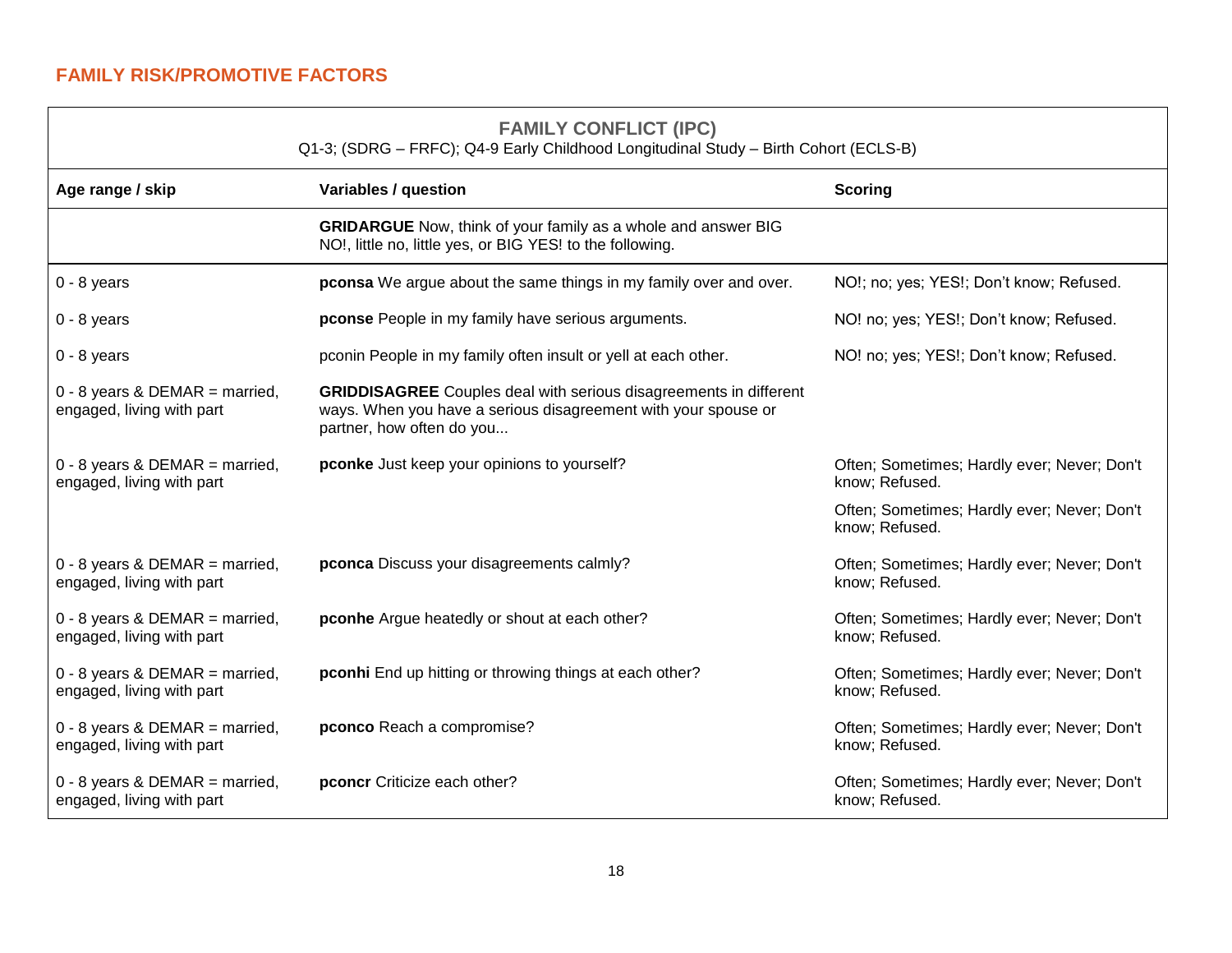<span id="page-22-0"></span>

| <b>POOR FAMILY MANAGEMENT</b><br>Early Childhood Longitudinal Study - Birth (ECLS-B), Preschool |                                                                                                                                                       |                                                                                                                     |
|-------------------------------------------------------------------------------------------------|-------------------------------------------------------------------------------------------------------------------------------------------------------|---------------------------------------------------------------------------------------------------------------------|
| Age range / skip                                                                                | <b>Variable /question</b><br><b>Scoring</b>                                                                                                           |                                                                                                                     |
|                                                                                                 | <b>GRIDROUTINES</b> Next are a few questions about the rules or<br>routines your family may have. In your house, are there rules<br>or routines about |                                                                                                                     |
| 3 - 8 years                                                                                     | crfood  what kinds of foods (CNAME) eats?                                                                                                             | Yes; No; Don't know; Refused.                                                                                       |
| 3 - 8 years                                                                                     | crbed  what time (CNAME) goes to bed?                                                                                                                 | Yes; No; Don't know; Refused.                                                                                       |
| 3 - 8 years                                                                                     | <b>CRTV</b> In your hours, are there rules about what TV shows<br>(CNAME) can watch?                                                                  | Yes; No; No TV in (CNAME)'s home; (CNAME) does not watch TV; Don't<br>know; Refused.                                |
|                                                                                                 | <b>GRIDLIKEME</b> Here are some statements about parenting.<br>Please answer how much each statement is like you.                                     |                                                                                                                     |
| 3 - 8 years                                                                                     | cprpnsh I teach (CNAME) that misbehavior or breaking the<br>rules will always be punished one way or another.                                         | Exactly like me; Very much like me; Somewhat like me; Not much like me;<br>Not at all like me; Don't know; Refused. |
| 3 - 8 years                                                                                     | prrule 5. I have little or no difficulty sticking with my rules for<br>(CNAME) even when close relatives, including grandparents,<br>are there.       | Exactly like me; Very much like me; Somewhat like me; Not much like me;<br>Not at all like me; Don't know; Refused. |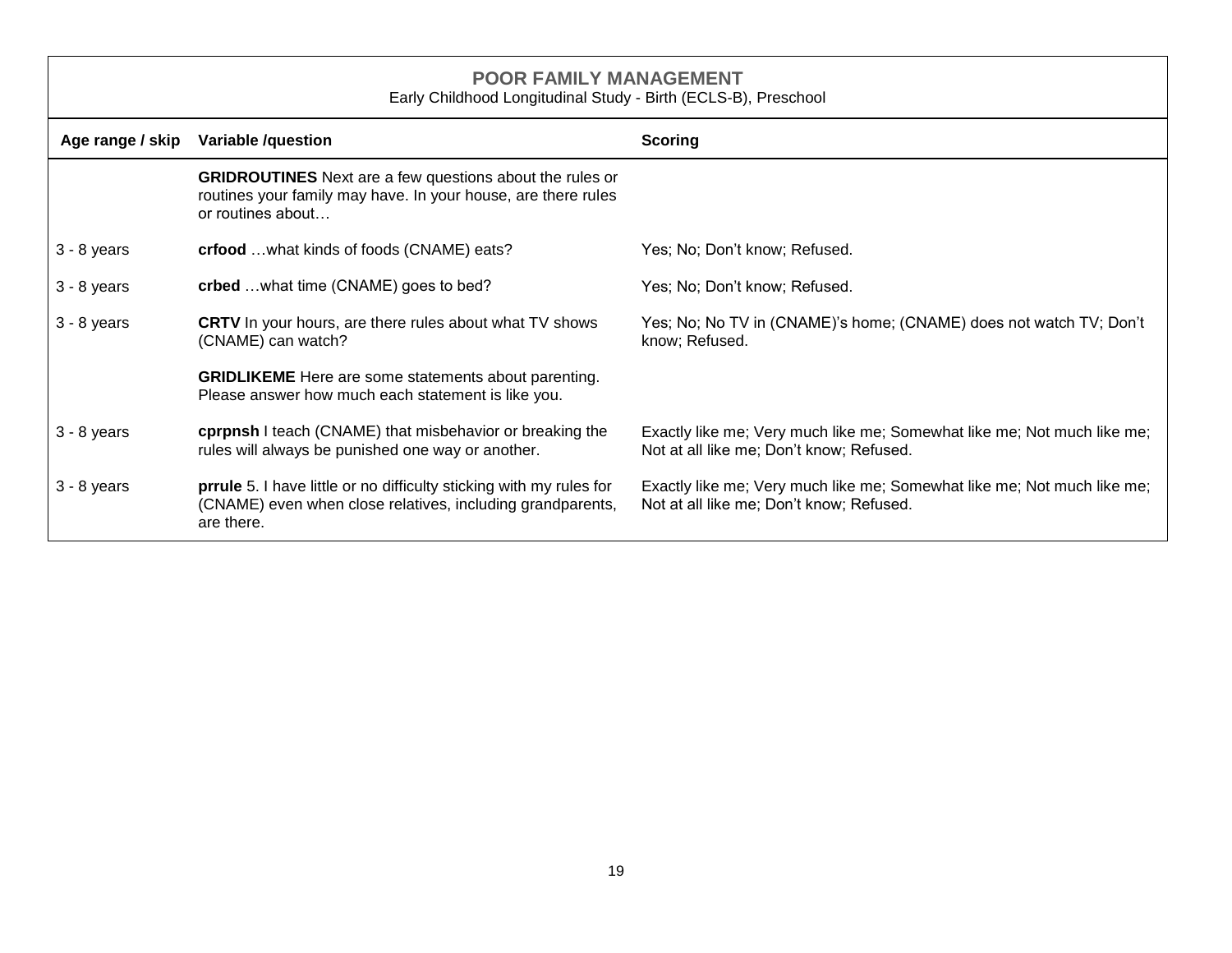## **PARENT AGGRAVATION**

| National Survey of Children's Health (NSCH) 2007/2011 |  |
|-------------------------------------------------------|--|
|-------------------------------------------------------|--|

<span id="page-23-0"></span>

| Age range / skip | Variable / question                                                                  | <b>Scoring</b>                                                  |
|------------------|--------------------------------------------------------------------------------------|-----------------------------------------------------------------|
|                  | <b>GRIDPASTMO</b> During the <b>past month</b> (30 days), how often<br>have you felt |                                                                 |
| $0 - 8$ years    | paghrd  (CNAME) is much harder to care for than most<br>children his/her age?        | Never; Rarely; Sometimes; Usually; Always; Don't know; Refused. |
| $0 - 8$ years    | pagbot  (CNAME) does things that really bother you a lot?                            | Never; Rarely; Sometimes; Usually; Always; Don't know; Refused. |
| $0 - 8$ years    | pagang angry with (CNAME)?                                                           | Never; Rarely; Sometimes; Usually; Always; Don't know; Refused. |

#### **PARENT SOCIAL SUPPORT**

#### Q1. National Survey of Children's Health (NSCH) 2007; Q2 & 3. Adapted from LA-FANS

<span id="page-23-1"></span>

| Age range / skip | Variable / question                                                                                                                                                                                                                                                 | <b>Scoring</b>                                                                                                                                                                         |
|------------------|---------------------------------------------------------------------------------------------------------------------------------------------------------------------------------------------------------------------------------------------------------------------|----------------------------------------------------------------------------------------------------------------------------------------------------------------------------------------|
|                  | T_PSSDAY The next questions are about the types of support you may have.                                                                                                                                                                                            |                                                                                                                                                                                        |
| $0 - 8$ years    | <b>PSSDAY</b> Is there someone that you can turn to for day-to-day emotional help<br>with parenting?                                                                                                                                                                | Yes; No; Don't know; Refused.                                                                                                                                                          |
| $0 - 8$ years    | <b>PSSNIT</b> Suppose you have an emergency in the middle of the night. You and<br>your spouse / partner (if you have one) have to go somewhere and need<br>someone to look after (CNAME) for a few hours. Who would you ask?                                       | No one; Someone else living in your household; Another<br>family member who does not live with you; A friend or<br>acquaintance; Other (please specify) _____; Don't know;<br>Refused. |
| $0 - 8$ years    | <b>PSSMON</b> What if you and your spouse / partner (if you have one) have to<br>borrow enough money to cover your rent or mortgage payment for one<br>month. You need the money for a few weeks because of an emergency. Who<br>is the first person you would ask? | No one; Someone else living in your household; Another<br>family member who does not live with you; A friend or<br>acquaintance; Other (please specify) _____; Don't know;<br>Refused. |

**Note**: Item responses are altered for Q2 and 3 (just four options rather than 19 options in original (we are more interested in whether they have no social support, rather than who support is from if they have it).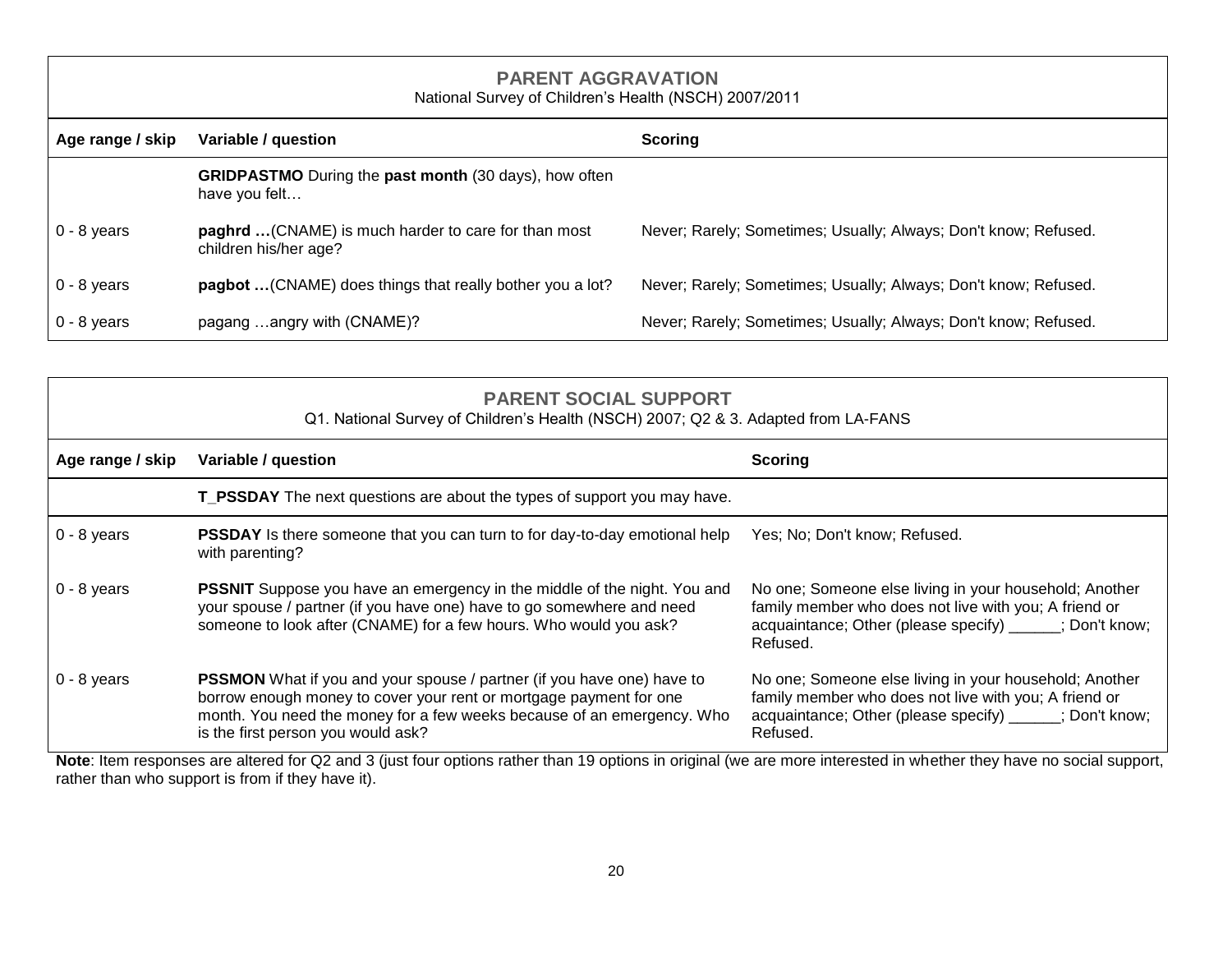<span id="page-24-0"></span>

| <b>PARENT HISTORY OF MENTAL HEALTH DIFFICULTIES</b><br>National Survey of American Families (NSAF) 1997<br>$alpha = .81$ |                                                                                                                                                                |                                                                                                |
|--------------------------------------------------------------------------------------------------------------------------|----------------------------------------------------------------------------------------------------------------------------------------------------------------|------------------------------------------------------------------------------------------------|
| Age range / skip                                                                                                         | Variable / question<br><b>Scoring</b>                                                                                                                          |                                                                                                |
|                                                                                                                          | <b>GRIDPMFELT</b> The next questions ask about how you have<br>felt in the <b>past month</b> (30 days). How much of the time<br>during the past month have you |                                                                                                |
| $0 - 8$ years                                                                                                            | pmcalm felt calm and peaceful?                                                                                                                                 | All of the time; Most of the time; Some of the time; None of the time; Don't<br>know; Refused. |
| $0 - 8$ years                                                                                                            | <b>pmnerv</b> been a very nervous person?                                                                                                                      | All of the time; Most of the time; Some of the time; None of the time; Don't<br>know; Refused. |
| $0 - 8$ years                                                                                                            | pmdown  felt so down in the dumps that nothing could<br>cheer you up?                                                                                          | All of the time; Most of the time; Some of the time; None of the time; Don't<br>know; Refused. |
| $0 - 8$ years                                                                                                            | pmblue felt downhearted and blue?                                                                                                                              | All of the time; Most of the time; Some of the time; None of the time; Don't<br>know; Refused. |
| $0 - 8$ years                                                                                                            | pmhapy been a happy person?                                                                                                                                    | All of the time; Most of the time; Some of the time; None of the time; Don't<br>know; Refused. |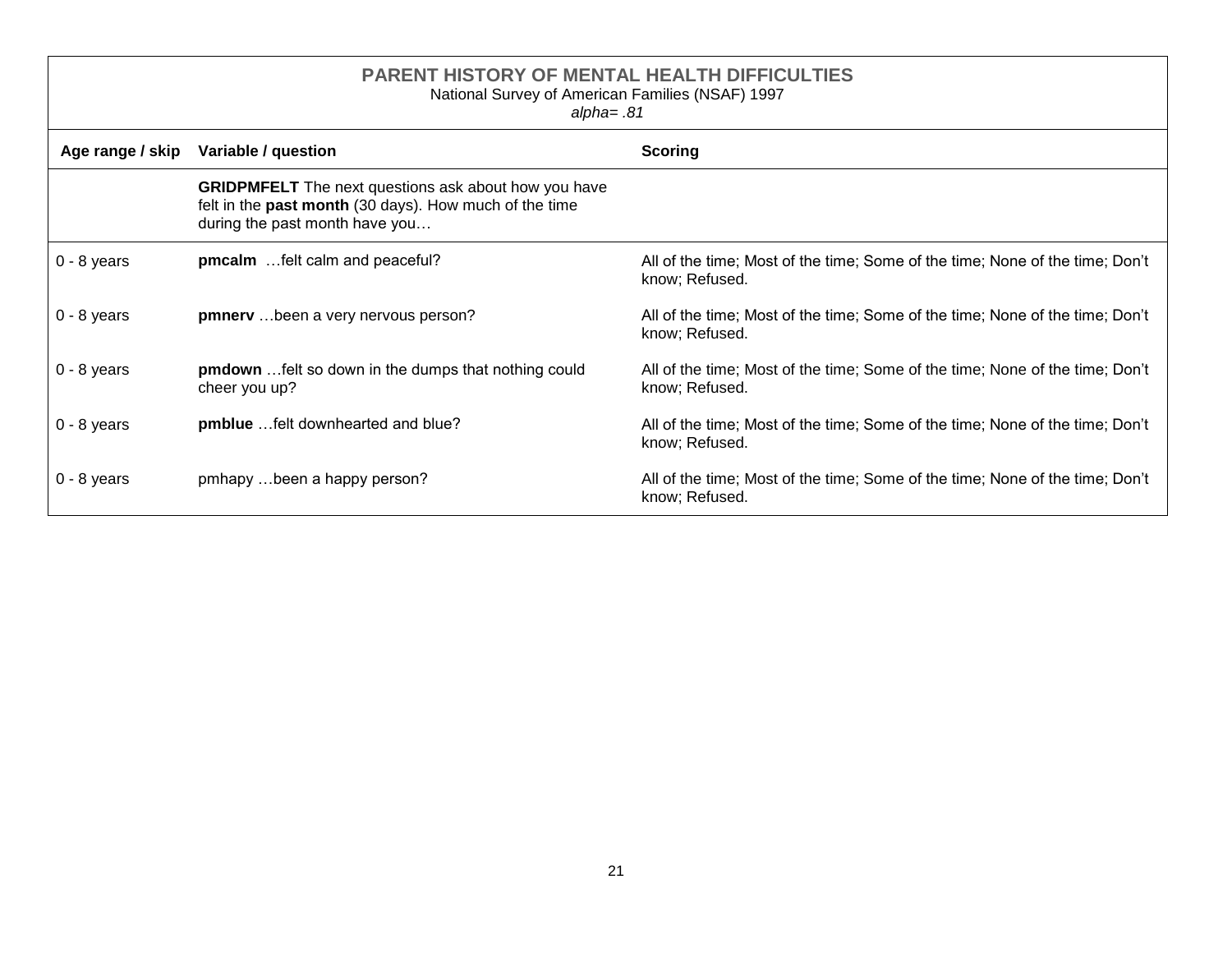#### **FAMILY HISTORY OF ANTISOCIAL BEHAVIOR/SUBSTANCE MISUSE**

Q1-3. Adaptation of Making Connections (W2 Main Core); Q4. Modified Communities That Care (CTC) Youth Survey

<span id="page-25-0"></span>

| Age range / skip               | Variable / question                                                                                                                                                | <b>Scoring</b>                                                                     |
|--------------------------------|--------------------------------------------------------------------------------------------------------------------------------------------------------------------|------------------------------------------------------------------------------------|
|                                | T_HHJAIL People move in and out of households for lots of different<br>reasons. Sometimes, someone leaves a household because they were sent<br>to jail or prison. |                                                                                    |
| $0 - 8$ years                  | <b>HJAIL</b> Has anyone in (your/CNAME)'s household been arrested, in jail or<br>prison within the last year (12 months)?                                          | Yes; No; Don't know; Refused.                                                      |
| $0 - 8$ years $8$<br>HJAIL=YES | <b>HJAILN</b> Where is this person now?                                                                                                                            | In (my/CNAME)'s household; In jail/prison; Someplace<br>else; Don't know; Refused. |
| $0 - 8$ years &<br>HJAIL=YES   | <b>HJAILS</b> Do you expect this person to live in (your/CNAME)'s household<br>sometime within the next 3 years?                                                   | Yes; No; Don't know; Refused.                                                      |
| $0 - 8$ years                  | HDRUGS During the last year (12 months), has anyone in (CNAME)'s<br>current household had a severe alcohol or drug problem?                                        | Yes; No; Don't know; Refused.                                                      |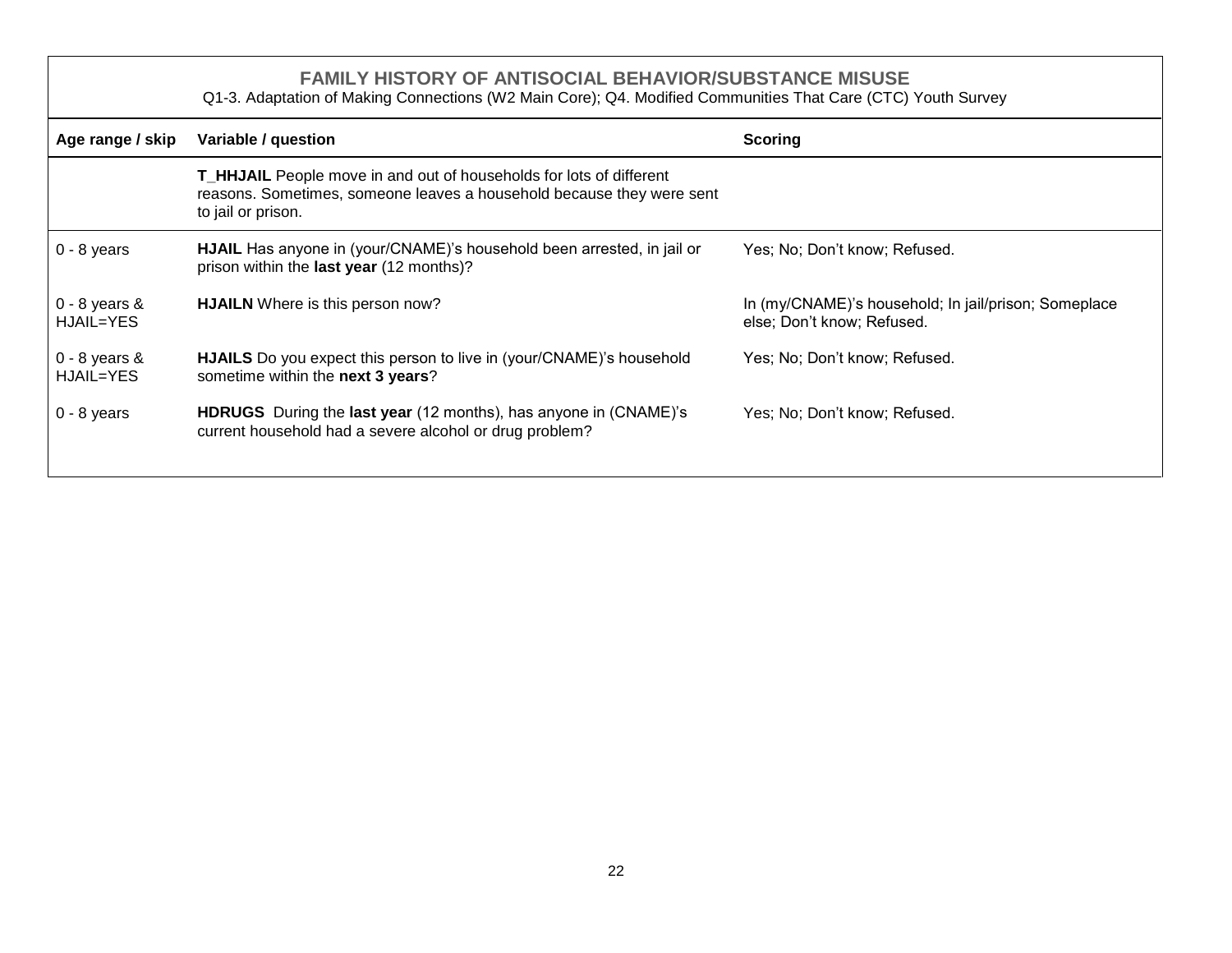#### **PARENT INVOLVEMENT IN LEARNING/EDUCATION**

#### (Qs for 1.5-5years) National Household Education Survey (NHES) 1996; (Qs for Others) Los Angeles Family and Neighborhood Survey (LA-FANS)

<span id="page-26-0"></span>

| Age range / skip                                                        | Variable / question                                                                                                                                 | <b>Scoring</b>                                                                                                                                        |
|-------------------------------------------------------------------------|-----------------------------------------------------------------------------------------------------------------------------------------------------|-------------------------------------------------------------------------------------------------------------------------------------------------------|
| 6 months to 5 years                                                     | PREADT How many times have you or someone in your family read<br>to (CNAME) in the past week?                                                       | Not at all; Once or twice; 3 or more times; Every day; Don't<br>know; Refused.                                                                        |
| 6 months to 5 years &<br>$PREADT = 3 + days$ every<br>day, one or twice | <b>PREADM</b> Thinking of those times when someone in your family is<br>reading to (CNAME), for about how many minutes do they read, on<br>average? | (Range: 0 to 999); Don't know; Refused.<br>[Minutes]                                                                                                  |
|                                                                         | <b>GRIDDONE</b> In the <b>past week</b> , has anyone in your family done any<br>of the following things with (CNAME)?                               |                                                                                                                                                       |
| 18 months $-5$ years &<br>$CSCH = NO$ , DK, REF                         | pedsto Told him/her a story?                                                                                                                        | No; Yes 1 to 2 times; Yes 3 or more times; Don't know;<br>Refused.                                                                                    |
| 18 months $-5$ years &<br>$CSCH = NO$ , DK, REF                         | pednum Taught him/her letters, words or numbers?                                                                                                    | No; Yes 1 to 2 times; Yes 3 or more times; Don't know;<br>Refused.                                                                                    |
| 18 months $-5$ years &<br>$CSCH = NO$ , DK, REF                         | pedsng Taught him/her songs or music?                                                                                                               | No; Yes 1 to 2 times; Yes 3 or more times; Don't know;<br>Refused.                                                                                    |
| 18 months $-5$ years &<br>$CSCH = NO$ , DK, REF                         | pedart Worked on arts and crafts with him/her?                                                                                                      | No; Yes 1 to 2 times; Yes 3 or more times; Don't know;<br>Refused.                                                                                    |
| 18 months $-5$ years &<br>$CSCH = NO$ , DK, REF                         | pedpo Took him/her along while doing errands like going to the<br>post office, the bank, or the store?                                              | No; Yes 1 to 2 times; Yes 3 or more times; Don't know;<br>Refused.                                                                                    |
| 18 months $-5$ years &<br>$CSCH = NO$ , DK, REF                         | pedset Involved him/her in household chores like cooking, cleaning,<br>setting the table, or caring for pets?                                       | No; Yes 1 to 2 times; Yes 3 or more times; Don't know;<br>Refused.                                                                                    |
| 18 months - 8 years                                                     | <b>CEDLIB</b> How often does (CNAME) go to the library? Do not count<br>the times (CNAME) goes with his/her school or class.                        | Never; Once a year or less; A few times a year; About<br>once a month; Two or three times a month; About once a<br>week or more; Don't know; Refused. |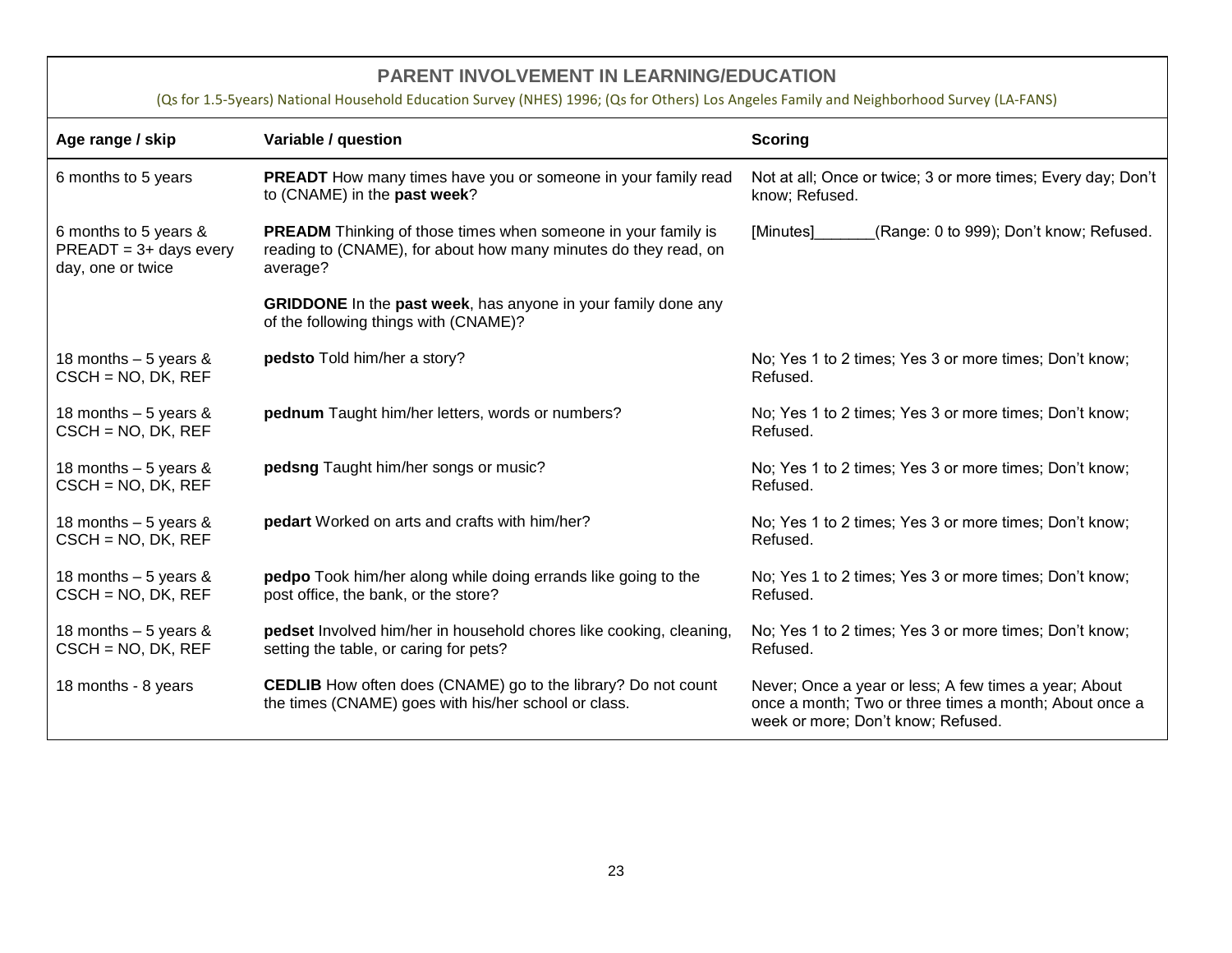#### **PARENT INVOLVEMENT IN LEARNING/EDUCATION (CONTINUED)**

(Qs for 1.5-5years) National Household Education Survey (NHES) 1996; (Qs for Others) Los Angeles Family and Neighborhood Survey (LA-FANS)

<span id="page-27-0"></span>

| Age range / skip           | Variable / question                                                                                                                                                     | <b>Scoring</b>                                                                                                        |
|----------------------------|-------------------------------------------------------------------------------------------------------------------------------------------------------------------------|-----------------------------------------------------------------------------------------------------------------------|
| $5 - 8$ years & CSCH = YES | PEDCHK How often do you check to make sure (CNAME) has completed his/her<br>homework?                                                                                   | Never; Sometimes; Every time (CNAME) has homework<br>assigned; (CNAME) is not given homework; Don't know;<br>Refused. |
|                            | <b>GRIDPART</b> During the <b>current school year</b> (time frame for school year used0, did<br>you participate in any of the following activities at (CNAME)'s school? |                                                                                                                       |
| $5 - 8$ years & CSCH = YES | pedvolu Volunteer in the classroom, school office or library?                                                                                                           | Yes; No; Don't know; Refused.                                                                                         |
| $5 - 8$ years & CSCH = YES | pedconf Have a conference with (CNAME)'s teacher?                                                                                                                       | Yes; No; Don't know; Refused.                                                                                         |
| $5 - 8$ years & CSCH = YES | pedattd Attend a school event in which (CNAME) participated?                                                                                                            | Yes; No; Don't know; Refused.                                                                                         |
| $5 - 8$ years & CSCH = YES | pepta Attend a PTA or other such meeting?                                                                                                                               | Yes; No; Don't know; Refused.                                                                                         |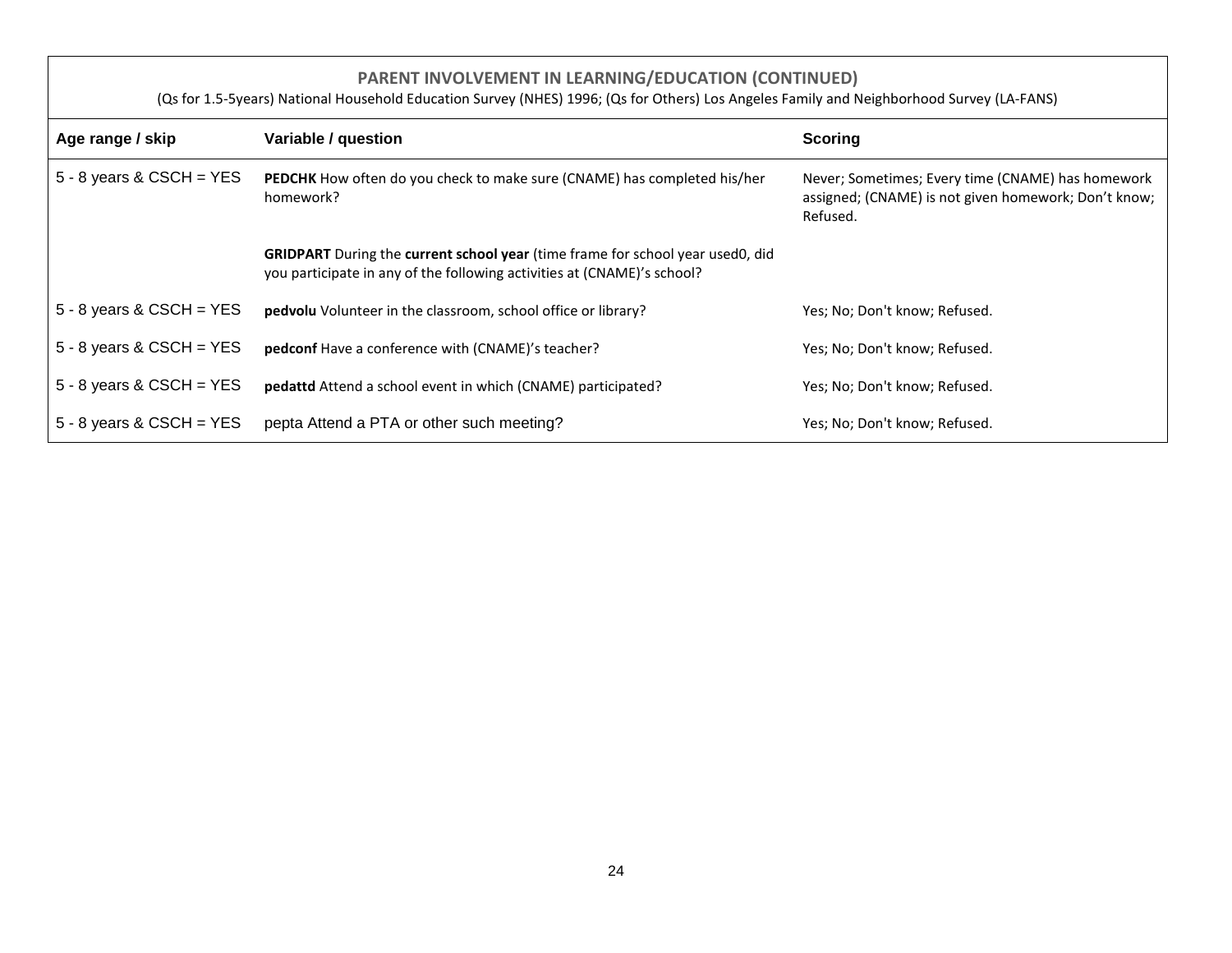<span id="page-28-0"></span>

| <b>MOTHER SUBSTANCE USE DURING PREGNANCY</b><br>Adaptation from National Pregnancy and Health Survey (NPHS) 1993/1996 |                                                                                                                                                             |                               |  |
|-----------------------------------------------------------------------------------------------------------------------|-------------------------------------------------------------------------------------------------------------------------------------------------------------|-------------------------------|--|
| Age range                                                                                                             | Variable / Question                                                                                                                                         | <b>Scoring</b>                |  |
|                                                                                                                       | GRIDPRGDID/ Thinking about the time when you were pregnant with<br>(CNAME) During the last six months of that pregnancy                                     |                               |  |
| mum                                                                                                                   | $0 - 5$ years * & CRELA = Bio promotion of did you smoke cigarettes?                                                                                        | Yes; No; Don't know; Refused. |  |
| 0 - 5 years $*$ & CRELA = Bio<br>mum                                                                                  | <b>pmomal</b> did you drink any alcoholic beverages such as beer, wine, or Yes; No; Don't know; Refused.<br>hard liquor?                                    |                               |  |
| mum                                                                                                                   | 0 - 5 years * & CRELA = Bio prommj did you use marijuana (weed, pot, grass)?                                                                                | Yes; No; Don't know; Refused. |  |
| mum                                                                                                                   | 0 - 5 years * & CRELA = Bio promut did you use any other illegal drugs, such as cocaine, heroin Yes; No; Don't know; Refused.<br>or meth (methamphetamine)? |                               |  |

\* Questions will be asked of parents of child aged 0-5, but analysis may only focus on 0-3 year-olds (due to concerns about retrospective recall bias).

<span id="page-28-1"></span>

| AGE OF MOTHER AT FIRST LIVE BIRTH<br>Adaptation of LA-Fans (used in 18-24 instrument) |                                                        |                                                          |
|---------------------------------------------------------------------------------------|--------------------------------------------------------|----------------------------------------------------------|
| Age range / skip                                                                      | Variable / question                                    | <b>Scoring</b>                                           |
| $0 - 8$ years                                                                         | PMOMAG How old were you when you had your first child? | (Range: 10 to 50); Don't know; Refused.<br>Age in years: |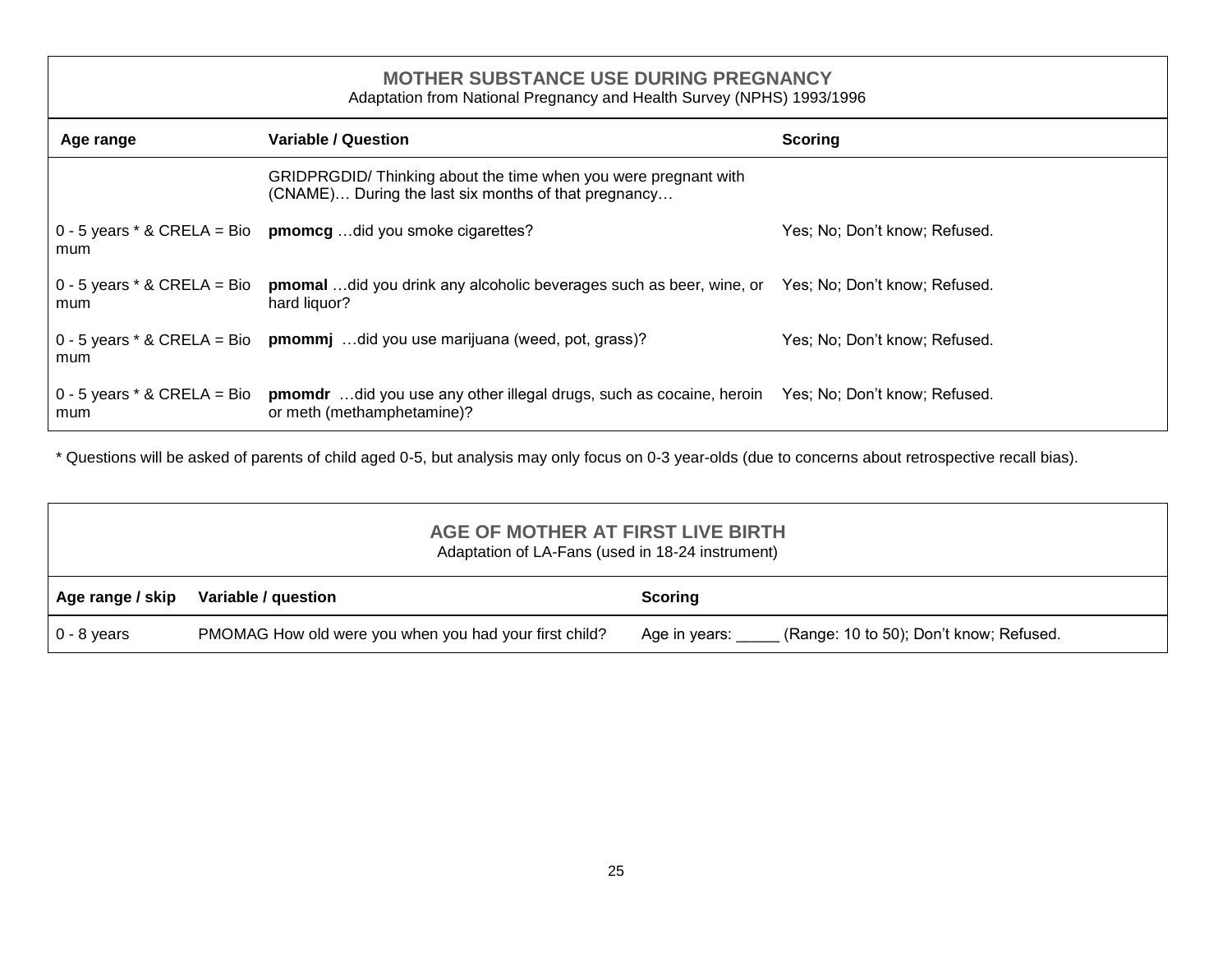#### **MOTHER SINGLE AT CHILD'S BIRTH**

Q1 (bespoke); Q2; adapted from Fragile Families Study – Mother's Baseline Questionnaire

<span id="page-29-0"></span>

| Age range / skip                                                             | Variable / question                                                                                                                       | <b>Scoring</b>                                                                                                                                                                                                                                                              |
|------------------------------------------------------------------------------|-------------------------------------------------------------------------------------------------------------------------------------------|-----------------------------------------------------------------------------------------------------------------------------------------------------------------------------------------------------------------------------------------------------------------------------|
| $\vert$ 0 - 8 years &<br>  CRELA = Bio<br>l Mum                              | <b>PMOMLV</b> When you got pregnant with (CNAME), were you                                                                                | In a steady romantic relationship; In an on/off romantic relationship; Not in<br>a meaningful relationship; Other (e.g. I got pregnant by artificial<br>insemination/IVF; I am a foster/adoptive parent); Don't know; Refused.                                              |
| $0 - 8$ years &<br>l CRELA=BIO_<br>I MOM OR BIO<br>l DAD & DEPRIM<br>$=$ YES | <b>DERELA</b> Which of the following statements best describes<br>your current relationship with (CNAME)'s biological<br>[mother/father]? | We are married; We are romantically involved on a steady basis; We are<br>involved in an on/off relationship; We are friends; We hardly ever talk to<br>each other; We never talk to each other; I don't know (CNAME)'s biological<br>[mother/father]; Don't know; Refused. |

<span id="page-29-1"></span>

| <b>TRANSITIONS WITHIN THE FAMILY AND HOME</b><br><b>Bespoke Questions</b> |                                                                                                                                                |                                                                  |  |
|---------------------------------------------------------------------------|------------------------------------------------------------------------------------------------------------------------------------------------|------------------------------------------------------------------|--|
| Age range / skip                                                          | Variable / question                                                                                                                            | <b>Scoring</b>                                                   |  |
| $0 - 8$ years                                                             | HINTO / 1. In the last year (12 months), how many people have<br>moved into (CNAME)'s household?                                               | Number of people: ____ (Range: 0 to 50); Don't know; Refused.    |  |
| $0 - 8$ years                                                             | <b>HOUTOF</b> / 2. In the <b>last year</b> (12 months), how many people have<br>moved out of (CNAME)'s household?                              | Number of people: ____ (Range: 0 to 50); Don't know; Refused.    |  |
| $0 - 8$ years &<br>CRELA=BIO<br>MOM OR BIO<br><b>DAD</b>                  | <b>HLUVNM</b> How many different romantic partners, such as a spouse,<br>boyfriend or girlfriend, have you lived with in the last three years? | Number of partners: _____ (Range: 0 to 20); Don't know; Refused. |  |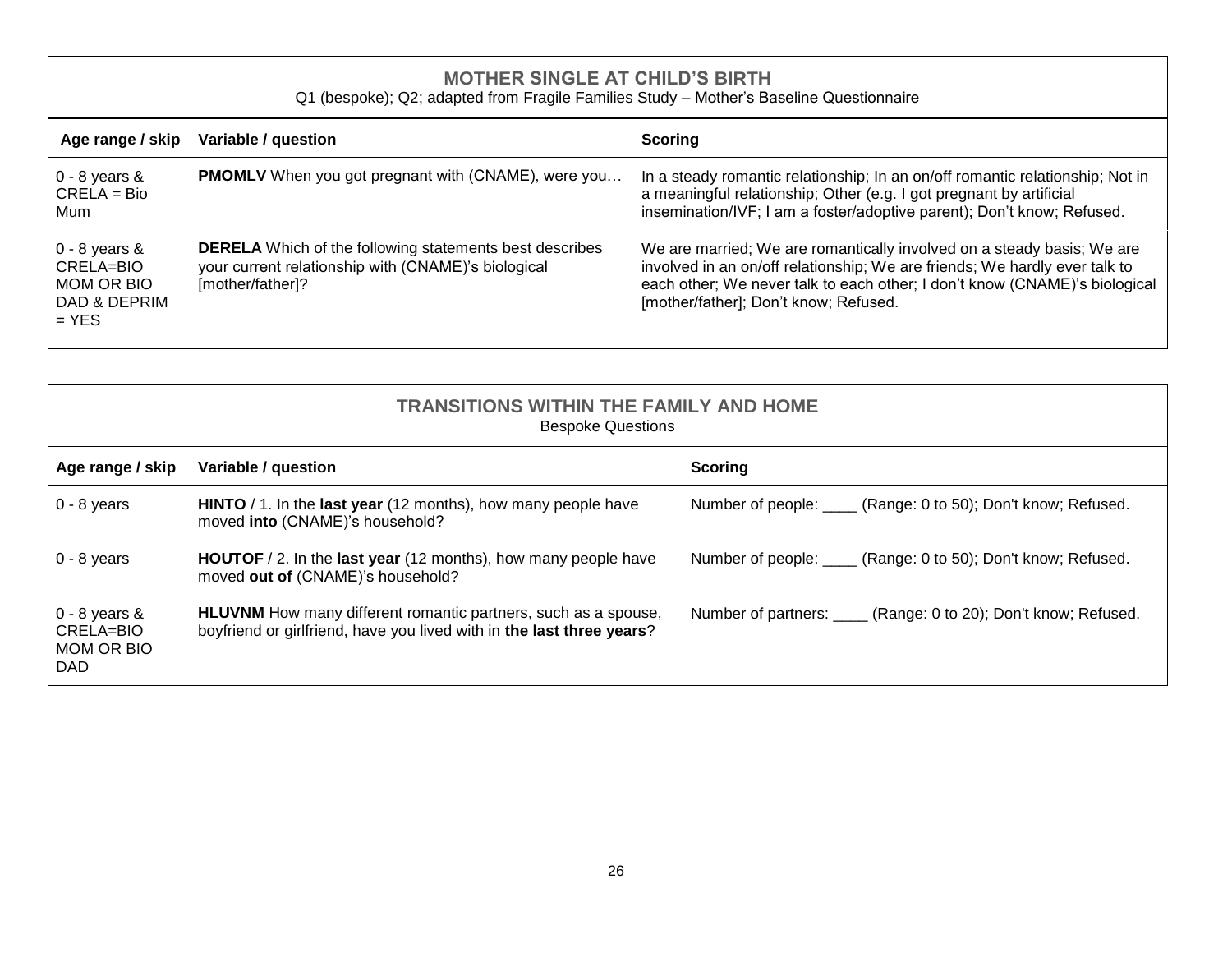### **PLANNED VS. UNPLANNED PREGNANCY**

Adapted from 18-24 instrument

<span id="page-30-0"></span>

| Age range / skip                           | Variable / question                                                                                 | Scoring                                                                                                                                                                                 |
|--------------------------------------------|-----------------------------------------------------------------------------------------------------|-----------------------------------------------------------------------------------------------------------------------------------------------------------------------------------------|
| $0 - 8$ years $\&$<br>$CRELA = Bio$<br>mum | PMOMPG Right before you got pregnant with (CNAME), did<br>you want to become pregnant at that time? | I wanted to be pregnant sooner; I wanted to be pregnant later; I wanted to<br>be pregnant then; I didn't want to be pregnant then or at any time in the<br>future; Don't know; Refused. |

<span id="page-30-1"></span>

| <b>PRENATAL CARE</b><br>The Demographics and Health Surveys Methodology (DHS6); Women's Question; Section 4. Pregnancy and Postnatal Care |                                                                                                                                                                                                                                                                                                                                                                                                                                      |                                                                                                                                               |  |
|-------------------------------------------------------------------------------------------------------------------------------------------|--------------------------------------------------------------------------------------------------------------------------------------------------------------------------------------------------------------------------------------------------------------------------------------------------------------------------------------------------------------------------------------------------------------------------------------|-----------------------------------------------------------------------------------------------------------------------------------------------|--|
| Age range / skip                                                                                                                          | Variable / question                                                                                                                                                                                                                                                                                                                                                                                                                  | Scoring                                                                                                                                       |  |
| $0 - 8$ years                                                                                                                             | <b>PRENATWK, PRENATMO</b> Thinking about when you were pregnant with<br>{CNAME}, how many weeks or months pregnant were you when you had your first<br>visit for prenatal care? Do not count a visit that was only for a pregnancy test or a<br>visit that was only for WIC. (WIC is a special supplemental nutrition program for<br>Women, Infants and Children). Click in the box for week OR months and then<br>enter the number. | Number of weeks_(Range 0-40); Number of<br>months____ (Range 0-9); I did not receive prenatal<br>care; Don't know; Refused                    |  |
| 0-8 years                                                                                                                                 | <b>DHS6TIMES</b> How many times did you receive prenatal care during this<br>pregnancy?                                                                                                                                                                                                                                                                                                                                              | 0 times (I did not receive prenatal care); 1 to 2 times; 3<br>to 4 times; 5 to 6 times; 7 to 8 times; 9 or more times;<br>Don't know; Refused |  |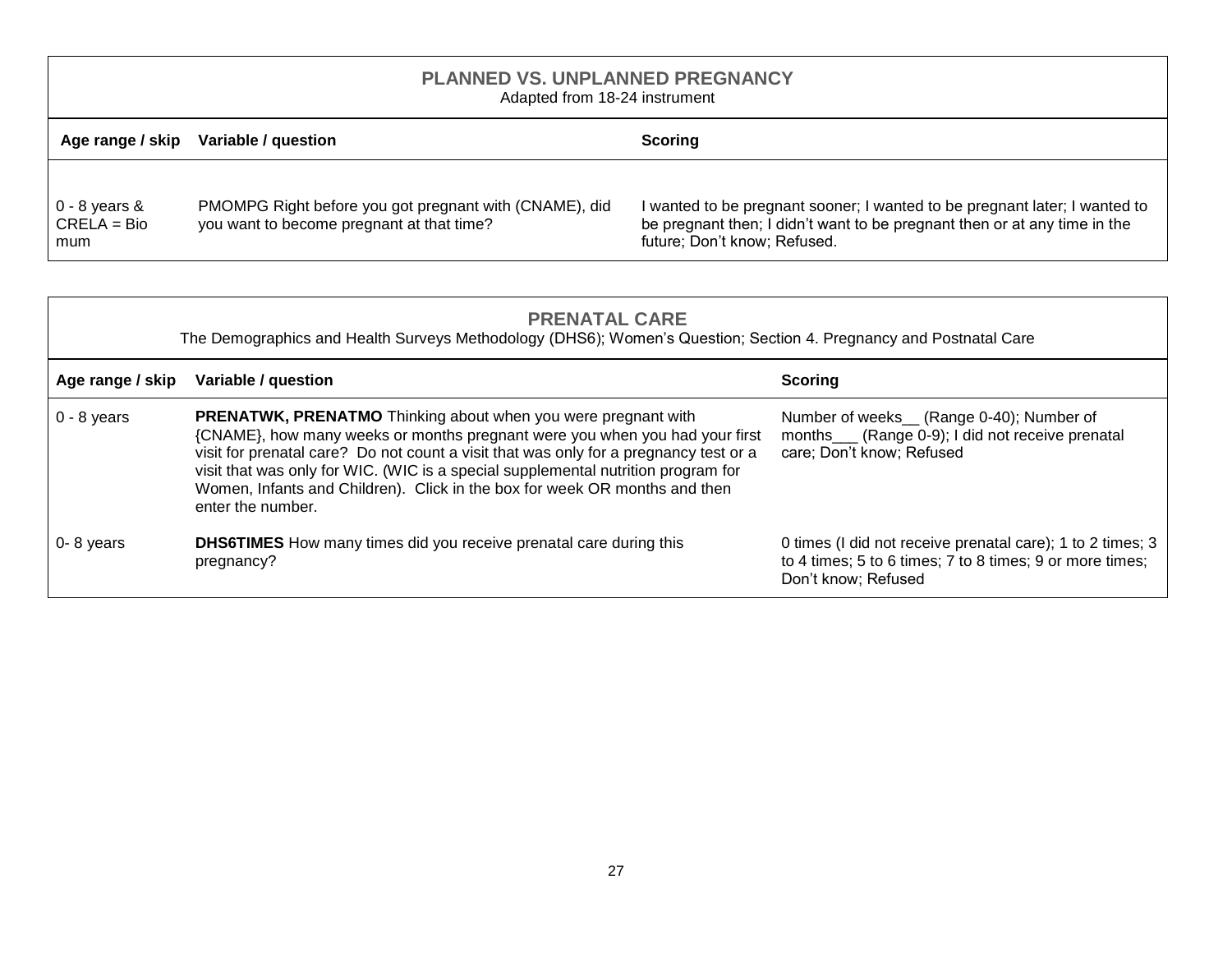<span id="page-31-0"></span>

| <b>BREASTFEEDING</b><br>National Survey of Children's Health (US) |                                                                                                                                     |                                                                                                                                                                     |
|-------------------------------------------------------------------|-------------------------------------------------------------------------------------------------------------------------------------|---------------------------------------------------------------------------------------------------------------------------------------------------------------------|
| Age range / skip                                                  | Variable / question                                                                                                                 | <b>Scoring</b>                                                                                                                                                      |
| $0 - 8$ years                                                     | <b>BREASTFED</b> Was (CNAME) ever breastfed or fed breast milk?                                                                     | Yes; No; Don't know; Refused                                                                                                                                        |
| $0 - 8$ years                                                     | <b>BREASTSTP</b> (IF BREASTFED = YES) How old was (CNAME) when he/she<br>completely stopped breastfeeding of being fed breast milk? | 0 to 3 months; 4 to 6 months; 7 to 9 months; 10 to 12<br>months; 13 to 23 months (more than a year, but<br>under 2 years); 2 years or older; Don't know;<br>Refused |
| $0 - 8$ years                                                     | FORMULAG How old was (CNAME) when he/she was first fed formula?                                                                     | 0 to 3 months; 4 to 6 months; 7 to 9 months; 10 to $12$<br>months; Older than 12 months; Never fed formula;<br>Don't know; Refused                                  |

<span id="page-31-1"></span>

| <b>SAFE FROM VIOLENCE IN THE HOME</b> |                                                                                                                       |                               |
|---------------------------------------|-----------------------------------------------------------------------------------------------------------------------|-------------------------------|
| Age range / skip                      | Variable / question                                                                                                   | <b>Scoring</b>                |
| $\vert$ 0 - 8 years                   | <b>PVIOLE</b> In the <b>past year</b> (12 months), has there been any violence in your home (or living<br>situation)? | Yes; No; Don't know; Refused. |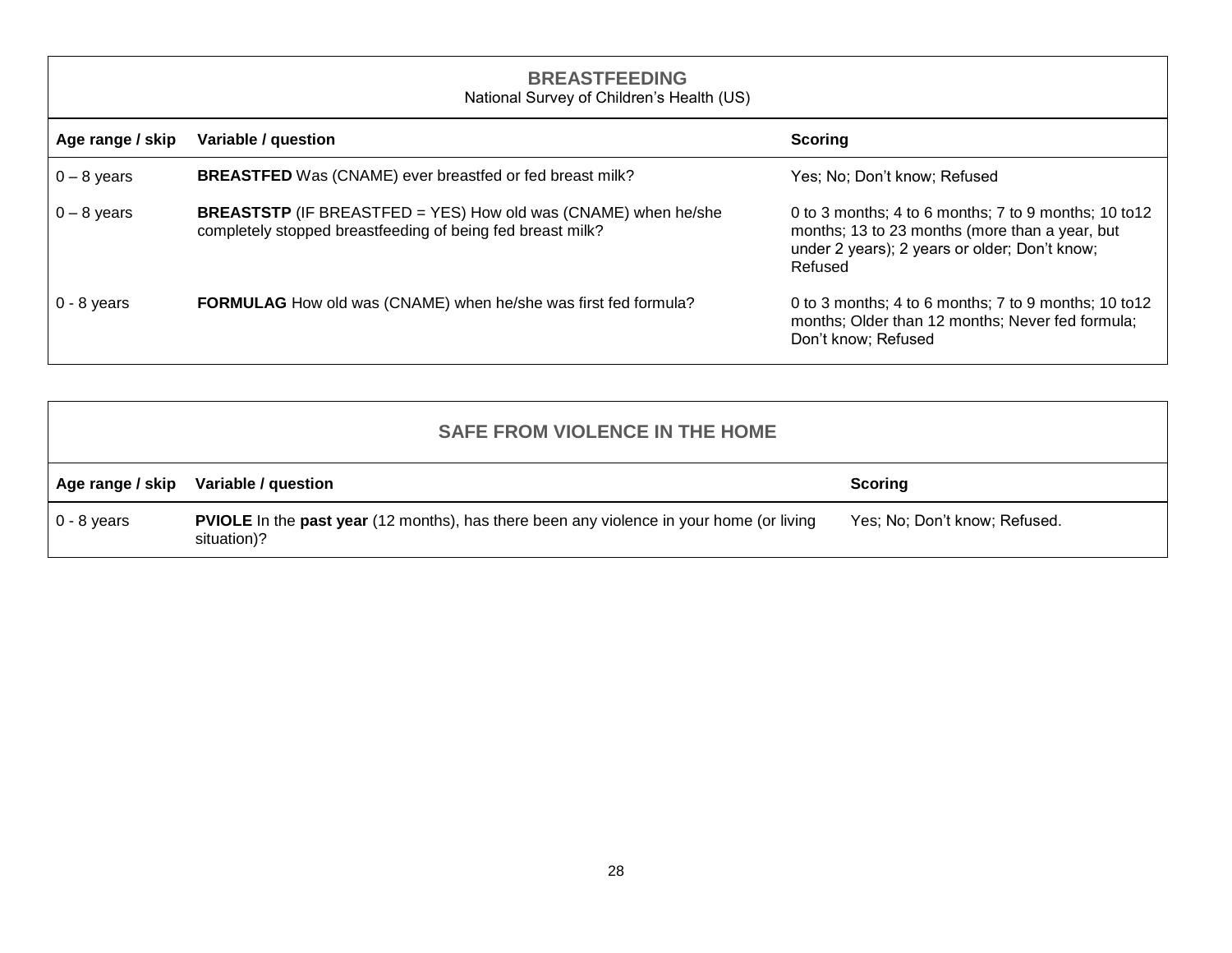<span id="page-32-0"></span>

| <b>VIOLENT DISCIPLINE</b><br>Evidence2Succsess Parent Discipline Tactics Scale Adapted from the Conflict Tactics Scale. |                                                                 |                                                                                                                                       |  |
|-------------------------------------------------------------------------------------------------------------------------|-----------------------------------------------------------------|---------------------------------------------------------------------------------------------------------------------------------------|--|
| Age range / skip                                                                                                        | <b>Scoring</b><br>Variable / question                           |                                                                                                                                       |  |
|                                                                                                                         | <b>GRIDMISBEH</b> When (CNAME) misbehaves, do you               | Please answer big NO! (definitely not true), little no (mostly not<br>true), little yes (mostly true), or big YES! (definitely true). |  |
| $0 - 8$ years                                                                                                           | pmbspn Spank him/her?                                           | NO!; no; yes; YES!; Don't know; Refused.                                                                                              |  |
| $0 - 8$ years                                                                                                           | pmbhit Hit or slap him/her?                                     | NO!; no; yes; YES!; Don't know; Refused.                                                                                              |  |
| $0 - 8$ years                                                                                                           | pmbblt Hit him/her with a hard object or something like a belt? | NO!; no; yes; YES!; Don't know; Refused.                                                                                              |  |

#### **NON-VIOLENT DISCIPLINE** I-CAST scale

<span id="page-32-1"></span>**GRIDDISCIPLINE** All adults use certain methods to teach children the right behavior or to address a behavior problem. The following are methods that might be used. Please respond with how many times you (o*r if applicable*, your spouse or partner) have used this method with (CNAME) in the **past year** (12 months. If you have not done this in the past year but have done this previously, please respond "Not in the past year."

| Age range / skip | Variable / question                                                                                                   | <b>Response options</b>                                                                 |
|------------------|-----------------------------------------------------------------------------------------------------------------------|-----------------------------------------------------------------------------------------|
| $2 - 8$ years    | disexpl Explained why something was wrong                                                                             | Once or twice; 3-5 times; 6-9 times; 10 or more<br>times; Not in past year; Never; N/A  |
| $2 - 8$ years    | <b>disstop</b> Told (CNAME) to start or stop doing something                                                          | Once or twice; 3-5 times; 6-9 times; 10 or more<br>times; Not in past year; Never; N/A  |
| $2 - 8$ years    | disdistr Gave (CNAME) something else to do (distracted him/her)                                                       | Once or twice; 3-5 times; 6-9 times; 10 or more<br>times; Not in past year; Never; N/A  |
| $2 - 8$ years    | dispriv Took away privileges or money, forbade something (CNAME) liked or<br>prohibited (CNAME) from leaving the home | Once or twice; 3-5 times; 6-9 times; .10 or more<br>times; Not in past year; Never; N/A |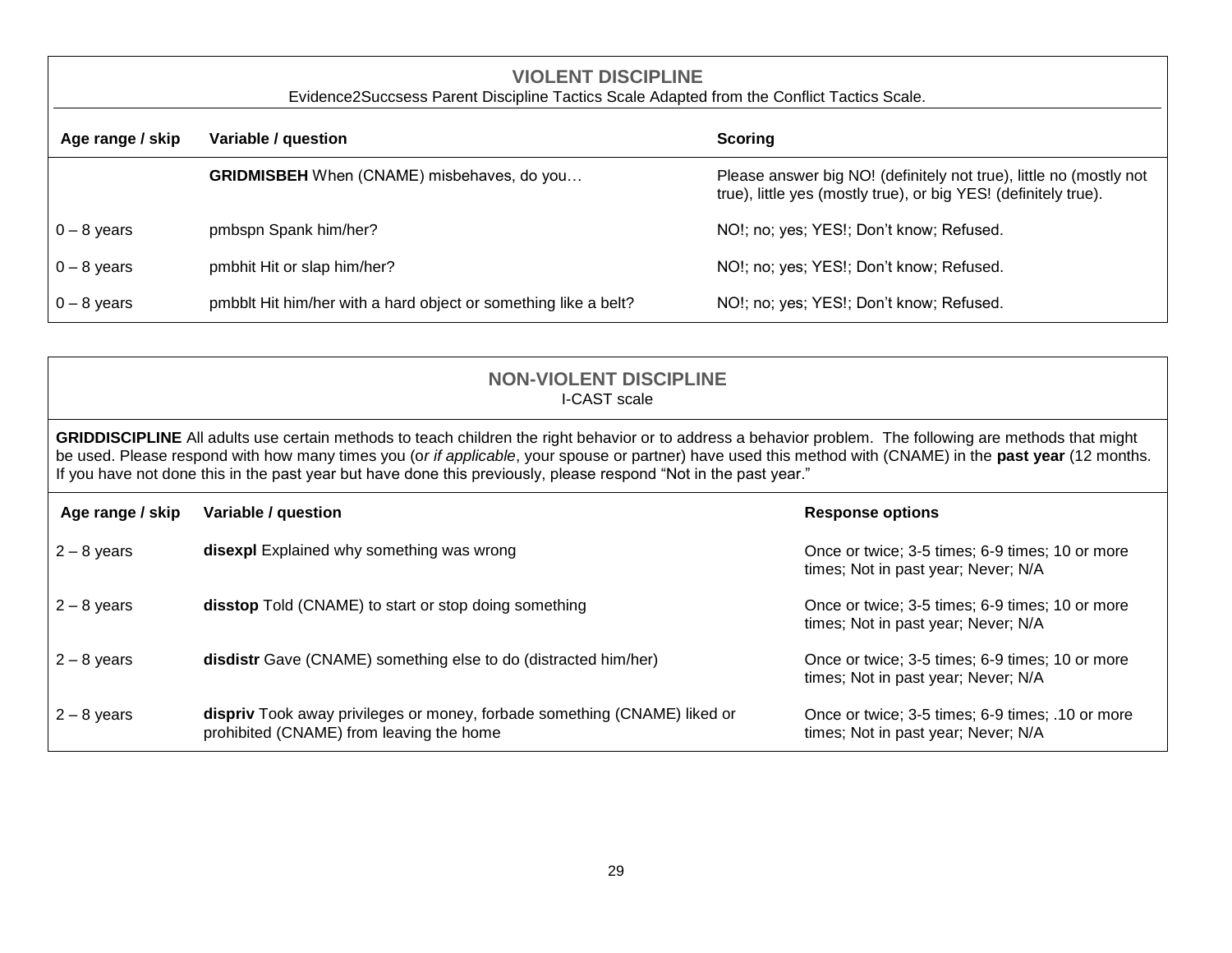## **PSYCHOLOGICAL AGGRESSION/DISCIPLINE**

Source: I-CAST Alpha: 0.77

<span id="page-33-0"></span>**GRIDDISCIPLINE** All adults use certain methods to teach children the right behavior or to address a behavior problem. The following are methods that might be used. Please respond with how many times you (o*r if applicable*, your spouse or partner) have used this method with (CNAME) in the **past year** (12 months. If you have not done this in the past year but have done this previously, please respond "Not in the past year."

| Age range / skip | <b>Item</b>                                                                             | <b>Response options</b>                                                                |
|------------------|-----------------------------------------------------------------------------------------|----------------------------------------------------------------------------------------|
| $2 - 8$ years    | disaban Threatened to leave or abandon (CNAME)                                          | Once or twice; 3-5 times; 6-9 times; 10 or more<br>times; Not in past year; Never; N/A |
| $2 - 8$ years    | disshout Shouted, yelled, or screamed at (CNAME)                                        | Once or twice; 3-5 times; 6-9 times; 10 or more<br>times; Not in past year; Never; N/A |
| $2 - 8$ years    | disghost Threatened to invoke ghosts or evil spirits, or harmful people                 | Once or twice; 3-5 times; 6-9 times; 10 or more<br>times; Not in past year; Never; N/A |
| $2 - 8$ years    | discurse Cursed (CNAME)                                                                 | Once or twice; 3-5 times; 6-9 times; 10 or more<br>times; Not in past year; Never; N/A |
| $2 - 8$ years    | diskick Threatened to kick (CNAME) out of house or send him/her away for a long<br>time | Once or twice; 3-5 times; 6-9 times; 10 or more<br>times; Not in past year; Never; N/A |
| $2 - 8$ years    | dislock Locked (CNAME) out of the house                                                 | Once or twice; 3-5 times; 6-9 times; 10 or more<br>times; Not in past year; Never; N/A |
| $2 - 8$ years    | disins Insulted (CNAME) by calling him/her dumb, lazy, or other names like that         | Once or twice; 3-5 times; 6-9 times; 10 or more<br>times; Not in past year; Never; N/A |
| $2 - 8$ years    | disspk Refused to speak to (CNAME)                                                      | Once or twice; 3-5 times; 6-9 times; 10 or more<br>times; Not in past year; Never; N/A |
| $2 - 8$ years    | dismeal Withheld a meal as punishment                                                   | Once or twice; 3-5 times; 6-9 times; 10 or more<br>times; Not in past year; Never; N/A |
| $2 - 8$ years    | disroom Locked (CNAME) in a dark room                                                   | Once or twice; 3-5 times; 6-9 times; 10 or more<br>times; Not in past year; Never; N/A |
| $2 - 8$ years    | dishum Used public humiliation to discipline (CNAME)                                    | Once or twice; 3-5 times; 6-9 times; 10 or more<br>times; Not in past year; Never; N/A |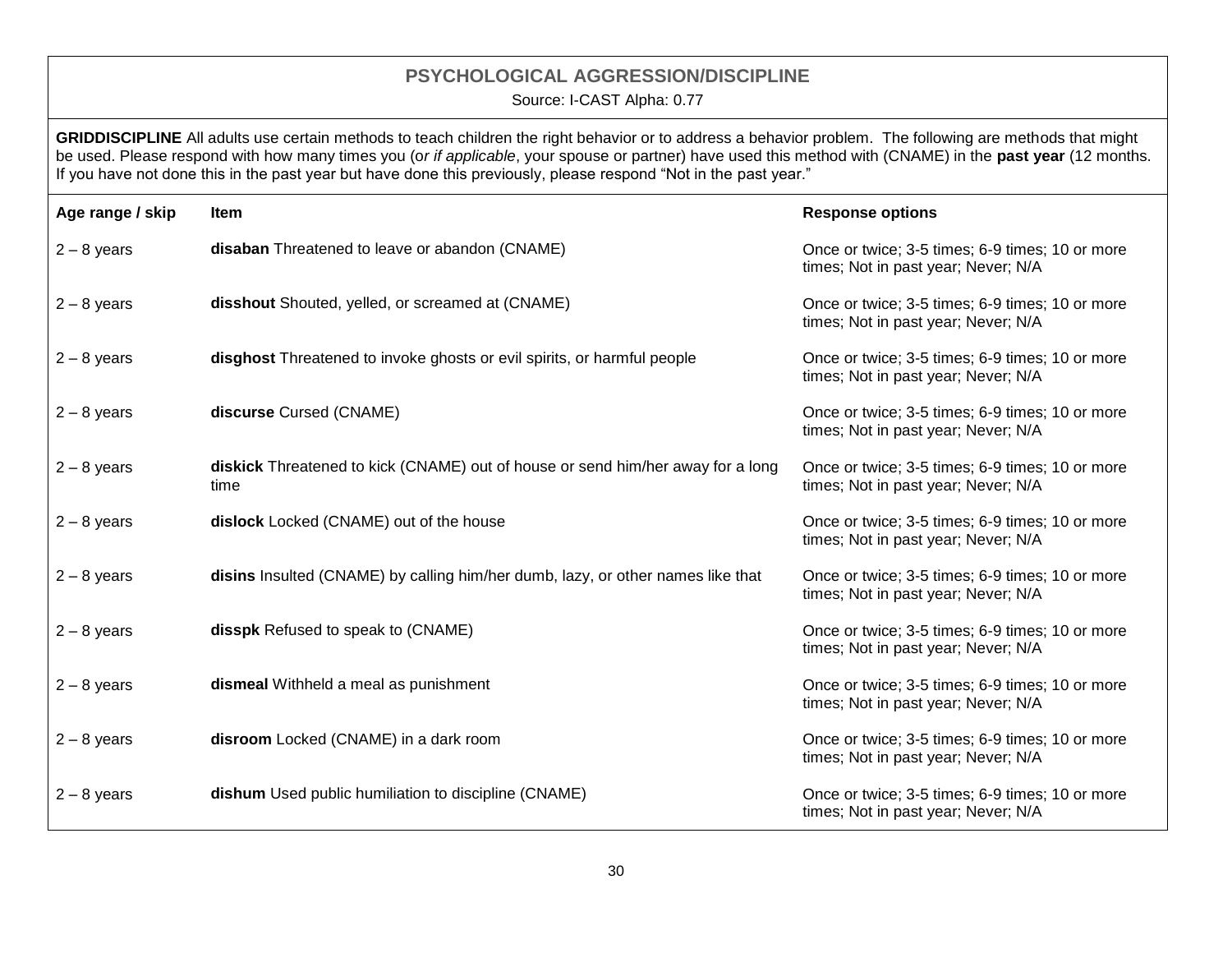<span id="page-34-0"></span>

|                  | <b>NEGLECT</b><br><b>I-CAST</b>                                                                                                                                                                                     |                              |
|------------------|---------------------------------------------------------------------------------------------------------------------------------------------------------------------------------------------------------------------|------------------------------|
| Age range / skip | <b>Item</b>                                                                                                                                                                                                         | <b>Response options</b>      |
| $2 - 8$ years    | negImed Was there a time in the past year (12 months) that (CNAME) didn't get<br>the medical care for an injury or illness that he/she needed at that time?                                                         | Yes: No: Don't know: Refused |
| $2 - 8$ years    | neglfood Was there a time in the past year (12 months) that (CNAME) didn't get<br>the food or liquid that he/she needed?                                                                                            | Yes: No: Don't know: Refused |
| $2 - 8$ years    | neglhurt Was there a time, in the past year (12 months), that (CNAME) was<br>seriously hurt or injured (cuts, broken bones or worse) when you or another<br>adult should have been supervising him/her and weren't? | Yes: No: Don't know: Refused |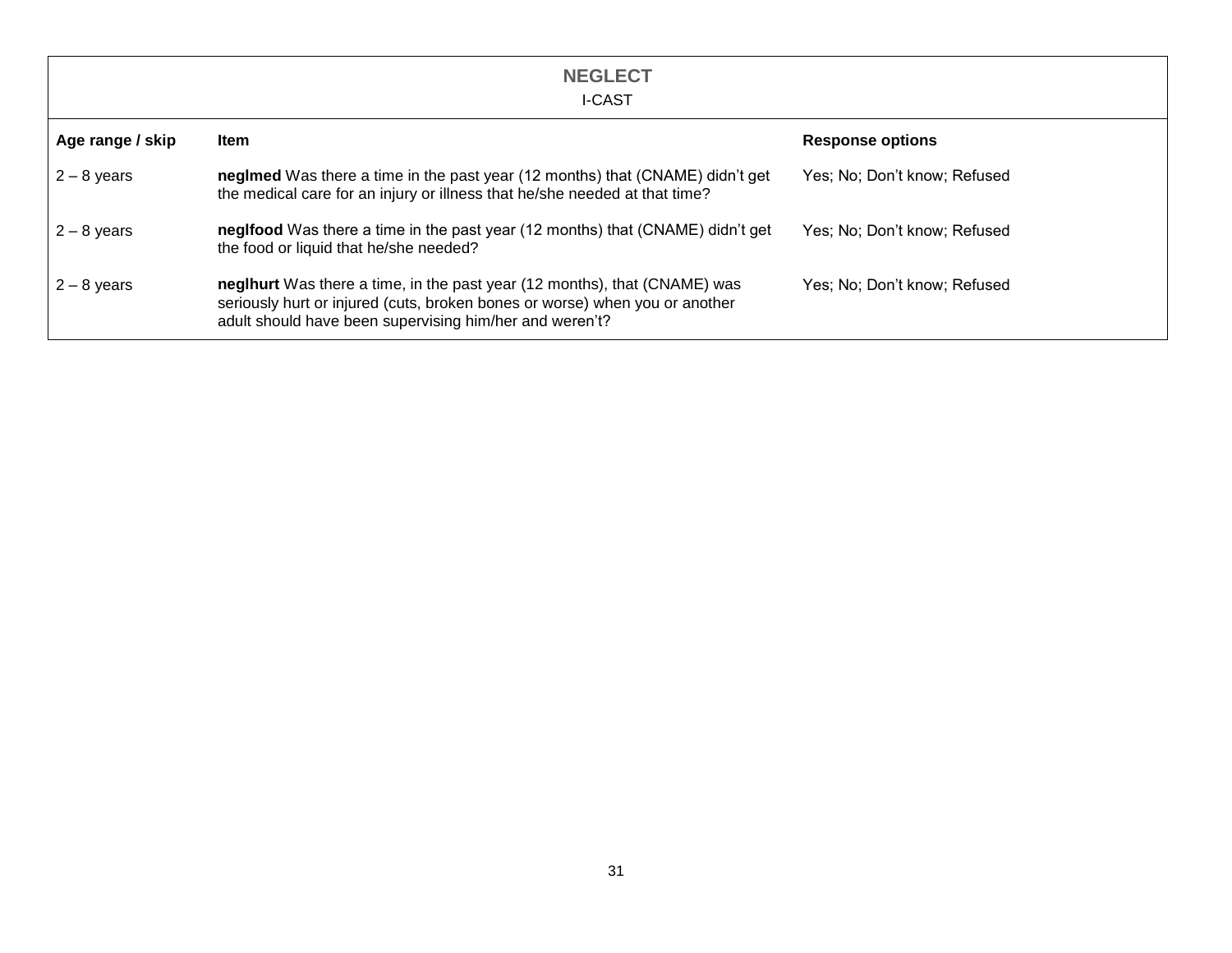#### **COMMUNITY DISORGANIZATION** Communities That Care (CTC) Youth Survey

<span id="page-35-1"></span><span id="page-35-0"></span>

| $\frac{1}{2}$    |                                                                                         |                                                                                                                                          |
|------------------|-----------------------------------------------------------------------------------------|------------------------------------------------------------------------------------------------------------------------------------------|
| Age range / skip | Variable / question                                                                     | <b>Scoring</b>                                                                                                                           |
|                  | T_NEIGH The next questions are about your neighborhood                                  | Please answer big NO! (definitely not true), little no<br>(mostly not true), little yes (mostly true), or big YES!<br>(definitely true). |
|                  | GRIDNEIGH How much does each of the following statements describe your<br>neighborhood? |                                                                                                                                          |
| $0 - 8$ years    | pndrug Crime and/or drug selling.                                                       | NO!; no; yes; YES!; Don't know; Refused.                                                                                                 |
| $0 - 8$ years    | pnbld Lots of empty or abandoned buildings.                                             | NO!; no; yes; YES!; Don't know; Refused.                                                                                                 |
| $0 - 8$ years    | pnfght Fights.                                                                          | NO!; no; yes; YES!; Don't know; Refused.                                                                                                 |
| $0 - 8$ years    | pngraf Lots of graffiti.                                                                | NO!; no; yes; YES!; Don't know; Refused.                                                                                                 |
| $0 - 8$ years    | pnrace Racial insults or attacks                                                        | NO!; no; yes; YES!; Don't know; Refused.                                                                                                 |
| $0 - 8$ years    | PNSAFE I feel safe in my neighborhood.                                                  | NO!; no; yes; YES!; Don't know; Refused.                                                                                                 |

**Note**: This is from the child self-report CTC survey. However, item 5 is a new item borrowed from the RCI study (Coulton, Gutierrez).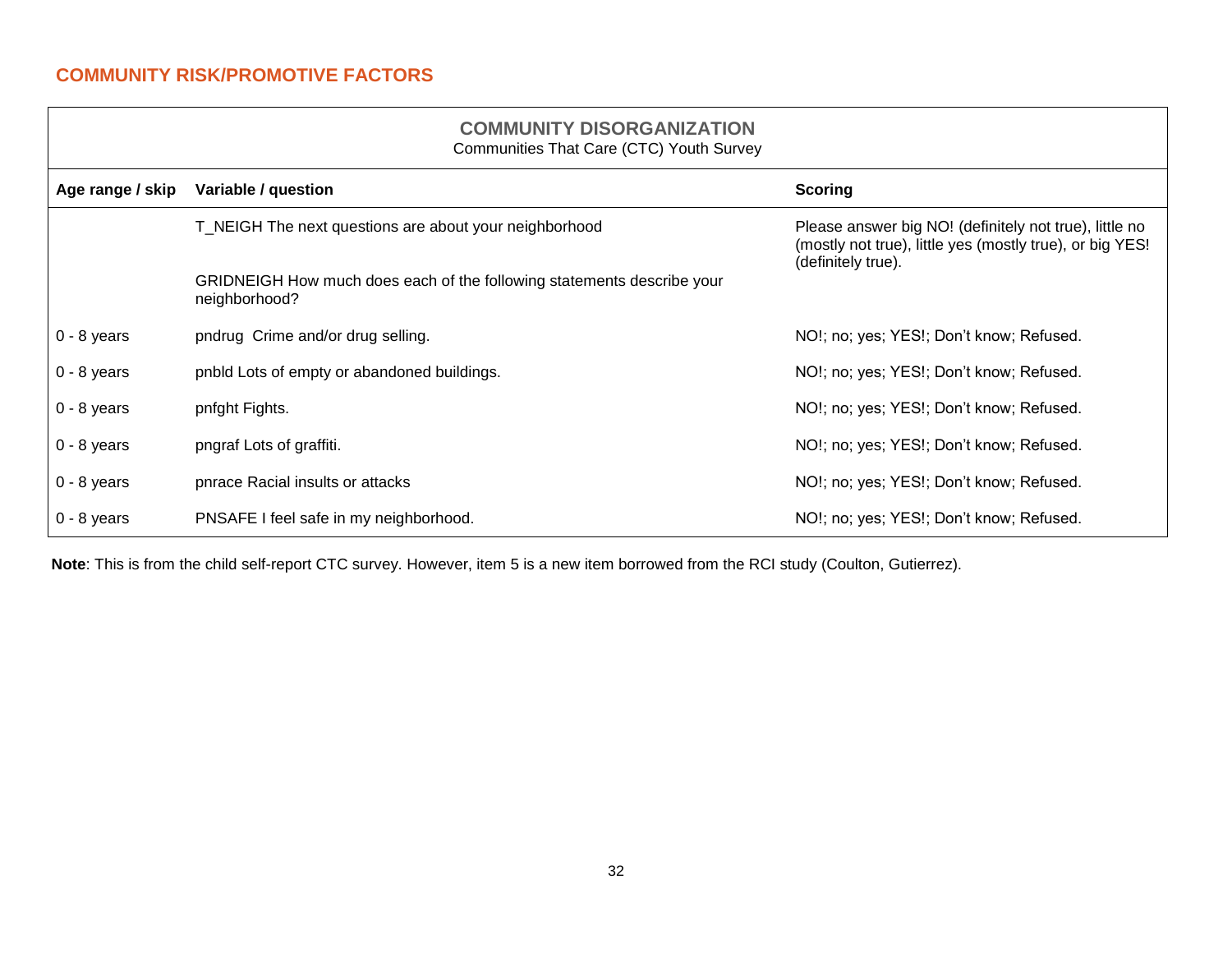<span id="page-36-0"></span>

| <b>COLLECTIVE EFFICACY (PART A: SOCIAL COHESION)</b><br>Making Connections (Sampson & Earles) |                                                                                                         |                                                                                                            |  |
|-----------------------------------------------------------------------------------------------|---------------------------------------------------------------------------------------------------------|------------------------------------------------------------------------------------------------------------|--|
| Age range / skip                                                                              | Variable / question<br><b>Scoring</b>                                                                   |                                                                                                            |  |
|                                                                                               | GRIDNEIGH2 How much do you agree or disagree about the following<br>statements about your neighborhood? |                                                                                                            |  |
| $0 - 8$ years                                                                                 | pnhelp People around here are willing to help their neighbors                                           | Strongly disagree; Disagree; Neither agree nor<br>disagree; Agree; Strongly Agree; Don't know;<br>Refused. |  |
| $0 - 8$ years                                                                                 | pntrst People in this neighborhood can be trusted.                                                      | Strongly disagree; Disagree; Neither agree nor<br>disagree; Agree; Strongly Agree; Don't know;<br>Refused. |  |

<span id="page-36-1"></span>

| <b>COLLECTIVE EFFICACY (PART B: INFORMAL SOCIAL CONTROL)</b><br>Making Connections (Sampson & Earles) |                                                                                                                                                                                 |                                                                                                    |  |
|-------------------------------------------------------------------------------------------------------|---------------------------------------------------------------------------------------------------------------------------------------------------------------------------------|----------------------------------------------------------------------------------------------------|--|
| Age range / skip                                                                                      | Variable / question<br><b>Scoring</b>                                                                                                                                           |                                                                                                    |  |
|                                                                                                       | <b>T_REACT</b> Now think about your neighbors. How would they react in the following<br>situations?                                                                             |                                                                                                    |  |
| $0 - 8$ years                                                                                         | <b>PNSKIP</b> If a group of neighborhood children were skipping school and hanging out<br>on a street corner, how likely is it that your neighbors would do something about it? | Very unlikely; Unlikely; Neither likely nor unlikely;<br>Likely; Very likely; Don't know; Refused. |  |
| $0 - 8$ years                                                                                         | PNBRK If there was a fight in front of your house and someone was being beaten<br>or threatened, how likely is it that your neighbors would break it up?                        | Very unlikely; Unlikely; Neither likely nor unlikely;<br>Likely; Very likely; Don't know; Refused. |  |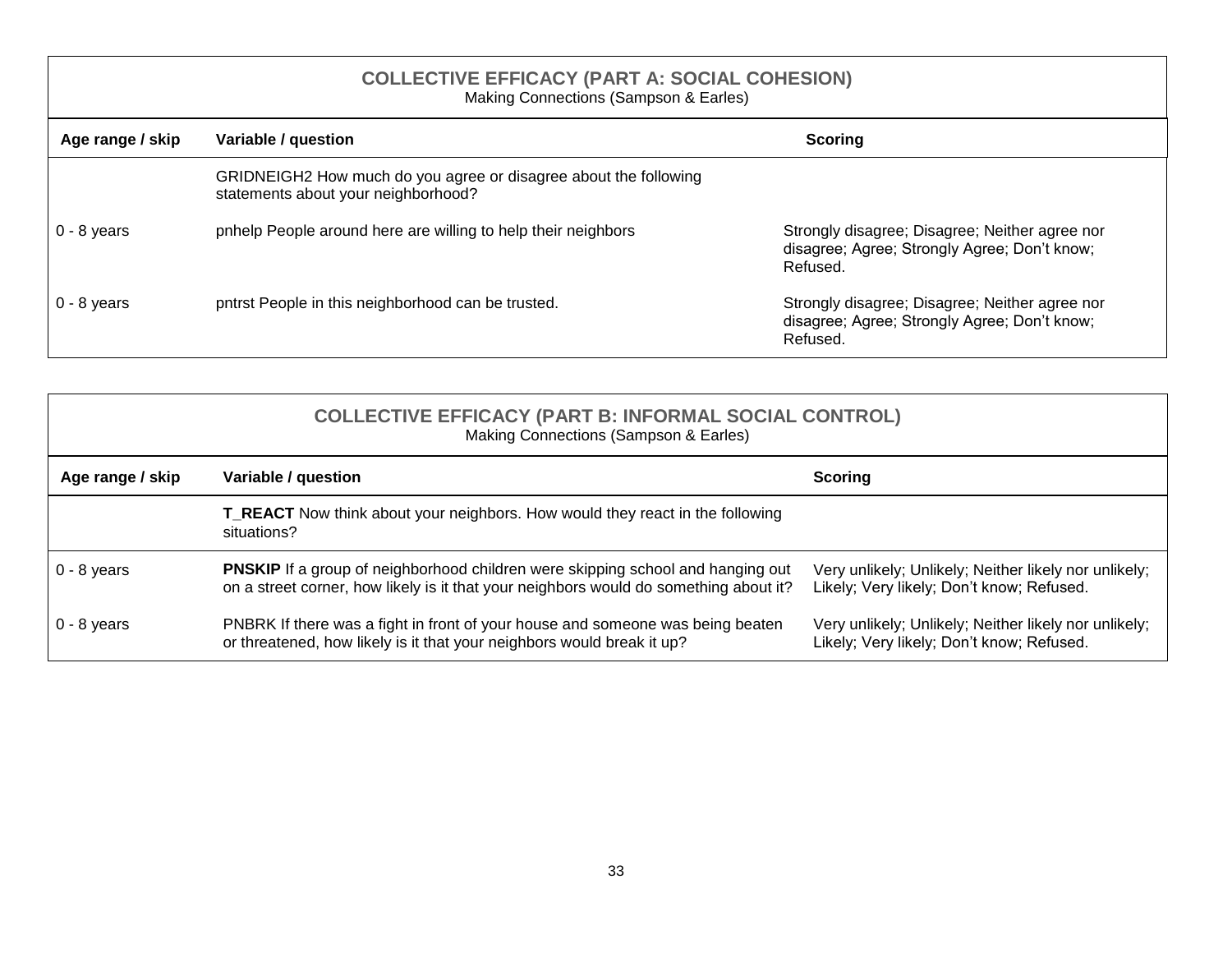#### **TRANSITIONS AND MOBILITY IN THE COMMUNITY AND BETWEEN SCHOOLS**

Q1-2. Coulton et al (Manuel RCI study); Q3 Bespoke Question; Q4-6. Adapted from Communities That Care (CTC) Youth Survey

<span id="page-37-0"></span>

| Age range / skip                | Variable / question                                                                                                      | <b>Scoring</b>                                                                                                                       |
|---------------------------------|--------------------------------------------------------------------------------------------------------------------------|--------------------------------------------------------------------------------------------------------------------------------------|
|                                 | <b>GRIDTRANS</b> Total transition & mobility in the community<br>score.                                                  |                                                                                                                                      |
| $0 - 8$ years                   | <b>1PNLONG</b> How long have you lived in this neighborhood?                                                             | Less than one year; 1 to 2 years; 3 to 5 years; 6 to 10 years; More than<br>10 years Don't know; Refused.                            |
| $0 - 8$ years                   | <b>PNMORE</b> As things look to you now, how much longer<br>would you like to live in this neighborhood? I would like to | Move as soon as possible; Stay a few more years (1 - 3 years); Stay<br>for many more years (more than 3 years); Don't know; Refused. |
| 0 - 8 years & CHOMCH<br>$=$ YES | <b>HCHANG</b> Has (CNAME) changed homes in the <b>past year</b><br>$(12$ months)?                                        | Yes; No; Don't know; Refused.                                                                                                        |
| $0-8$ CSCH= YES                 | <b>CSCHTI</b> / How many times has (CNAME) changed schools<br>since kindergarten?                                        | Never; 1 or 2 times; 3 or 4 times; 5 or 6 times; 7 or more times;<br>Don't know: Refused.                                            |

 $\overline{a}$ <sup>1</sup> This item is used in the Household Screener.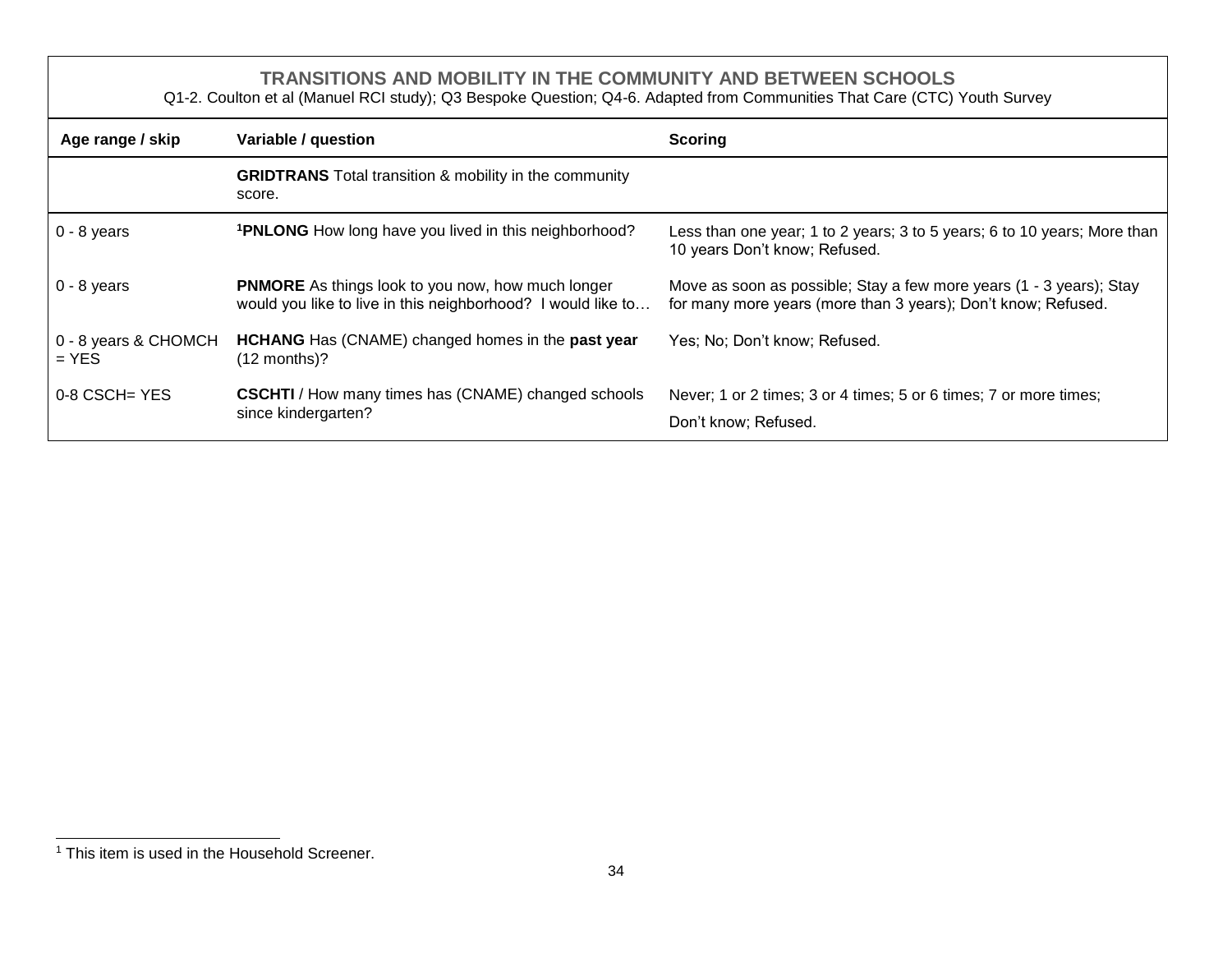#### <span id="page-38-0"></span>**ECONOMIC RISK/PROMOTIVE FACTORS**

company would not deliver oil?

## **DIFFICULTY PAYING RENT/MORTGAGE/BILLS**

<span id="page-38-1"></span>Survey of Income and Program Participation (SIPP) 1993, Wave 9 **Age range / skip Variable / question Scoring GRIDPASTYR** In the **past year** (12 months), has there been a time when… 0 - 8 years **hrent** ...your household did not pay the full amount of the rent or mortgage? Yes; No; Don't know; Refused. 0 - 8 years **hevict** ..your household was evicted from your home/apartment for not paying the rent or mortgage? Yes; No; Don't know; Refused. 0 - 8 years **hbills** …your household did not pay the full amount of the gas, oil, or electricity bills? Yes; No; Don't know; Refused. 0 - 8 years **hgas** …your household had service turned off by the gas or electric company, or the oil Yes; No; Don't know; Refused.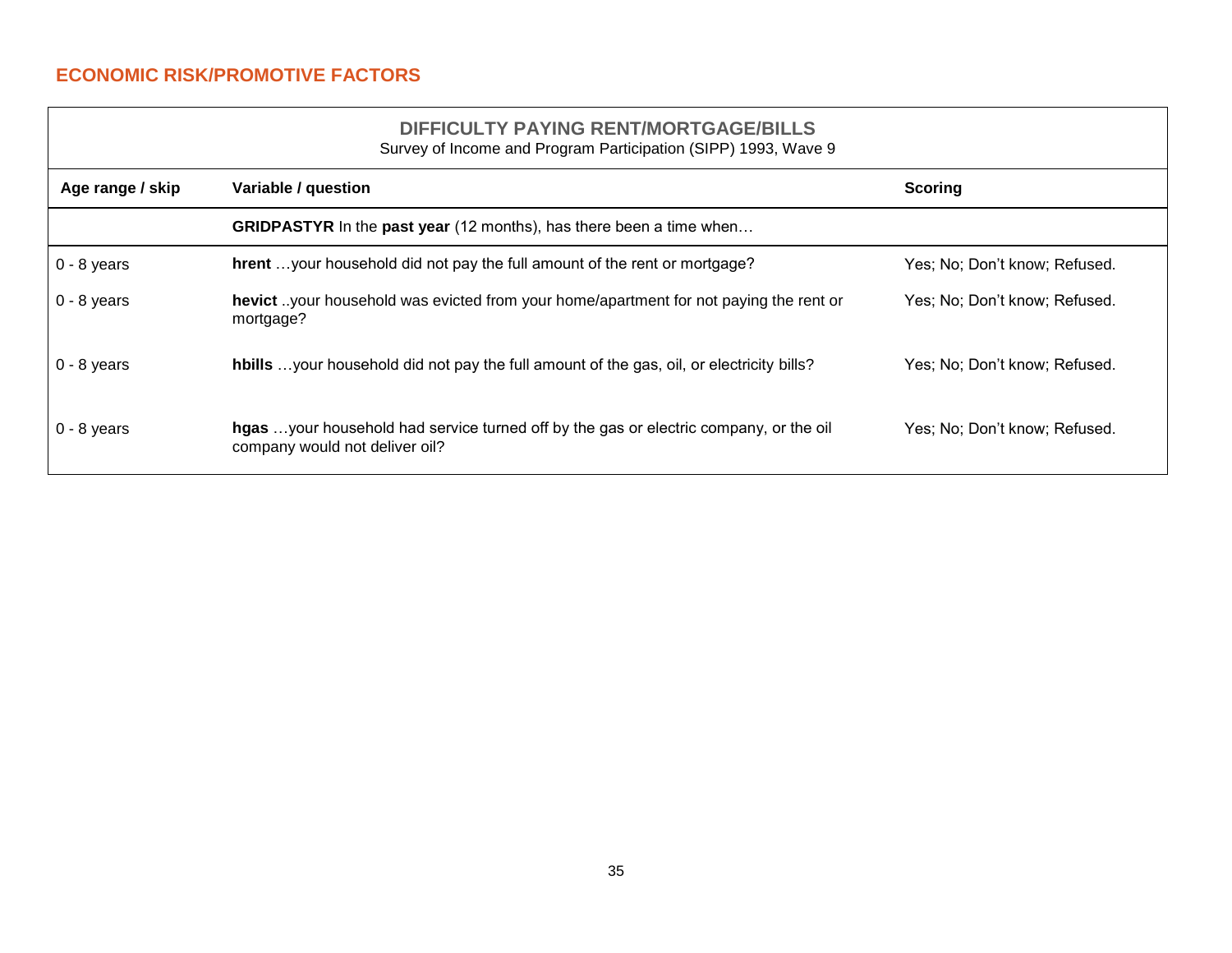<span id="page-39-0"></span>

| <b>FOOD SECURITY</b><br>Q1 - 3: Survey of Income and Program Participation (SIPP) 2001, Wave 8; Q4 from LA-Fans |                                                                                                                                                              |                                                                                                                                                                                                                                                                                               |  |
|-----------------------------------------------------------------------------------------------------------------|--------------------------------------------------------------------------------------------------------------------------------------------------------------|-----------------------------------------------------------------------------------------------------------------------------------------------------------------------------------------------------------------------------------------------------------------------------------------------|--|
| Age range / skip                                                                                                | Variable / question                                                                                                                                          | <b>Scoring</b>                                                                                                                                                                                                                                                                                |  |
| $0 - 8$ years                                                                                                   | <b>HEATFD</b> Which of these statements best describes the food<br>eaten in your household in the last four months?                                          | Enough of the kinds of food we want; Enough but not always the<br>kinds of food we want to eat; Sometimes not enough to eat; Often not<br>enough to eat; Don't know; Refused.                                                                                                                 |  |
| $0 - 8$ years                                                                                                   | <b>HBUYFD</b> Thinking about the <b>past month</b> (30 days), how many<br>days did your household have no food or money (or food<br>stamps) to buy food?     | (Range: 0 to 31); Don't know; Refused.<br>Days:                                                                                                                                                                                                                                               |  |
| $0 - 8$ years $8$<br>HBUYFD > 0                                                                                 | <b>HNOFD</b> Which of the following reasons explain why your<br>household did not have enough food?                                                          | Did not have enough money, food stamps, or WIC vouchers to buy<br>food or beverages; Did not have working appliances for storing or<br>preparing foods (such as a stove or refrigerator); Did not have<br>transportation; Some other reason (please describe) ______; Don't<br>know; Refused. |  |
| $0 - 8$ years                                                                                                   | <b>HREFD</b> In the <b>past year</b> (12 months), how many times did you<br>receive emergency food from a church, food pantry, food bank<br>or soup kitchen? | Number of times: (Range: 0 to 999); Don't know; Refused.                                                                                                                                                                                                                                      |  |

**Note**: the word 'household' in item 3 replaces the word 'family' from the original. Change made for consistency within subscale and consistency with 18-14 instruments.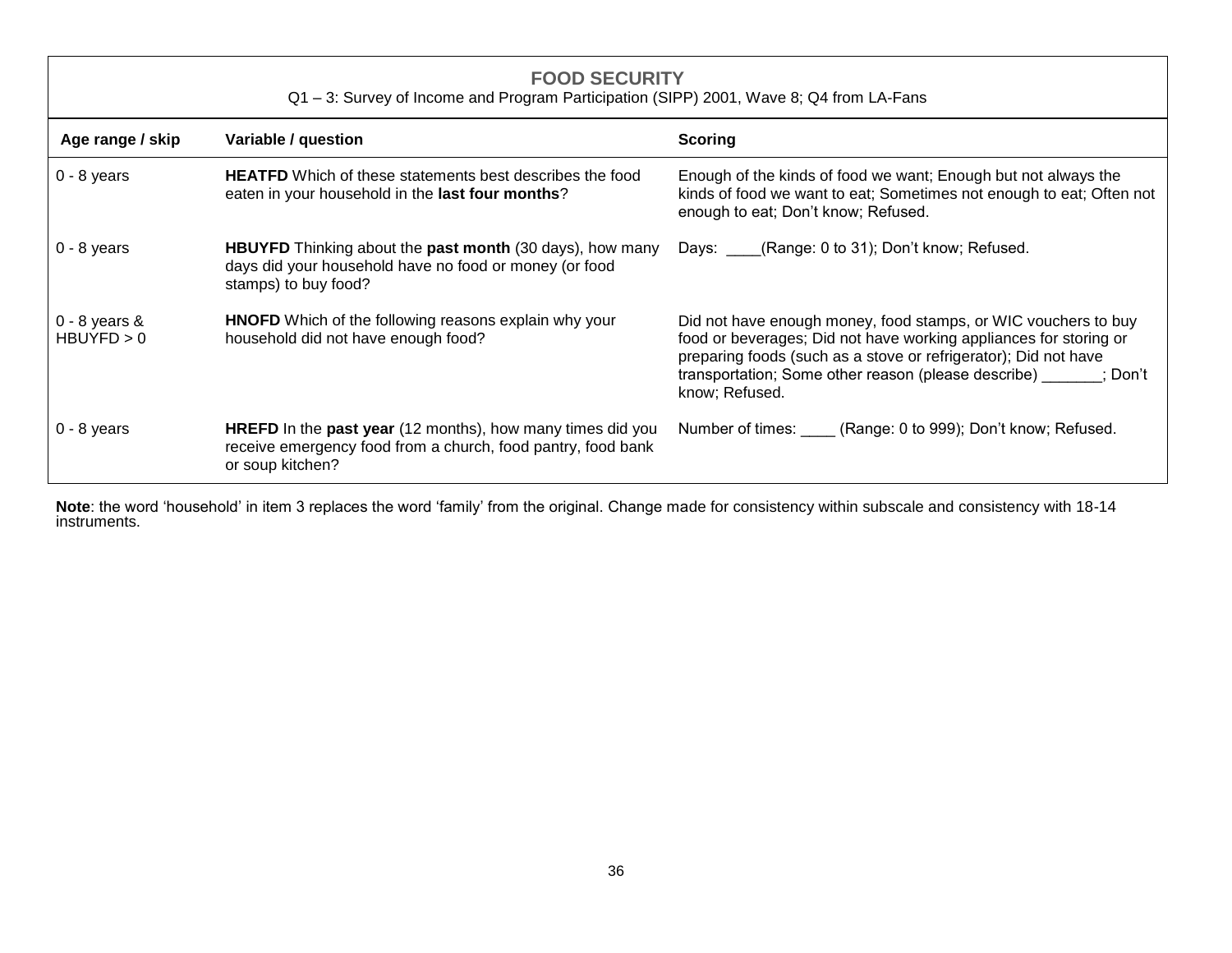#### **PARENT EMPLOYMENT AND CURRENT EDUCATION STATUS**

Q1. Adaptation of RHC survey; Q2. NLSY79 with American Community Survey response options

<span id="page-40-0"></span>

| Age range                           | Variable / question                                                                                                                                                            | Scoring                                                                                                                                                                                                                                                                                                                                                                              |
|-------------------------------------|--------------------------------------------------------------------------------------------------------------------------------------------------------------------------------|--------------------------------------------------------------------------------------------------------------------------------------------------------------------------------------------------------------------------------------------------------------------------------------------------------------------------------------------------------------------------------------|
| $0 - 8$ years $8$<br>$DEFRIM = YES$ | <b>DEJOB</b> / Which of the following best describes your current<br>employment status?                                                                                        | Employed full-time (30+ hours a week); Employed part-time (less<br>than 30 hours a week); Full-time Homemaker; Unemployed; Disabled;<br>Other (please describe) ; Don't know; Refused.                                                                                                                                                                                               |
| $0 - 8$ years $8$<br>$DEFRIM = YES$ | <b>DESCHL</b> Which of the following best describes your current school<br>situation?                                                                                          | Not in school or taking classes; GED Preparation course; High<br>School; Military training or school; Job Corps; Trade School;<br>Technical or Vocational School; Community College (seeking 2 yr<br>degree); University or College (seeking 4 yr degree); University<br>(seeking graduate degree, MA or PhD); Doing courses or vocational<br>training at work; Don't know; Refused. |
| $0 - 8$ years &<br>$DEFRIM = YES$   | <b>DEJOBN</b> / Looking back over the <b>past year</b> (12 months), for how<br>many months were you employed, either full or part time, not<br>counting work around the house? | Months (Range: 0 to 12); Don't know; Refused.                                                                                                                                                                                                                                                                                                                                        |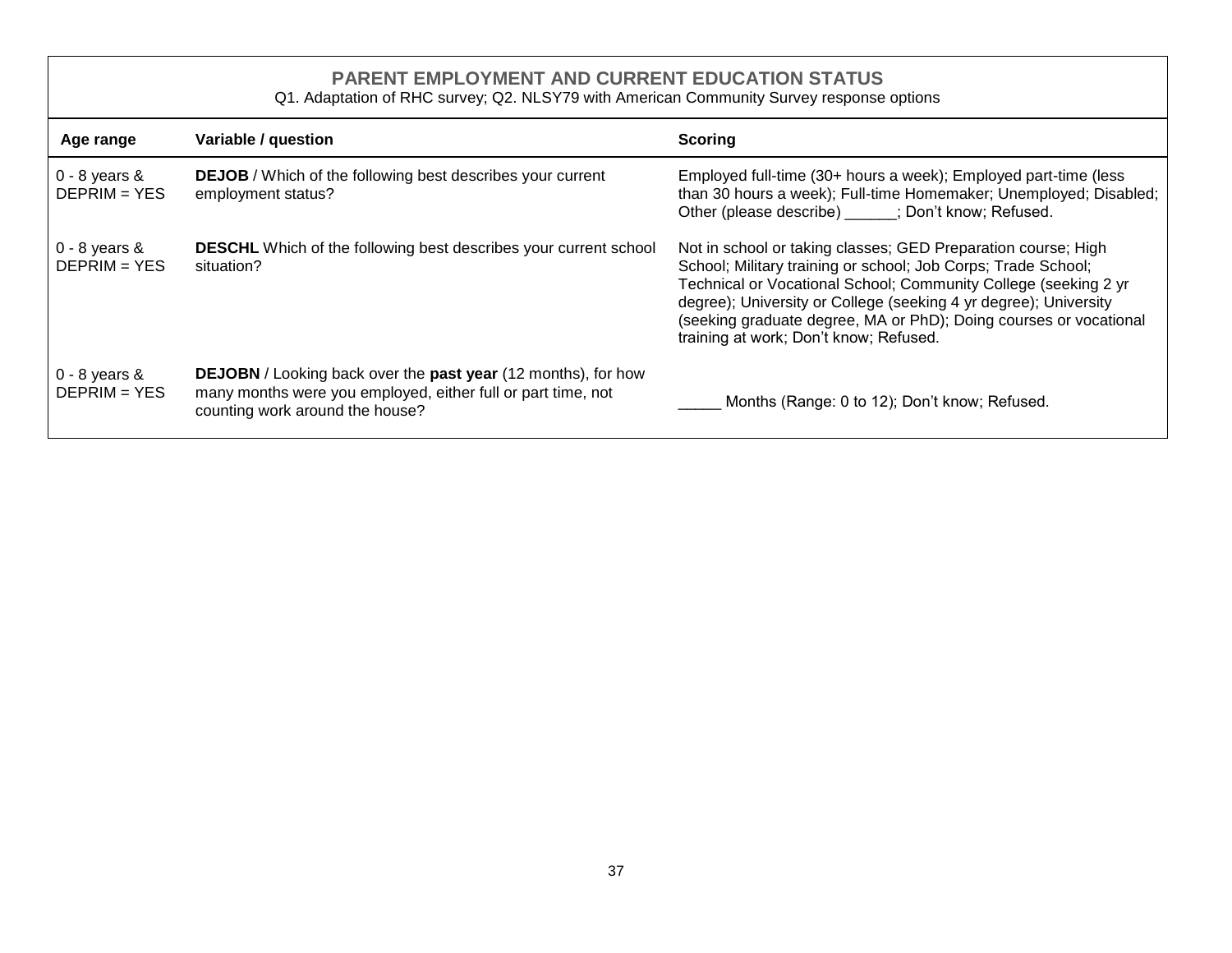## **PRIMARY CAREGIVER EMPLOYMENT AND CURRENT EDUCATION STATUS (CONTINUED)**

| Q1. Adaptation of RHC survey; Q2. NLSY79 with American Community Survey response options |  |  |
|------------------------------------------------------------------------------------------|--|--|
|------------------------------------------------------------------------------------------|--|--|

<span id="page-41-0"></span>

| Age range / skip                    | Variable / question                                                                                                                                                                  | Scoring                                                                                                                                                                                                                                                                                                                                                                              |
|-------------------------------------|--------------------------------------------------------------------------------------------------------------------------------------------------------------------------------------|--------------------------------------------------------------------------------------------------------------------------------------------------------------------------------------------------------------------------------------------------------------------------------------------------------------------------------------------------------------------------------------|
| $0 - 8$ years &<br>$DEOPC = YES$    | <b>DEOPCJOB</b> Which of the following best describes<br>(OPCNAME)'s current employment status?                                                                                      | Employed full-time (30+ hours a week); Employed part-time (less<br>than 30 hours a week); Full-time Homemaker; Unemployed; Disabled;<br>Other (please describe) _____; Don't know; Refused.                                                                                                                                                                                          |
| $0 - 8$ years $\&$<br>$DEOPC = YES$ | <b>DEOPCSCH</b> Which of the following best describes<br>(OPCNAME)'s current school situation?                                                                                       | Not in school or taking classes; GED Preparation course; High<br>School; Military training or school; Job Corps; Trade School;<br>Technical or Vocational School; Community College (seeking 2 yr<br>degree); University or College (seeking 4 yr degree); University<br>(seeking graduate degree, MA or PhD); Doing courses or vocational<br>training at work; Don't know; Refused. |
| $0 - 8$ years &<br>$DEOPC = YES$    | <b>DEOPCJOBN</b> Looking back over the <b>past year</b> (12 months), for<br>how many months was (OPCNAME) employed, either full or<br>part time, not counting work around the house? | Months (Range: 0 to 12); Don't know; Refused.                                                                                                                                                                                                                                                                                                                                        |

**\* Note**: Routing for these questions will be linked to the household enumeration and/or demographic questions at the outset of the survey.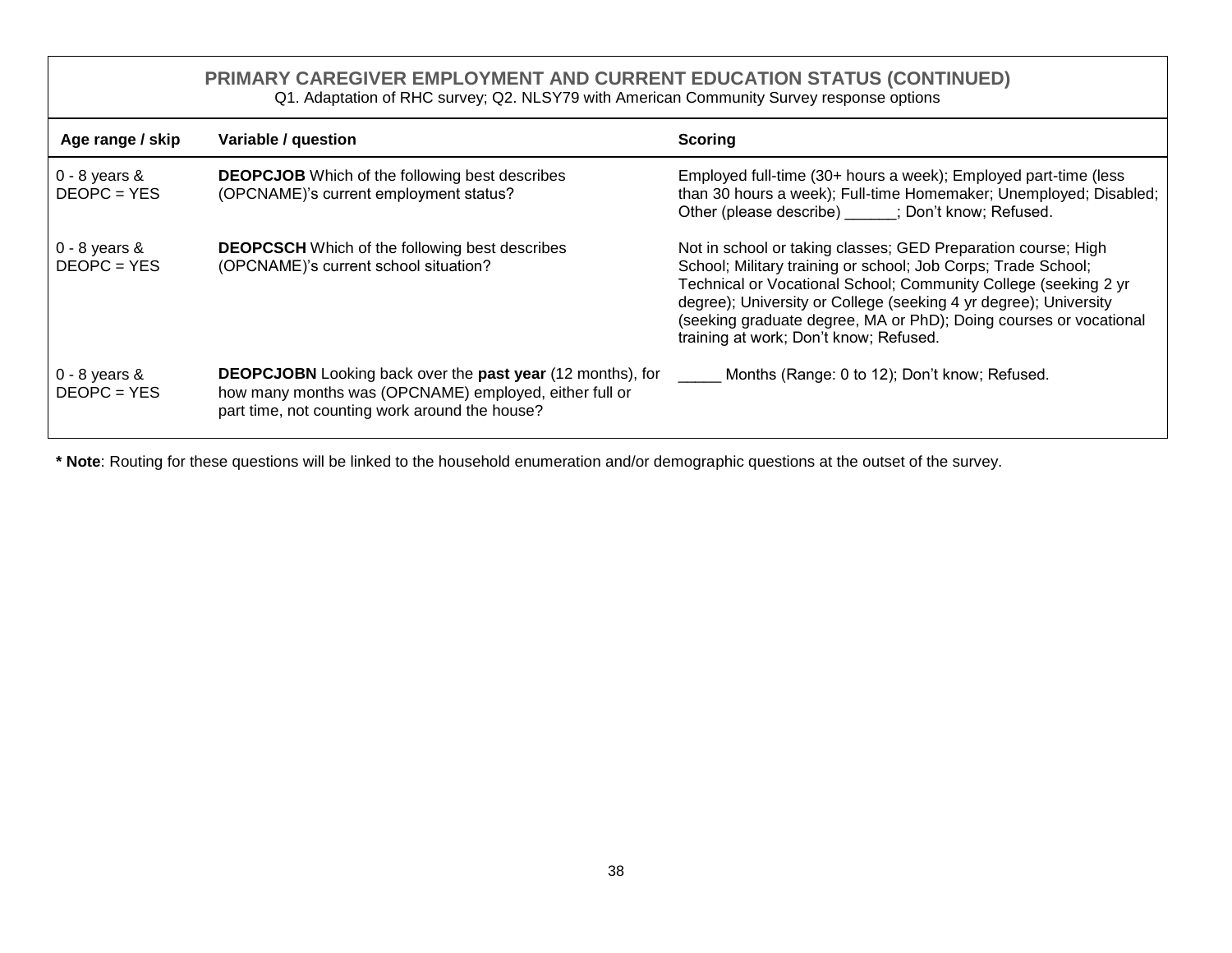<span id="page-42-0"></span>

| <b>PRIMARY CAREGIVER HIGHEST LEVEL OF EDUCATION</b><br>National Survey of Children's Health (NSCH) 2007 |                                                                                         |                                                            |  |
|---------------------------------------------------------------------------------------------------------|-----------------------------------------------------------------------------------------|------------------------------------------------------------|--|
| Age range /skip                                                                                         | Variable / question                                                                     | <b>Scoring</b>                                             |  |
| $0 - 8$ years &                                                                                         | <b>DEGRAD</b> What is the highest grade or year of school you                           | 8th grade or less                                          |  |
| $DEFRIM = YES$                                                                                          | have completed?                                                                         | 9th-12th grade no diploma;                                 |  |
|                                                                                                         |                                                                                         | High school graduate;                                      |  |
|                                                                                                         |                                                                                         | GED completed;                                             |  |
|                                                                                                         |                                                                                         | Completed a vocational, trade, or business school program; |  |
|                                                                                                         |                                                                                         | Some college credit but no degree;                         |  |
|                                                                                                         |                                                                                         | Associate's degree (AA, AS);                               |  |
|                                                                                                         |                                                                                         | Bachelor's degree (BA, BS, AB);                            |  |
|                                                                                                         |                                                                                         | Master's degree (MA, MS, MSW, MBA);                        |  |
|                                                                                                         |                                                                                         | Doctorate (PhD, EdD)                                       |  |
|                                                                                                         |                                                                                         | Professional degree (MD, DDS, DVM, JD).                    |  |
|                                                                                                         |                                                                                         | Don't know                                                 |  |
| $0 - 8$ years $\&$                                                                                      | <b>DEOPCGRA</b> What is the highest grade or year of school<br>(OPCNAME) has completed? | Refused                                                    |  |
|                                                                                                         |                                                                                         | 8th grade or less                                          |  |
| $DEOPC = YES$                                                                                           |                                                                                         | 9th-12th grade no diploma;                                 |  |
|                                                                                                         |                                                                                         | High school graduate;                                      |  |
|                                                                                                         |                                                                                         | GED completed;                                             |  |
|                                                                                                         |                                                                                         | Completed a vocational, trade, or business school program; |  |
|                                                                                                         |                                                                                         | Some college credit but no degree;                         |  |
|                                                                                                         |                                                                                         | Associate's degree (AA, AS);                               |  |
|                                                                                                         |                                                                                         | Bachelor's degree (BA, BS, AB);                            |  |
|                                                                                                         |                                                                                         | Master's degree (MA, MS, MSW, MBA);                        |  |
|                                                                                                         |                                                                                         | Doctorate (PhD, EdD)                                       |  |
|                                                                                                         |                                                                                         | Professional degree (MD, DDS, DVM, JD).                    |  |
|                                                                                                         |                                                                                         | Don't know                                                 |  |
|                                                                                                         |                                                                                         | Refused                                                    |  |

**Note**: Unlike the NSHC, High school graduate and GED are separated out (but may be combined in analysis for purposes of direct comparison) **Note:** Q1b has been removed, as it was not included in the master document **Pre-test:** Both items we pre-tested.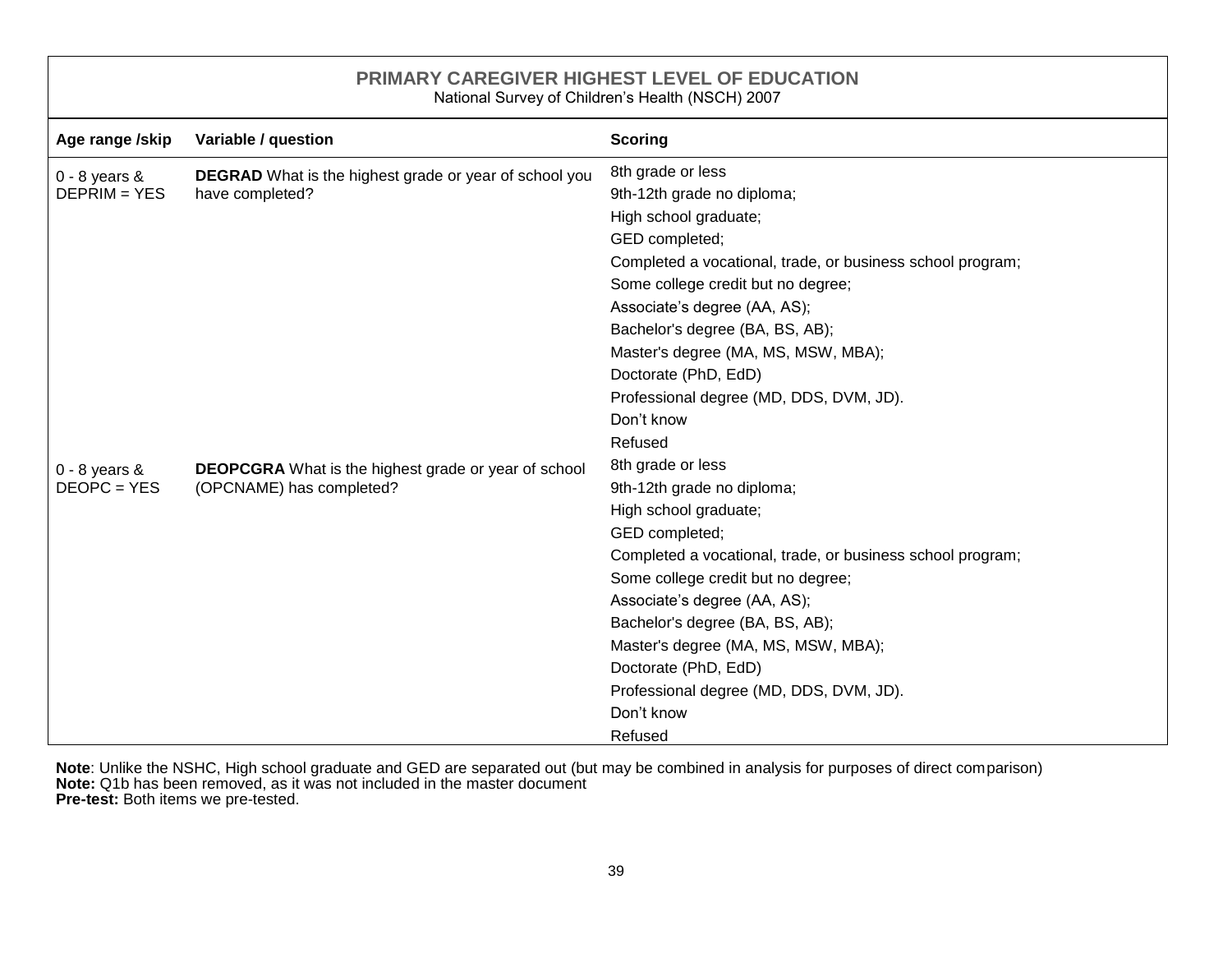#### **PUBLIC ASSISTANCE** National Survey of Children's Health (NSCH) 2007

<span id="page-43-0"></span>

| Age range / skip | Variable / question                                                                                                                                                                                                           | <b>Scoring</b>                |
|------------------|-------------------------------------------------------------------------------------------------------------------------------------------------------------------------------------------------------------------------------|-------------------------------|
|                  | <b>T_ASSISTANCE</b> The next questions ask about different types of assistance your household may<br>have received. Please think about the past year (12 months) only.                                                        |                               |
| $0 - 8$ years    | <b>HCASH</b> In the <b>past year</b> (12 months), did anyone in this household receive any cash assistance from<br>a state or county welfare program, such as Temporary Assistance for Needy Families, even for one<br>month? | Yes; No; Don't know; Refused. |
| $0 - 8$ years    | <b>HSTAMP</b> Did you or any household member receive food stamps on behalf of any child in the<br>household in the <b>past year</b> (12 months)?                                                                             | Yes; No; Don't know; Refused. |
| $0 - 8$ years    | <b>HLUNCH</b> During the <b>past year</b> (12 months), did any child in the household receive free or reduced-<br>cost breakfasts or lunches at school?                                                                       | Yes; No; Don't know; Refused. |

<span id="page-43-1"></span>

| <b>MEDICAL COVERAGE</b><br>National Survey of Children's Health (NSCH) 2007 |                                                                                                                                                                                                                    |                               |  |
|-----------------------------------------------------------------------------|--------------------------------------------------------------------------------------------------------------------------------------------------------------------------------------------------------------------|-------------------------------|--|
| Age range / skip                                                            | Variable / question                                                                                                                                                                                                | <b>Scoring</b>                |  |
| $0 - 8$ years                                                               | <b>HDOC</b> In the <b>past year</b> (12 months), has there been a time when you had someone in your<br>household who needed to see a doctor or go to the hospital but didn't go because you couldn't afford<br>it? | Yes; No; Don't know; Refused. |  |
| $0 - 8$ years                                                               | <b>HDENT</b> In the past year (12 months), has there been a time when you had someone in your<br>household who needed to go to the dentist but didn't go because you couldn't afford it?                           | Yes; No; Don't know; Refused. |  |
| $0 - 8$ years                                                               | <b>CINS</b> Does (CNAME) have any kind of health care coverage, including health insurance, prepaid<br>plans such as HMOs, or government plans such as Medicare, Medicaid or state programs?                       | Yes; No; Don't know; Refused. |  |

**Note:** Items 3-5 from draft 1.4 have been removed, and replaced with item 3 above.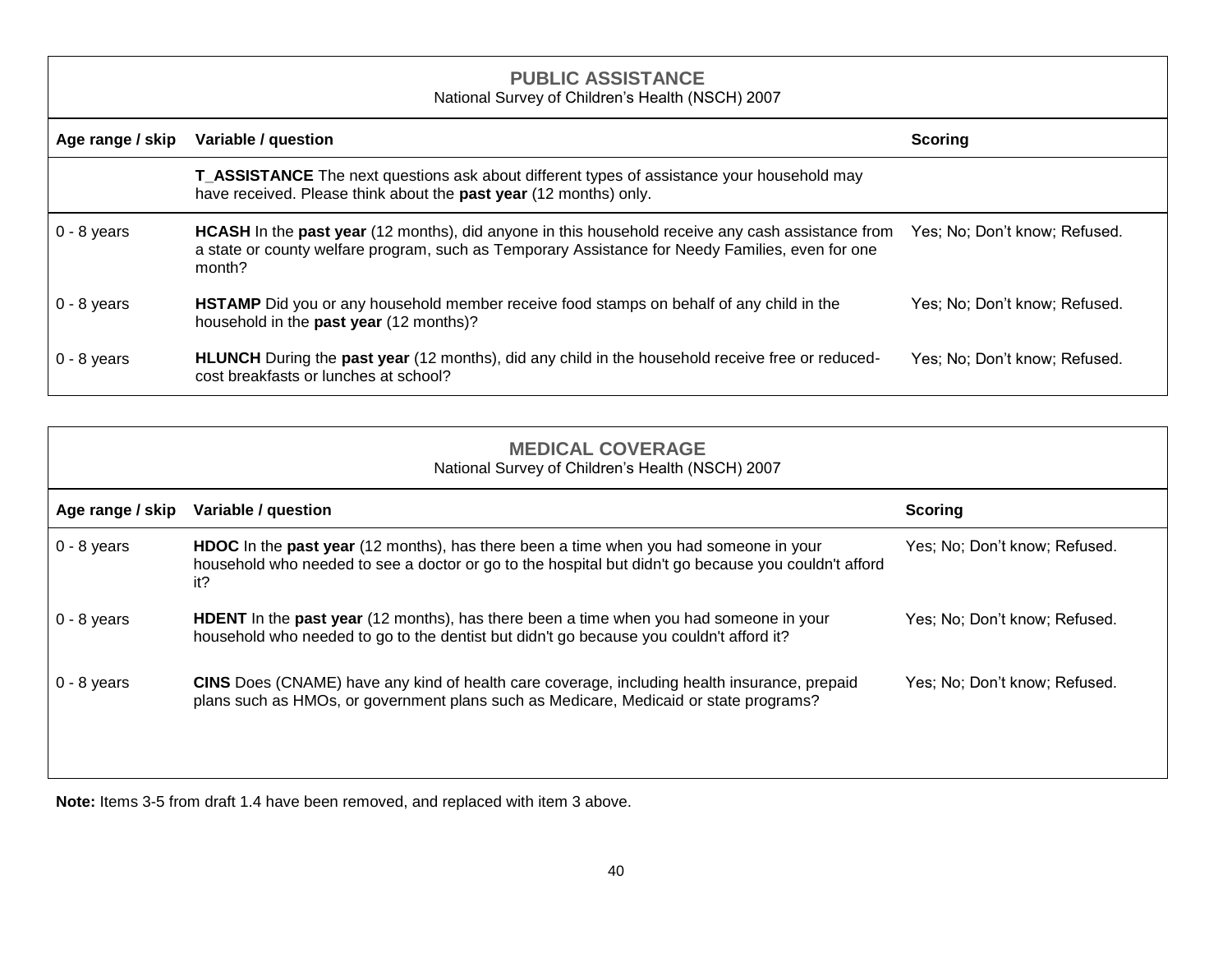#### <span id="page-44-0"></span>**OVERCROWDED ACCOMMODATION** Survey of Income and Program Participation (SIPP) 2004, Wave 5 **Age range / skip Variable / question Scoring** 0 - 8 years & CLIVE = house, apartment & condo **HROOMS** / 1. How many rooms are there in (CNAME)'s home? Count the kitchen but do not count the bathrooms. (Range: 1 to 20), Don't know, Refuse 0 - 8 years **HNUM** / 2. How many people live or stay in (CNAME)'s home most of the time? (The total number should include (CNAME).) (Range: 1 to 50), Don't know, Refused

**Pre-test**: number of people who live with the child has been pre-tested.

<span id="page-44-1"></span>

| <b>INCOME</b>    |                                                                                                                                                                                                                  |                                                                                            |
|------------------|------------------------------------------------------------------------------------------------------------------------------------------------------------------------------------------------------------------|--------------------------------------------------------------------------------------------|
| Age range / skip | Variable / question                                                                                                                                                                                              | <b>Scoring</b>                                                                             |
|                  | <b>T_INCOME</b> The next questions are about your household income.<br>Please think about your total combined household income during<br>the last year (12 months) for all members of the family before<br>taxes |                                                                                            |
| $0 - 8$ years    | <b>HINCM</b> Was the total combined household income, before taxes,<br>more or less than (\$POLVL150)? [CAPI to present dollar figure<br>150% above poverty guideline]                                           | 1. More than \$POLVL150; Less than \$POLVL150; Don't know;<br>Refused.                     |
| $0 - 8$ years    | HINCMM [if above 150% poverty guideline in Q1] Was the total<br>combined household income more or less than<br>(\$POLVL200/POVLVL)? [CAPI to present dollar figure 200% above<br>poverty guideline?              | 2. More than \${POLVL200/POVLVL}; Less than<br>\$\${POLVL200/POVLVL}; Don't know; Refused. |

**Note:** Poverty guideline, 150% poverty guideline, and 200% poverty guidelines based upon 2011 HSS poverty *guidelines* – NOT US census bureau *thresholds*. This is a Federal/US-wide guideline (different guidelines exist only for Alaska and Hawaii). Poverty guidelines to be calculated and inputted by CAPI, *rounded to nearest \$250,* based on overcrowding data (household size, irrespective of age/gender) from questionnaire and tables at [http://aspe.hhs.gov/poverty/11poverty.shtml.](http://aspe.hhs.gov/poverty/11poverty.shtml) This is a rough estimate but sufficient for survey purposes. **Note:** Q2b has been removed, as it was not included in the master document. **Pre-test:** All items were pre-tested.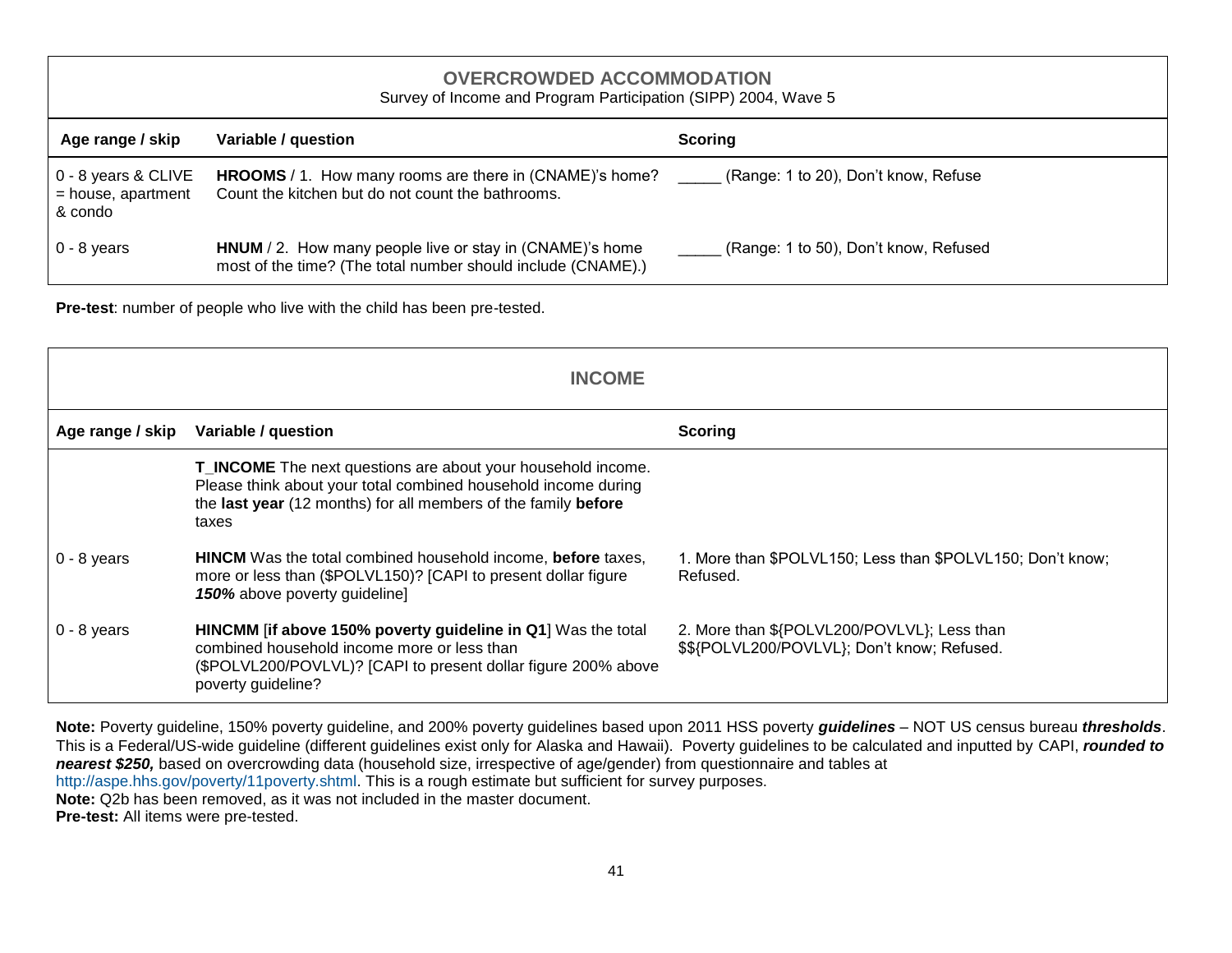<span id="page-45-1"></span><span id="page-45-0"></span>

| <b>DEMOGRAPHICS</b>                  |                                                                                                          |                                                                                                                                                                                                                                                                                                                                 |
|--------------------------------------|----------------------------------------------------------------------------------------------------------|---------------------------------------------------------------------------------------------------------------------------------------------------------------------------------------------------------------------------------------------------------------------------------------------------------------------------------|
| Age range / skip                     | Variable / question                                                                                      | <b>Response Options</b>                                                                                                                                                                                                                                                                                                         |
| $0 - 8$ years                        | DEAGE / How old are you?                                                                                 | Years (Range: 10 to 100) Don't know; Refused.                                                                                                                                                                                                                                                                                   |
| $0 - 8$ years                        | <b>DESEX</b> / Are you                                                                                   | Female?; Male?; Don't know; Refused.                                                                                                                                                                                                                                                                                            |
| $0 - 8$ years                        | <b>CRELA</b> / What is your relationship to (CNAME)?                                                     | Biological mother; Biological father; Stepmother; Stepfather; Adopted mother;<br>Adopted father; Foster mother; Foster father; Grandmother; Grandfather; Aunt;<br>Uncle; Older sister; Older brother; Live-in partner of parent; Other relative; Other<br>unrelated adult; Other (please describe) ______; Don't know; Refused. |
| $0 - 8$ years &<br>$DEFRIM = YES$    | DEHISP / Are you Spanish/Hispanic/Latino?                                                                | No, not Spanish/Hispanic/Latino; Yes, Mexican American; Yes, Mexican; Yes,<br>Chicano; Yes, Puerto Rican; Yes, Cuban; Yes, Central or South American; Yes,<br>other Spanish/Hispanic/Latino; Don't know; Refused                                                                                                                |
| $0 - 8$ years $\&$<br>$DEFRIM = YES$ | <b>DERACE</b> / What is your race? (Select one or more)                                                  | White, Caucasian or European; Black or African American; Chinese; Korean;<br>Cambodian; Japanese; Asian Indian; Vietnamese; Other Asian; American<br>Indian/Alaskan Native; Filipino; Hawaiian; Samoan; Guamanian; Other Pacific<br>Islander; Other (please specify) ______; Don't know; Refused                                |
| $0 - 8$ years $\&$<br>$DEFRIM = YES$ | <b>DERACEBST</b> / Please choose the one answer that<br>best describes what you consider yourself to be. | White, not of Hispanic Origin; Black or African American; Spanish/Hispanic/Latino;<br>Asian or Pacific Islander; American Indian/Native American, Eskimo or Aleut; Multi-<br>racial or bi-racial; Other (please specify) _____; Don't know; Refused                                                                             |
| $0 - 8$ years                        | <b>CLANG</b> / What is the language you use the most at<br>home with (CNAME)?                            | English; Spanish; Another Language (please specify) _____; Don't know;<br>Refused                                                                                                                                                                                                                                               |
| $0 - 8$ years &<br>$DEFRIM = YES$    | DEMARI / What is your current marital status?                                                            | Single, never married; Engaged; Married; Living with partner; Separated; Divorced;<br>Widowed; Don't know; Refused.                                                                                                                                                                                                             |

┑

**Pre-test:** respondent age, relationship to the child, and respondents race/ethnicity have been pre-tested.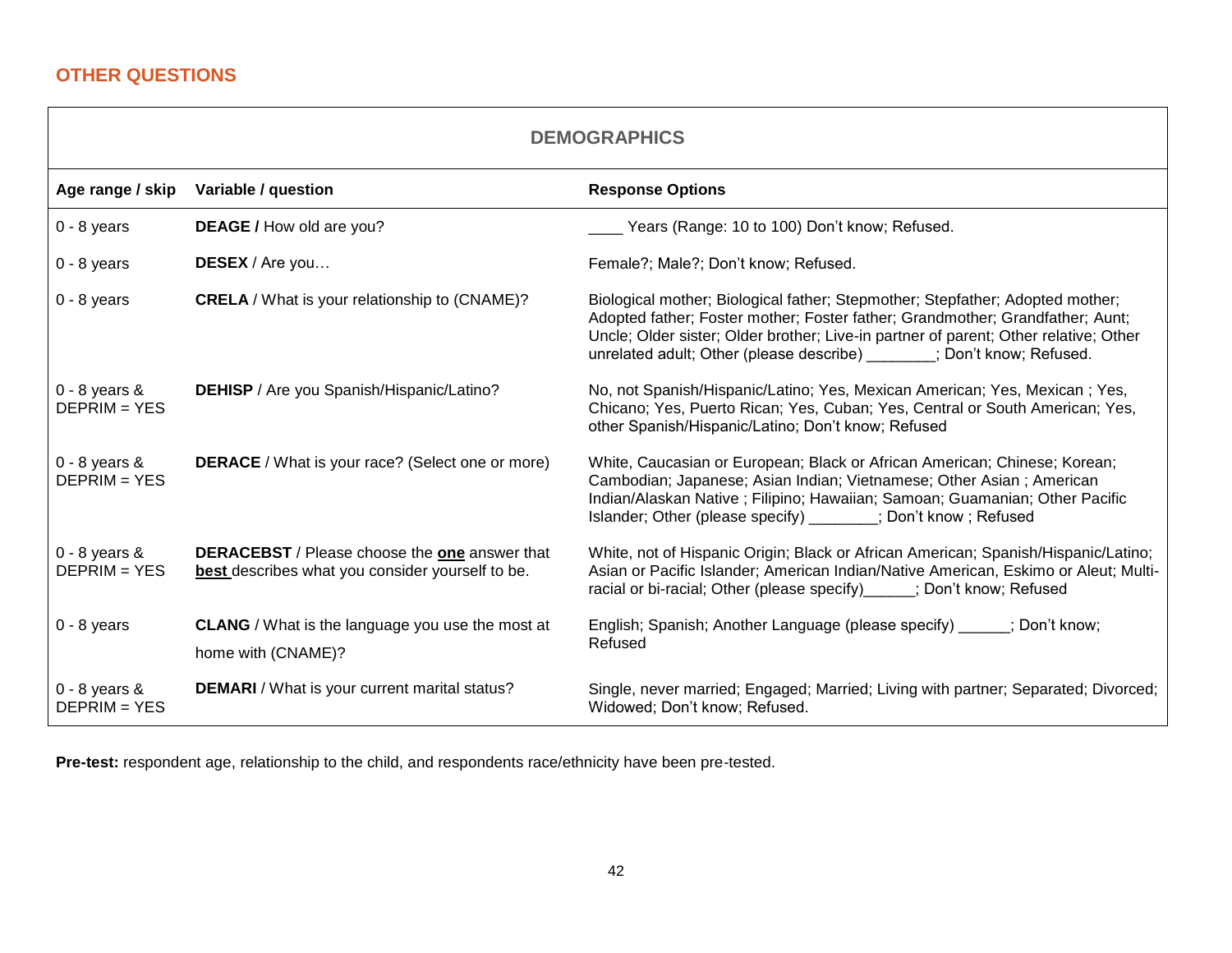<span id="page-46-0"></span>

| <b>DEMOGRAPHICS (CONTINUED)</b> |                                                                                                                                                                                                   |                                                                                                                                                                                                                                                                                                   |  |  |  |
|---------------------------------|---------------------------------------------------------------------------------------------------------------------------------------------------------------------------------------------------|---------------------------------------------------------------------------------------------------------------------------------------------------------------------------------------------------------------------------------------------------------------------------------------------------|--|--|--|
| Age range / skip                | Variable / question                                                                                                                                                                               | <b>Response Options</b>                                                                                                                                                                                                                                                                           |  |  |  |
| 0-8 years                       | <b>CNAME</b> / What is the child's first name?                                                                                                                                                    | Open string, Don't Know, Refused                                                                                                                                                                                                                                                                  |  |  |  |
| $0 - 8$ years                   | <b>CAGE</b> / In years and months, how old is (CNAME)?                                                                                                                                            | $(Range: 0 - 8)$ ; Months<br>(Range: 0 - 12); Don't know; Refused.<br>Years                                                                                                                                                                                                                       |  |  |  |
|                                 | (e.g. 3 years and 5 months) / Based on the date of<br>birth you entered, (CNAME) is __ years and __<br>months old. If that is not correct, please correct below.<br>If it is correct, click NEXT. |                                                                                                                                                                                                                                                                                                   |  |  |  |
| $0 - 8$ years                   | <b>CDOB / What is (CNAME)'s date of birth?</b>                                                                                                                                                    | $\frac{1}{2}$ $\frac{1}{2}$ $\frac{1}{2}$ $\frac{1}{2}$ (Range: 1/1/2005 - Today's date); Don't know; Refused.                                                                                                                                                                                    |  |  |  |
| $0 - 8$ years                   | CSEX / Is (CNAME) female or male?                                                                                                                                                                 | Female; Male; Don't know; Refused.                                                                                                                                                                                                                                                                |  |  |  |
| $0 - 8$ years                   | CHISP / Is (CNAME) Spanish/Hispanic/Latino?                                                                                                                                                       | No, not Spanish/Hispanic/Latino; Yes, Mexican American; Yes, Mexican; Yes,<br>Chicano; Yes, Puerto Rican; Yes, Cuban; Yes, Central or South American; Yes,<br>other Spanish/Hispanic/Latino; Don't know; Refused                                                                                  |  |  |  |
| $0 - 8$ years                   | <b>CRACE</b> / What is (CNAME)'s race? Select one or<br>more.                                                                                                                                     | White, Caucasian or European; Black or African American; Chinese; Korean;<br>Cambodian; Japanese; Asian Indian; Vietnamese; Other Asian; American<br>Indian/Alaskan Native ; Filipino; Hawaiian; Samoan; Guamanian; Other Pacific<br>Islander; Other (please specify) ______; Don't know; Refused |  |  |  |
| $0 - 8$ years                   | <b>CLIVE</b> / Think of where (CNAME) lives most of the<br>time. Which best describes his/her living situation?<br>(Select only one option)                                                       | House, apartment or condo; Institution, like hospital or residential or children's<br>home; Moving around from place to place, living out of a car or living on the street;<br>Other living situation; Don't know; Refused.                                                                       |  |  |  |
|                                 | Now, which of the following people live there with you?<br>Choose all that apply.                                                                                                                 |                                                                                                                                                                                                                                                                                                   |  |  |  |
| $0 - 8$ years                   | <b>CFOSYN/</b> Has (CNAME) ever spent any time in foster<br>care?                                                                                                                                 | Yes; No; Don't know; Refused.                                                                                                                                                                                                                                                                     |  |  |  |
| $0 - 8$ years<br>$CFOSYN = YES$ | <b>CFOSMO</b> /How much time has (CNAME) spent in<br>foster care?                                                                                                                                 | Less than one month; 1 to 5 months; 6 to 11 months; More than 1 year but less<br>than 2 years; More than 2 years but less than 3 years; More than 3 years but less<br>than 5 years; More than 5 years; Don't know; Refused.                                                                       |  |  |  |

**Pre-test:** Living situation, Childs race ethnicity, child in foster care have been pre-tested.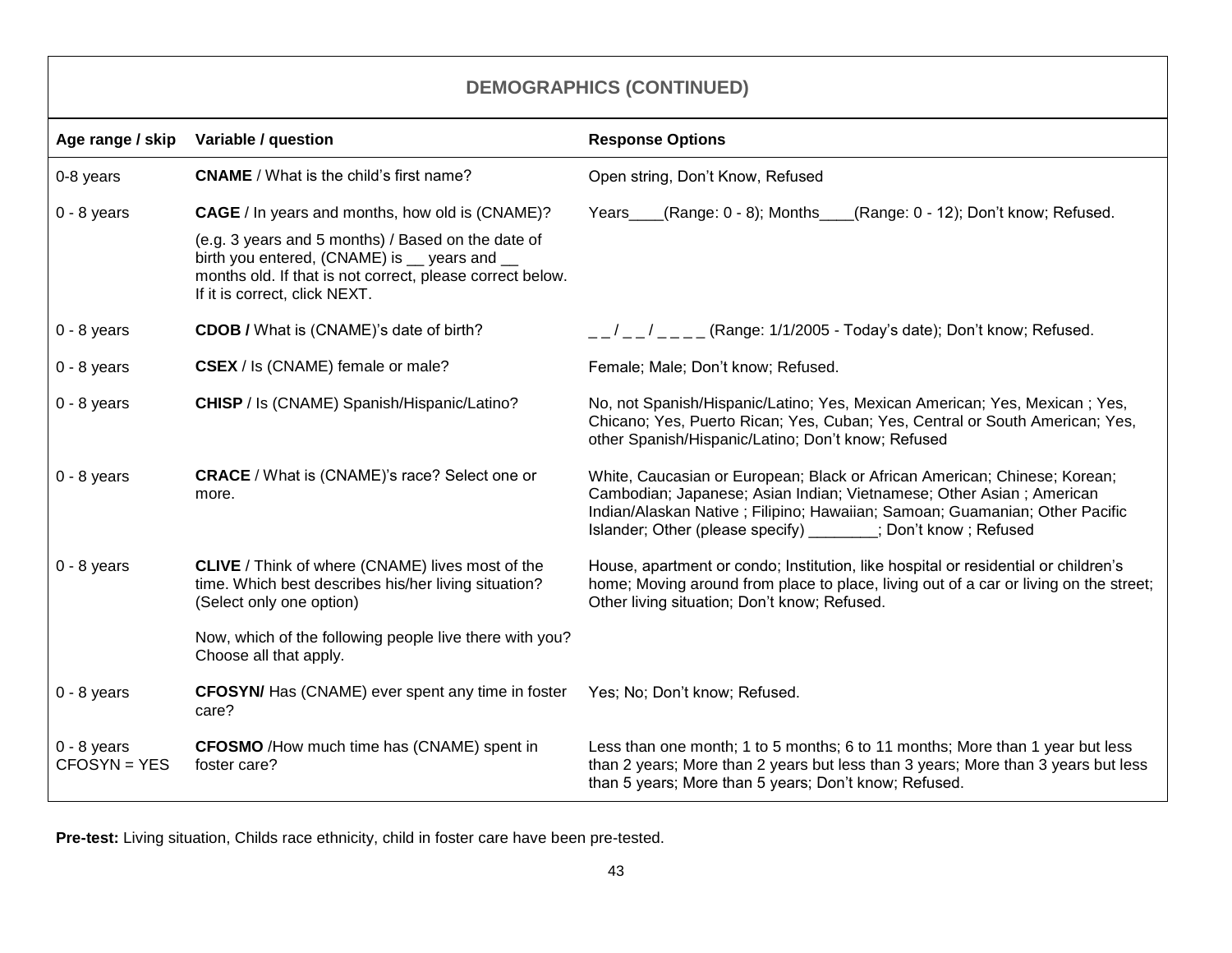<span id="page-47-0"></span>

| Age range / skip                                 | Variable / question                                                                       | <b>Response Options</b>                                                                                                                                                                                                                                                                                                                   |
|--------------------------------------------------|-------------------------------------------------------------------------------------------|-------------------------------------------------------------------------------------------------------------------------------------------------------------------------------------------------------------------------------------------------------------------------------------------------------------------------------------------|
| 0-8 years                                        | <b>CHOMCH</b> / Has (CNAME) ever changed homes?                                           | Yes; No; Don't Know; Refused                                                                                                                                                                                                                                                                                                              |
| 0-8 years & YES<br>to CHOMCH                     | <b>CHOMTI</b> / How many times has (CNAME) change home?                                   | 1 or 2 times; 3 or times; 5 or 6 times; 7 or more times; Don't Know;<br>Refused                                                                                                                                                                                                                                                           |
| 0-8 years                                        | <b>HLIVE /</b> Which of the following people live in (CNAME)'s<br>household with him/her? | Biological mother; Biological father; Stepmother; Stepfather; Adopted<br>mother; Adopted father; Foster mother; Foster father; Grandmother;<br>Grandfather; Aunt; Uncle; Sister(s); Brother(s); Stepsister(s);<br>Stepbrother(s); Other children; Friend(s); Parent's<br>boyfriend/girlfriend/partner; Other adults; Don't know; Refused. |
| $0-8$ years $8$<br>$CSCH = YES$                  | <b>CGRADE</b> In what grade is (CNAME)/do you consider (CNAME)<br>to be?                  | Kindergarten; 1 <sup>st</sup> grade; 2 <sup>nd</sup> grade; 3 <sup>rd</sup> grade; 4 <sup>th</sup> grade; 5 <sup>th</sup> grade or<br>higher; Don't know; Refused                                                                                                                                                                         |
| $0-8$ years $8$<br>$CSCH = YES$                  | <b>CSCHTYPE</b> Does (CNAME) go to public, private or parochial<br>school?                | Public; Private or parochial; Other (please specify) ___; Don't know;<br>Refused                                                                                                                                                                                                                                                          |
| 4 -8 years                                       | <b>CSCH</b> / Does (CNAME) attend kindergarten or elementary<br>school?                   | Yes; No; No, (CNAME) is homeschooled; Don't Know; Refused                                                                                                                                                                                                                                                                                 |
| $3 - 5$ years and<br>CSCH= No, DK,<br><b>REF</b> | <b>CSCH2</b> / Does (CNAME) attend Pre-school/Pre-K (e.g., Head<br>Start)?                | Yes; No; Don't Know; Refused                                                                                                                                                                                                                                                                                                              |

**Note:** CSCHTI has been deleted from this table as it is included in the "Transitions & Mobility in the Community" section on page 28. **Pre-test:** primary caregiver, child attends school, kindergarten or pre-school have been pretested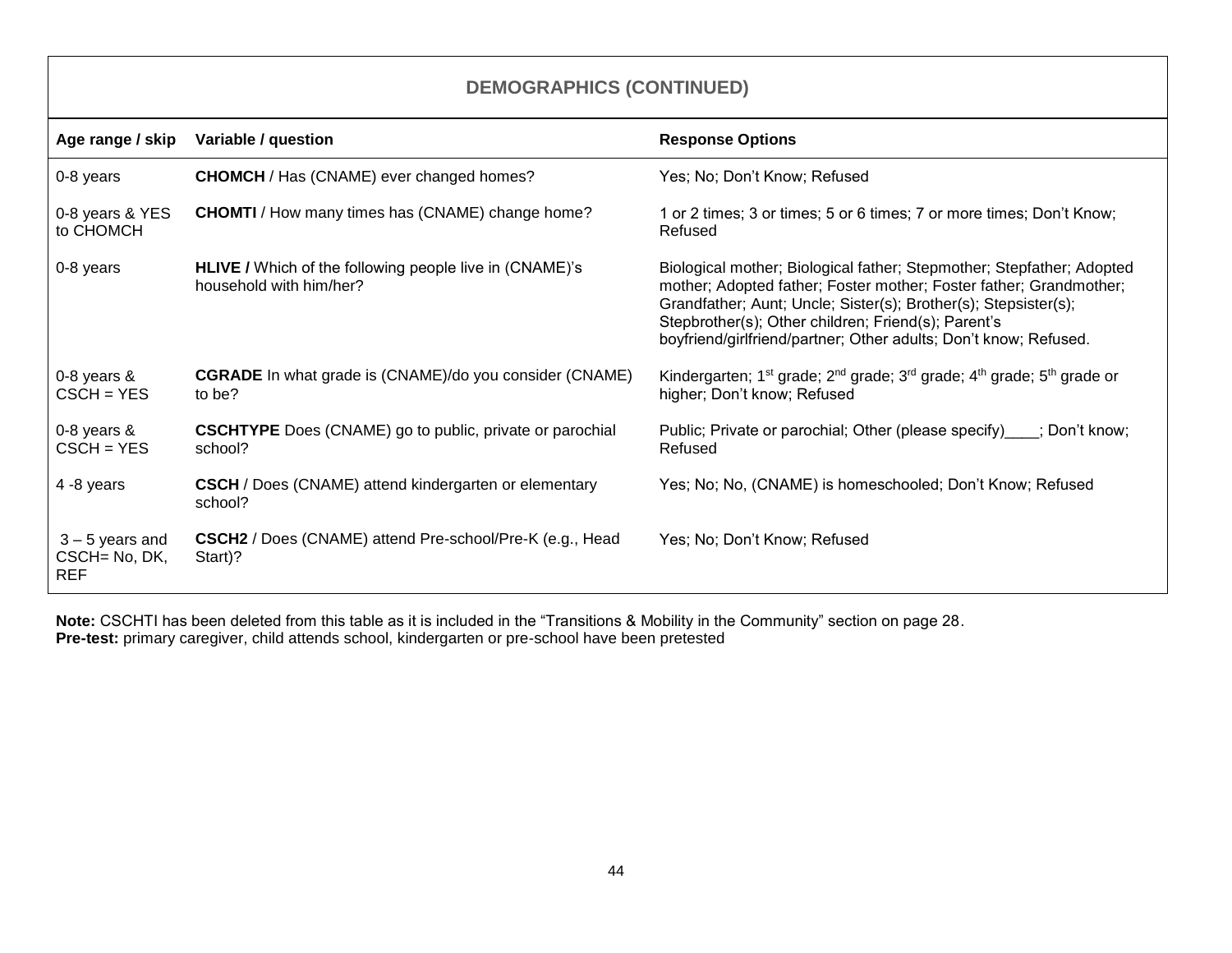<span id="page-48-0"></span>

| <b>DEMOGRAPHICS (CONTINUED)</b>   |                                                                                                                                                                                                                                                                                                          |                                                                                                                                              |  |  |
|-----------------------------------|----------------------------------------------------------------------------------------------------------------------------------------------------------------------------------------------------------------------------------------------------------------------------------------------------------|----------------------------------------------------------------------------------------------------------------------------------------------|--|--|
| Age range / skip                  | Variable / question                                                                                                                                                                                                                                                                                      | <b>Response Options</b>                                                                                                                      |  |  |
| 0-8 years                         | A primary caregiver is a person who is responsible for looking<br>after (CNAME)'s health, safety and comfort. This could include<br>someone who (CNAME) lives with full-time or part-time either<br>here or elsewhere. It could also include someone who is a<br>regular childcare provider for (CNAME). | Yes; No; Don't Know; Refused                                                                                                                 |  |  |
|                                   | <b>DEPRIM</b> / Are you a primary caregiver of (CNAME)?                                                                                                                                                                                                                                                  |                                                                                                                                              |  |  |
| $0-8$ years $8$<br>$DEFRIM = YES$ | <b>DELIVE</b> / Which of the following best describes your living<br>situation?                                                                                                                                                                                                                          | I live here with (CNAME); I live somewhere else where (CNAME) lives<br>part-time; I live somewhere else and provide regular care of (CNAME); |  |  |
|                                   |                                                                                                                                                                                                                                                                                                          | Other (please specify) _______; Don't Know; Refused                                                                                          |  |  |
| $0 - 8$ years                     | <b>RACEBST</b> / Please choose the one answer that best describes                                                                                                                                                                                                                                        | White, not of Hispanic Origin; Black or African American;                                                                                    |  |  |
|                                   | what you consider (CNAME) to be.                                                                                                                                                                                                                                                                         | Spanish/Hispanic/Latino; Asian or Pacific Islander; American                                                                                 |  |  |
|                                   |                                                                                                                                                                                                                                                                                                          | Indian/Native American, Eskimo or Aleut; Multi-racial or bi-racial; Other                                                                    |  |  |
|                                   |                                                                                                                                                                                                                                                                                                          | (please specify) ______; Don't know; Refused                                                                                                 |  |  |

┑